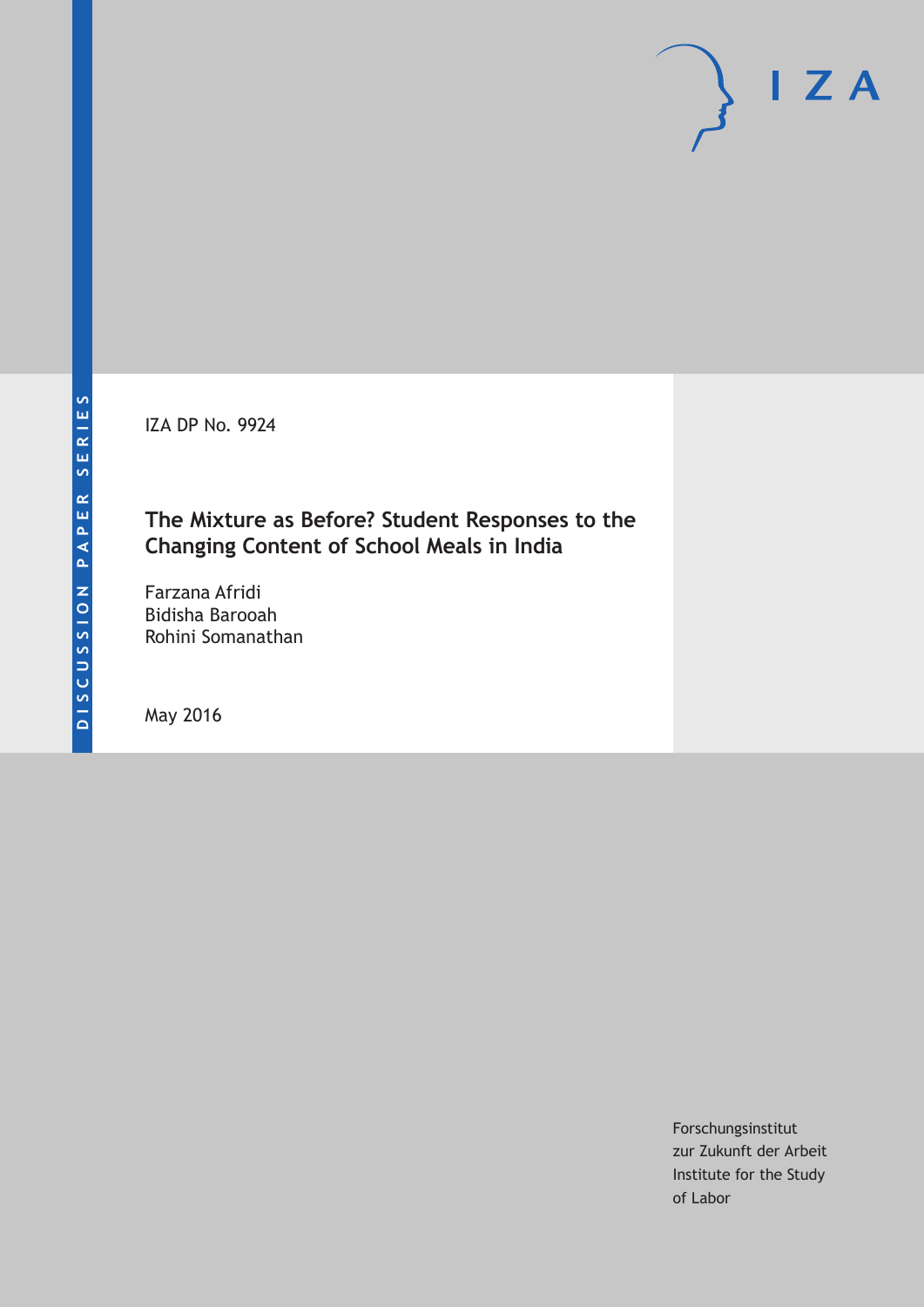# **The Mixture as Before? Student Responses to the Changing Content of School Meals in India**

# **Farzana Afridi**

*Indian Statistical Institute and IZA* 

# **Bidisha Barooah**

*International Initiative for Impact Evaluation* 

### **Rohini Somanathan**

*Delhi School of Economics*

Discussion Paper No. 9924 May 2016

IZA

P.O. Box 7240 53072 Bonn Germany

Phone: +49-228-3894-0 Fax: +49-228-3894-180 E-mail: iza@iza.org

Any opinions expressed here are those of the author(s) and not those of IZA. Research published in this series may include views on policy, but the institute itself takes no institutional policy positions. The IZA research network is committed to the IZA Guiding Principles of Research Integrity.

The Institute for the Study of Labor (IZA) in Bonn is a local and virtual international research center and a place of communication between science, politics and business. IZA is an independent nonprofit organization supported by Deutsche Post Foundation. The center is associated with the University of Bonn and offers a stimulating research environment through its international network, workshops and conferences, data service, project support, research visits and doctoral program. IZA engages in (i) original and internationally competitive research in all fields of labor economics, (ii) development of policy concepts, and (iii) dissemination of research results and concepts to the interested public.

IZA Discussion Papers often represent preliminary work and are circulated to encourage discussion. Citation of such a paper should account for its provisional character. A revised version may be available directly from the author.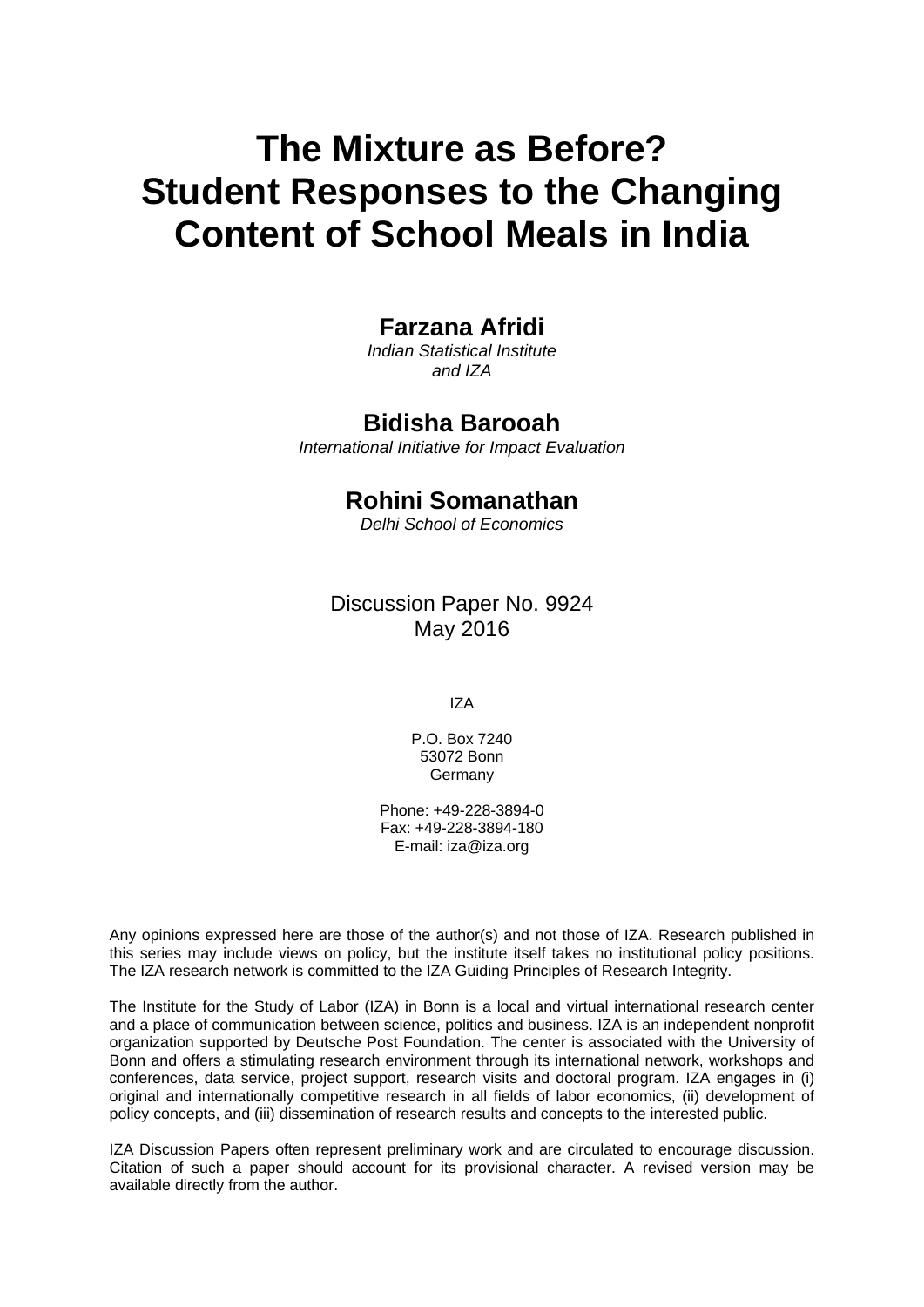IZA Discussion Paper No. 9924 May 2016

# **ABSTRACT**

# **The Mixture as Before? Student Responses to the Changing Content of School Meals in India\***

We study how attendance rates of primary school children respond to cost neutral changes in the design of India's school meal program. Municipal schools in the capital region of Delhi switched from packaged food to on-site cooked meals in 2003, with insignificant changes in the budget available per meal. We use the staggered implementation of this transition and child-level panel data to find that cooked meals resulted in a 3-4 percentage point rise in average monthly attendance with the largest effects observed for early grades. The impact on girls was especially large, but since they attend morning shift schools while boys attend the afternoon shifts, these gender effects may simply reflect benefits from better timed meals. We also find attendance gains concentrated in schools that served diverse menus. Our results suggest that even within constrained budgets, better designed school transfer programs can improve student level outcomes.

JEL Classification: D1, E31, F01

Keywords: school meals, school participation, program design

Corresponding author:

Farzana Afridi Indian Statistical Institute 7, S.J.S. Sansanwal Marg New Delhi - 110 016 India E-mail: fafridi@isid.ac.in

 $\overline{a}$ 

<sup>\*</sup> This paper has benefitted from comments by seminar and conference participants at the Delhi School of Economics, Growth and Development Conference (ISI), UNSW Development Economics Workshop, ADB (Manila), Asian Meeting of the Econometrics Society (Delhi) and the IGC-ISI Conference (2014). The authors are responsible for any remaining errors.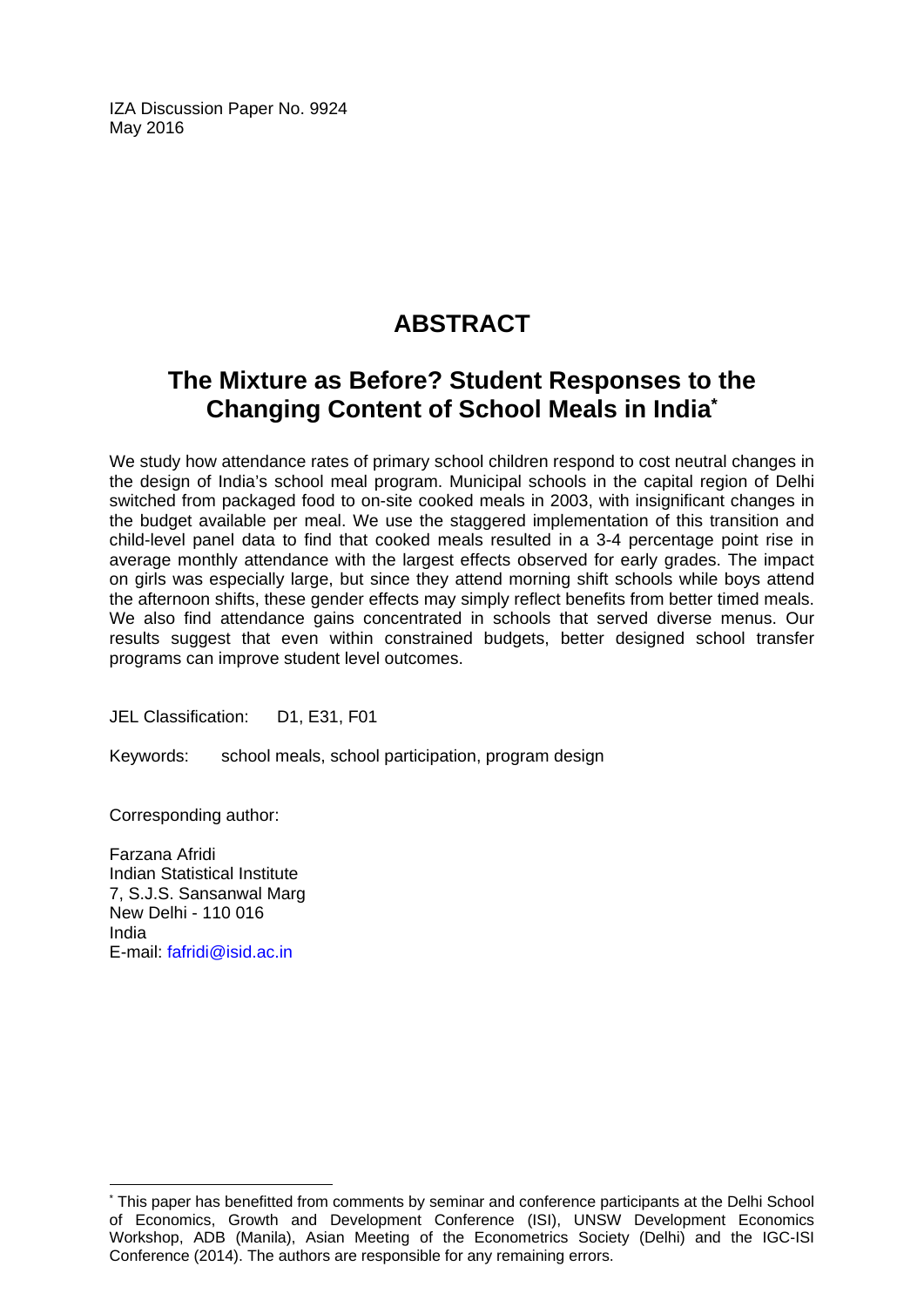### 1 Introduction

School transfers have become a popular instrument for improving the educational outcomes of children. A variety of programs implemented in developing countries, such as cash transfers, scholarships, textbooks and school meals, subsidize the cost of schooling either directly or indirectly (Glewwe and Kremer,  $2006$ ).<sup>1</sup> Many of these initiatives have improved school participation rates, especially for girls and young children, but at a relatively high cost.<sup>2</sup> Can countries with binding budget constraints increase the benefits of these transfers through better program design? In this paper we study a fiscally-neutral transition in India's school meal program from ready-to-eat snacks to cooked meals and estimate sizable attendance gains for children in public primary schools. By combining variation in the timing and composition of these meals across schools with student-level panel data on attendance, we identify the most effective components of the new program and the types of students most responsive to it.

Three and a half million children in the world today are estimated to have access to school meals and about one third of these are in India (World Food Programme, 2013). The Indian school meal scheme has its origins in the Nutritional Support for Primary Education Program launched by the federal government in 1995. Under the program, Indian states received free transfers of food grains and were responsible for their conversion into free cooked meals in public schools. This rarely happened and most schools distributed the rations received from the federal government to children who achieved an attendance threshold. In November 2001, in a landmark judgement, the Supreme Court of India ordered all states to complete the transition to cooked meals within six months. Progress remained slow as states struggled with developing the infrastructure necessary for the functioning and monitoring of the program. The Court subsequently extended the deadline to September 2004. Municipal schools in Delhi were among the first in the country to make the transition and did so in phases during the 2003-2004 academic year. We use attendance data during this phased transition to estimate the effect of

<sup>1</sup>Conditional cash transfers through PROGRESA in Mexico improved school enrolments (Schultz, 2004) and grade attainment (Behrman et al., 2005). Distribution of free uniforms and textbooks in Kenya lead to lower drop-out rates and 15% more schooling in treated schools (Kremer et al., 2002) and reduced school absenteeism by 34%, on average (Evans et al., 2008). Scholarships to girls in Kenya showed some evidence of increase in attendance rates of girls (Kremer et al., 2009).

<sup>2</sup>Cash transfers under PROGRESA varied between 84 to 162 USD for primary and 240 to 306 USD for a secondary school student per year ( $@1$  USD=10 pesos in 1998-2000; Schultz, 2004); free uniforms and textbooks cost USD 6 per uniform and USD 3.44 per student per year, respectively (Kremer et al., 2002); merit scholarships for girls cost USD 19.20 per student per year(Kremer et al., 2009).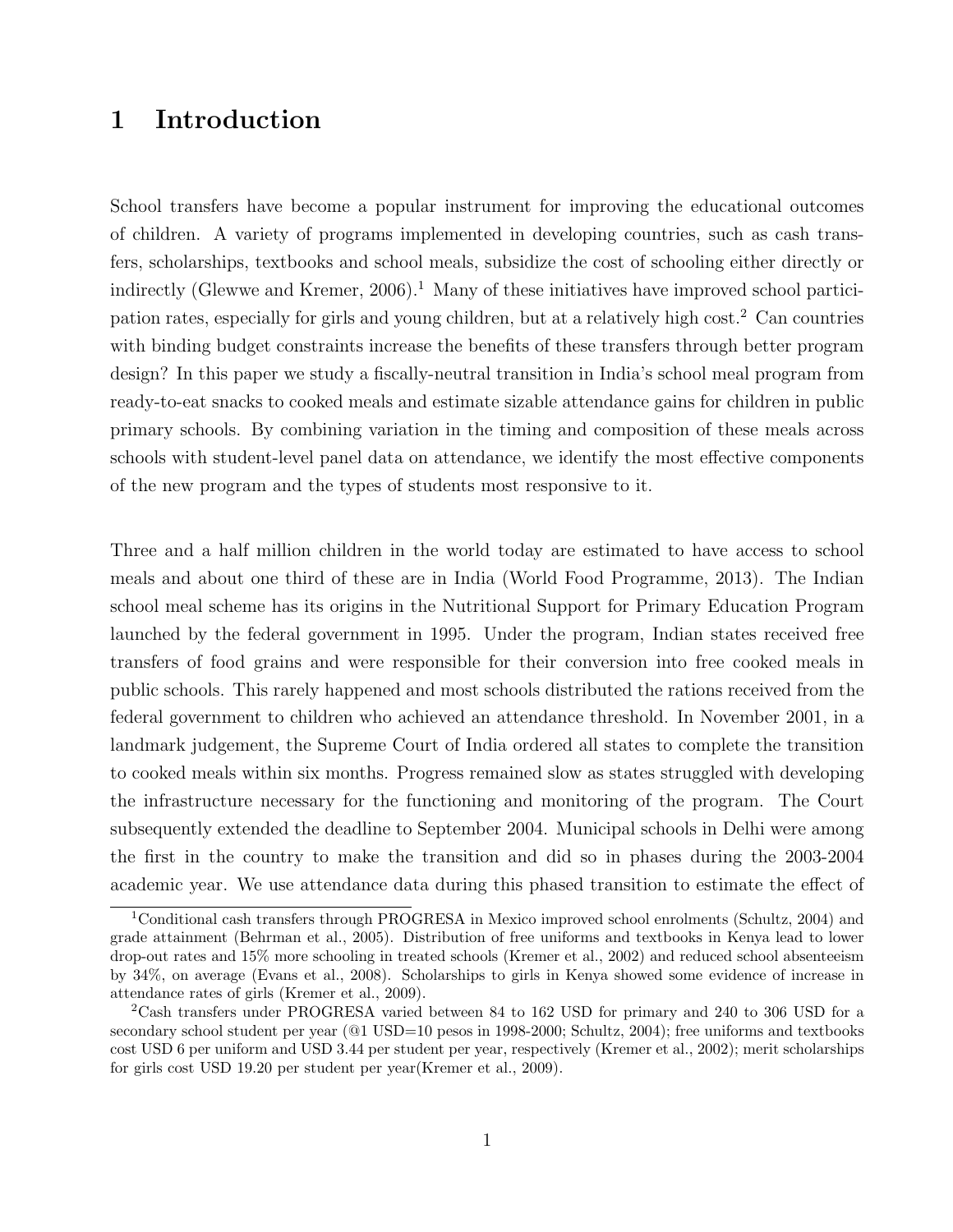the cooked school meal program in Delhi.

The Indian school meal program is remarkable, both for its size and its low cost.<sup>3</sup> During the period we study, school authorities paid approximately 2 rupees per meal, equivalent to 4.4 cents or USD 8.8 for a student in a school year in  $2004<sup>4</sup>$  In Delhi, this was used to purchase packaged snacks such as biscuits and puffed wheat. With the cooked meal program, the same allocation was given to providers for the purchase of non-grain ingredients, preparation and transportation of the meal to schools. Thus, from the perspective of the state-budget, the transition was cost-neutral.<sup>5</sup> However, with only broad guidelines set for the multiple providers servicing this area, there was substantial variation in the content of meals served within this area. Some schools received the simplest meals that consisted of single items, such as porridge, while others were served more elaborate menus by their providers. Another difference between the two regimes is the timing of the meals. We are able to specifically examine some of these elements of design.

Our dataset is assembled from attendance and administrative records of over 1500 students in 19 randomly sampled municipal schools from one of the school zones of Delhi. Our sampled schools are at most 15 kilometres apart and administered by the same nodal authority, the Municipal Corporation of Delhi (MCD). We construct a student-level panel data from administrative records on attendance and variations in the timing of the school meal program during 2003-04 academic year to estimate the immediate effect of the transition from providing packaged, ready-

<sup>&</sup>lt;sup>3</sup>With over 120 million reported child beneficiaries per day it is now the largest school feeding program in the world, Ministry of Human Resource Development (mdm.nic.in) accessed in July, 2014.

<sup>4</sup>The average cost of running Food for Education (FFE) programs at the World Food Program in 2005 was USD 15.79 per child per year. The cost of on-site meals alone was slightly higher, whereas that of biscuits averaged USD 9 per child. For take-home rations, the annual average cost was much higher (USD 30) because of transport costs and differences in food bundles (Adelman et al., 2008). The FFE program in Bangladesh cost more than USD 25 in 1996 (Ahmed and Del Ninno, 2002).

<sup>5</sup>Providers were reimbursed at a rate of Rs. 2 per child per day for expenditures incurred on meal ingredients other than grain ( vegetables, spices), fuel, transportation and wages in 2002-04 at the same rate as the readyto-eat regime (Communication from the Ministry of Human Resource Development via letter number D-186  $DDE/MDM(HQ)/11$ . Thus the per child cost of the two programs was identical except a marginal difference under the ready-to-eat program, 75.6 gms. of wheat per child per day was being supplied to the packaged food provider in 2002-03 as against 100 gms. of wheat to the service provider under the cooked meal program in 2003- 04 to meet the norm of 300 calories and 8-12 gms. of proteins per meal (Communication from the Ministry of Human Resource Development via letter number D-186 DDE/MDM(HQ)/11). This led to a marginal difference of approximately Rs. 0.11 (attributable to 24.4 gm difference in foodgrain content), or less than 5% per child per day between the two programs (insignificant in real terms; see Table A1 in the Appendix). The cost of grains and transportation subsidy during this period remained constant at Rs. 4.2 and Rs. 0.05 per kilogram of wheat.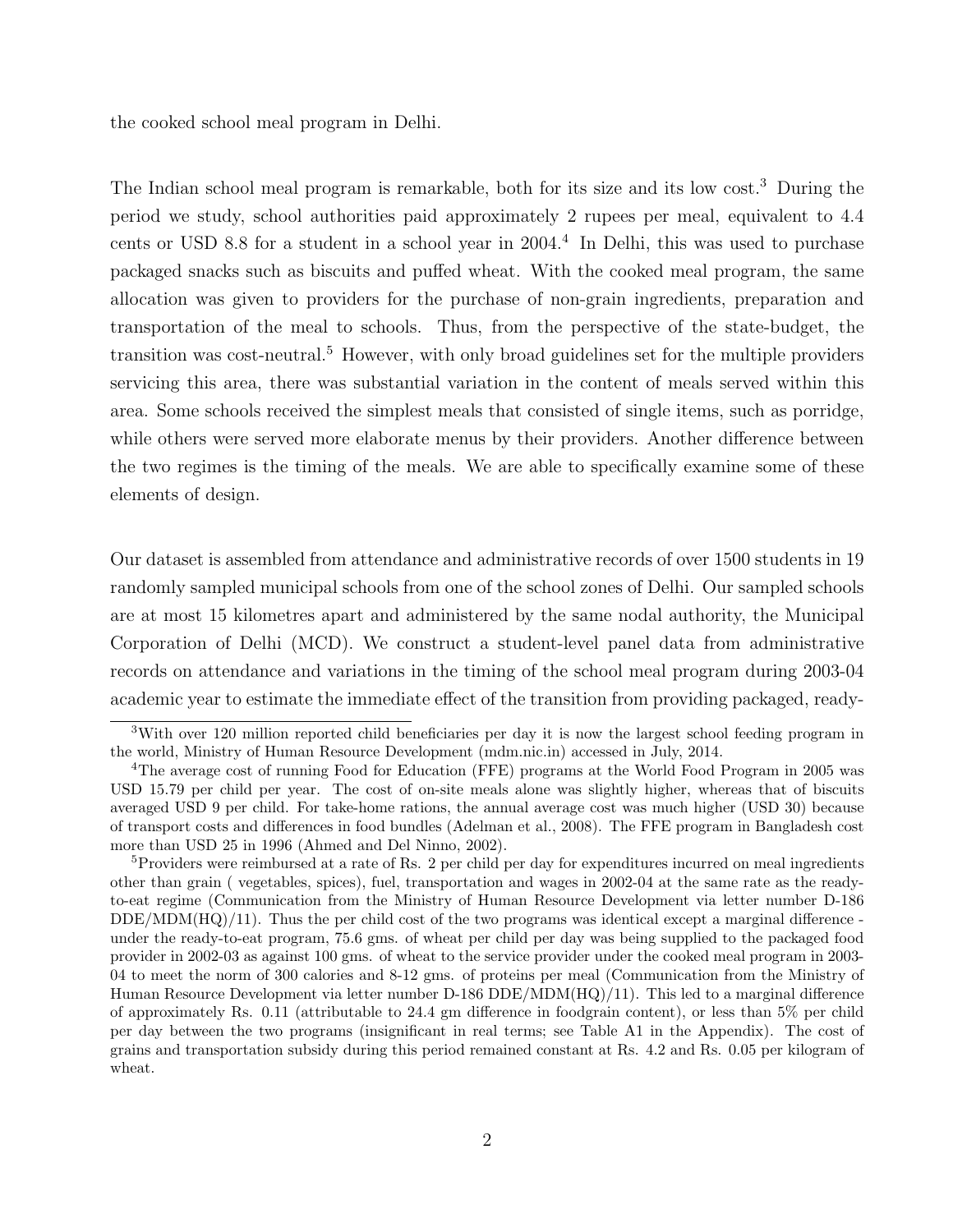to-eat snacks to cooked meals on the average monthly attendance of primary school students in Delhi. As mentioned above, Delhi transitioned from ready-to-eat snacks to cooked meals in phases during the 2003-2004 academic year, starting with July 2003 and attaining full coverage by April 2004. The signing of contracts with school meal providers for the preparation and delivery of the meals by the municipality were staggered over 2003. Once a provider obtained a contract, schools which were located closer to the meal provider transitioned to cooked meals before those that were located further away. Thus the timing of the phasing-in of the schools into the cooked meals program was plausibly exogenous to school characteristics. Based on this identifying assumption and using multiple observations on individual students to control for unobservable individual and school heterogeneity, we adopt a difference-in-differences strategy comparing the difference in the attendance rate of students in schools that transitioned early to those whose schools transitioned later to cooked meals between April and September 2003.

School meals - both the more portable ready-to-eat snacks or the less so, on-site cooked meals can improve daily student participation by implicitly reducing the cost of schooling. However, the effect of a cost-neutral transition to cooked meals on students' daily attendance is ambiguous. First, the magnitude of the impact on student attendance is likely to be determined by the relative incentives of the two programs for a child to attend school regularly. While a transfer that can be readily redistributed and shared within the household, such as ready-to-eat snacks, could be less attractive, a transfer that is well targeted at an individual household member, such as cooked school meals, may be provide greater incentive to that member to meet the conditionality of the transfer. On the other hand, an altruistic parent may be indifferent between the two types of programs. Thus the effect of the transition in program design could be determined by whether the parent or the child takes the daily decision to attend school. Second, the design of the school transfer program could influence program implementation and thereby the extent of benefits realized by the targeted beneficiaries. For instance, the daily distribution of cooked meals within school premises could over burden the limited resources of public schools. This may offset the program's potential positive impact on students' school participation by adversely affecting the quality of teaching (Vermeersch and Kremer, 2005). On the other hand, program leakages at the school-level could be lower when hot meals are provided relative to ready-to-eat snacks since the daily distribution of the former can be monitored more easily. This may improve the regularity of the provision of school meals, making the program more attractive for intended beneficiaries.

The existing literature has found conflicting results on the provision of more versus less portable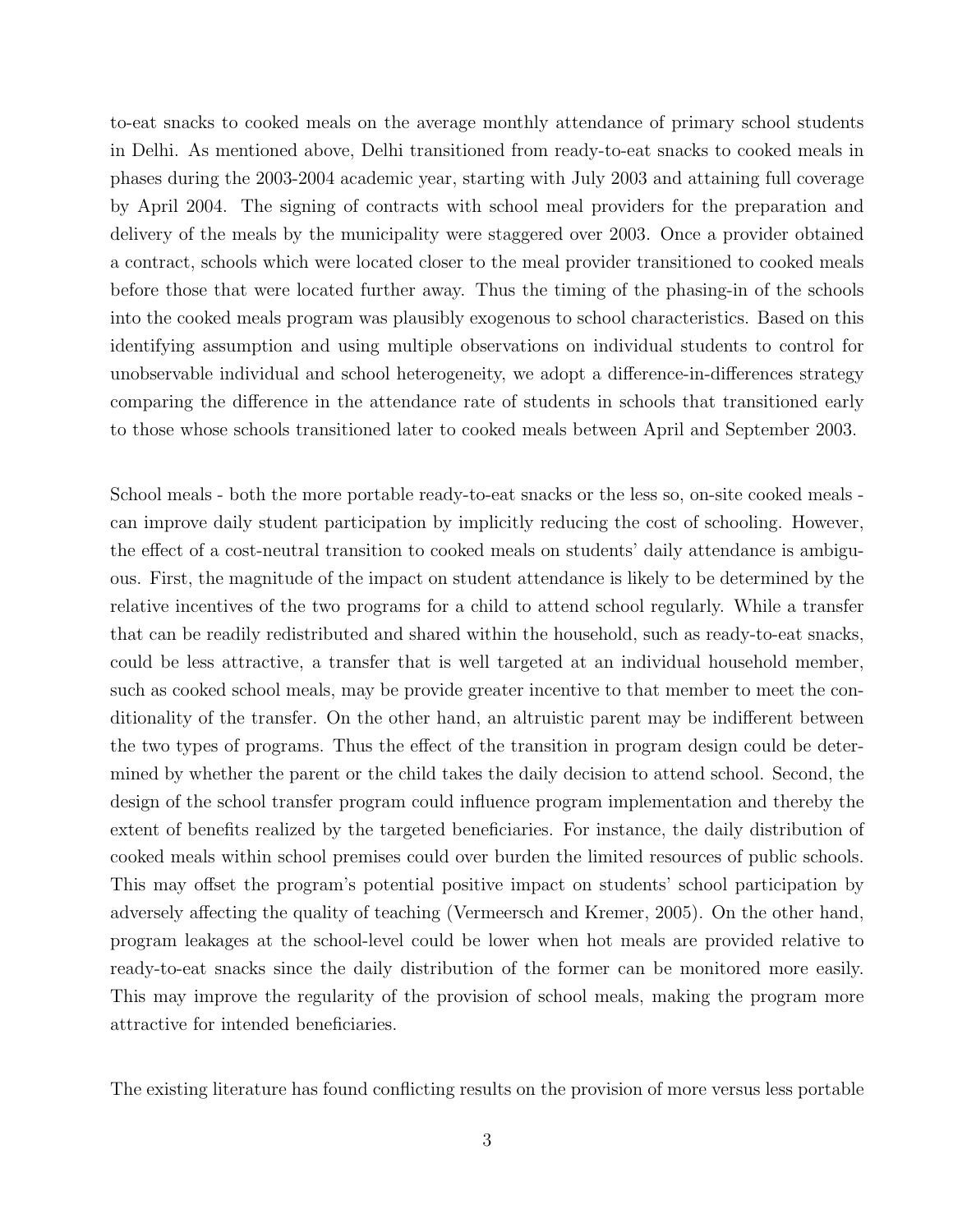school meals. Alderman et al. (2012) compare the effect of a take-home rations program conditional on minimum stipulated monthly attendance and a school feeding program of equivalent value in Uganda by randomly assigning schools to either type of school meal program and a control group that received nothing. They find that both programs improve school attendance by 8-9 percentage points, although statistically, one program was not more effective than the other. But it is difficult to evaluate the relative cost effectiveness of the two programs due to absence of information on costs. Kazianga et al. (2012) use a similar randomized design in Burkina Faso to assess the relative effectiveness of school meals, where all students are provided lunch each school day while only girls were eligible for take-home rations of 10 kg of cereal flour each month, conditional on attending school 90% of monthly school days. They find that the latter program led to a reduction in student absenteeism by 1 day for those children who had more siblings while the on-site lunch had no impact on absenteeism. The cost of the programs was high relative to their negligible benefits - USD 41.46 for cooked school meals and USD 51.37 per student per year for take-home rations.

In the Indian context, Afridi (2010, 2011) finds significant positive effects of providing cooked school meals on child nutrition and participation of girls in grade 1 in a set of villages in central India. Singh et al. (2014) using child level panel data from the state of Andhra Pradesh to study long-term health impacts of cooked school meals show that it is able to insulate child health from negative household income shocks. Jayaraman and Simroth (2015) use nation-wide panel data on schools and the staggered implementation of the cooked meals across Indian states between 2003 and 2004 to estimate the impact of the program on school enrolments. They find sizeable enrolment effects of the meals, particularly in grade 1. These findings are echoed in survey studies by Khera (2006, 2013) which highlight the issue of poor quality of school meals and Dreze and Goyal (2003) who document the large differences in school infrastructure and meal quality across states.<sup>6</sup>

Our study makes several significant contributions to this literature. First, we use data that track children rather than schools. Unlike existing studies on school feeding programs, which utilize either school level survey data or are small-scale randomized trials, we utilise child-level panel data using a natural experiment to study the design of a large program in a real-world

<sup>6</sup>Vermeersch and Kremer (2005) find an 8.5 percentage point increase in daily attendance for pre-school children in Kenya in a randomized study of cooked meals program. Non-randomized evaluations by Ravallion and Wodon (2000) and Ahmed (2004) of the take-home rations program in Bangladesh show higher school enrolment and daily attendance by students.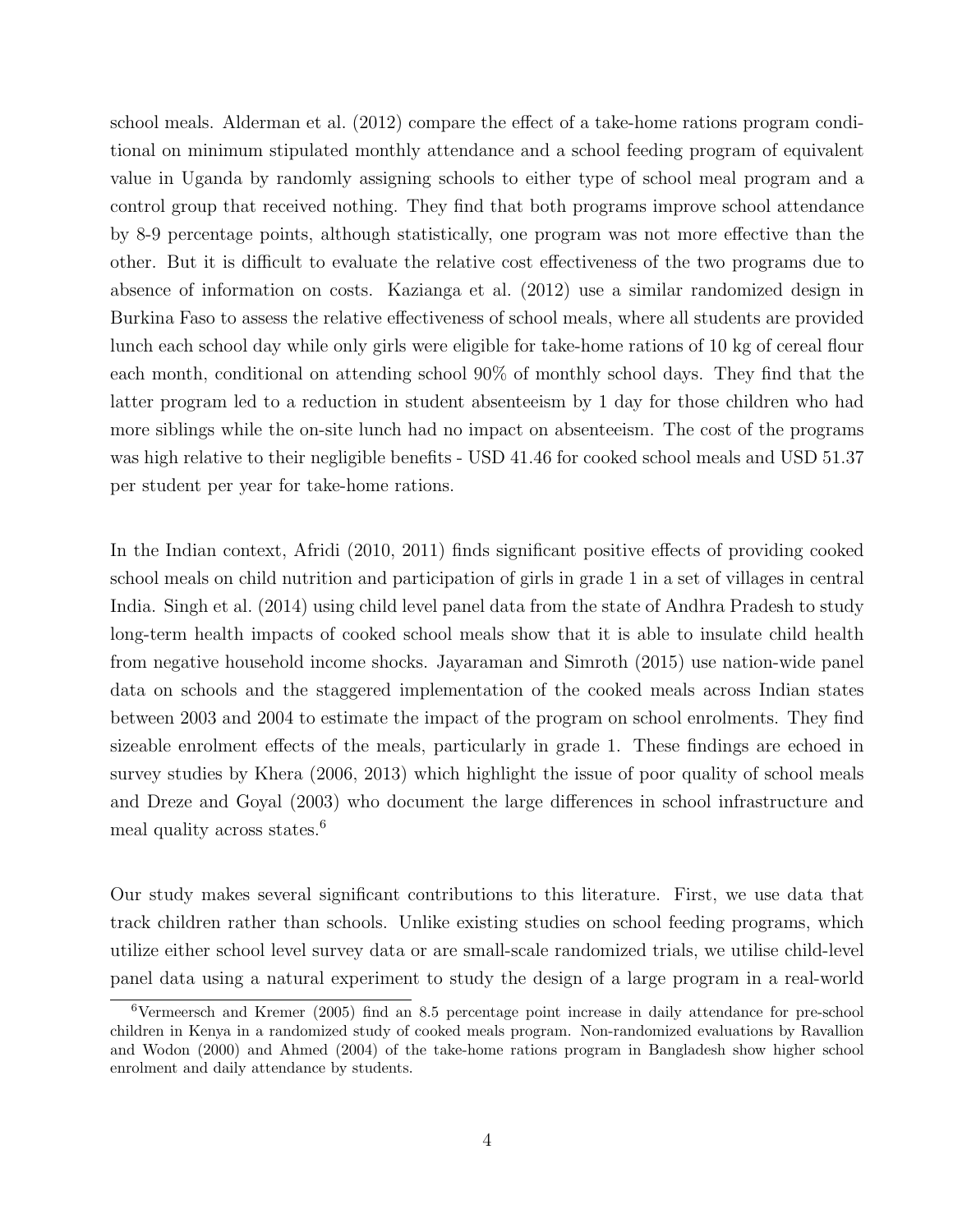scenario. Second, while almost all studies on the school meal program in India evaluate the impact on enrolments our main outcome of interest is the attendance rate of students, a more accurate measure of presence of students in schools. Third, we explicitly study the impact of design and variations in the type of school meal program within a narrowly defined geographical zone, while keeping program costs low and neutral to changes in program characteristics. To the best of our knowledge we are the first to study how variation in the timing of the meal and type of menu of school meals impacts students' participation rates.

We find an average increase in attendance rates of 3-4 percentage points in response to the transition to cooked meals. This effect however varies by grade, menu composition and the timing of the meal. The largest effects are seen for young children, diverse menus and schools that operate in the morning as opposed to afternoon shifts. We observe no effects for grade 5 while children in grade 2 experience a 7 percentage point increase in average monthly attendance. We find that attendance gains were concentrated in schools where meals consisted of multiple items with pulses or vegetables provided in addition to cereals. Most of the only-boys schools in our samples operate in the afternoon shift, in the same building occupied by a girls-only school in the morning. This makes it difficult to disentangle gender effects from those related to meal timing. However, we find statistically significant effects of the cooked meals only in the morning schools. There are no gender differences in program effects when we limit our sample to the morning shift but these results are based on small samples for boys and need to be interpreted with caution.

Although school participation has been steadily expanding in India, acceptable levels of daily school attendance by students have remained elusive.<sup>7</sup> Our results suggest that the transition from ready-to-eat snacks to cooked meals made the meal program more attractive to students thereby improving their daily attendance in schools significantly in Delhi. While we are unable to identify the precise mechanism through which program transition impacted student participation rates, we show that the quality of meals matter. In addition, we conjecture that improved targeting due to the less portable cooked meals, increase in the regularity of the provision of meals or just greater attractiveness of a hot meal influenced daily attendance levels relative

<sup>7</sup>Between 1951 and 2011, there was a steady increase in enrolment rates to over 90% for primary school aged children (Government of India, 2013). Yet, about a quarter of children enrolled in primary grades dropout before the end of their academic year (http://data.worldbank.org/indicator/SE.PRM.NENR). Unannounced visits to a nationally representative sample of schools found that only 68% of enrolled students were in attendance (Educational Consultants India Limited, 2007).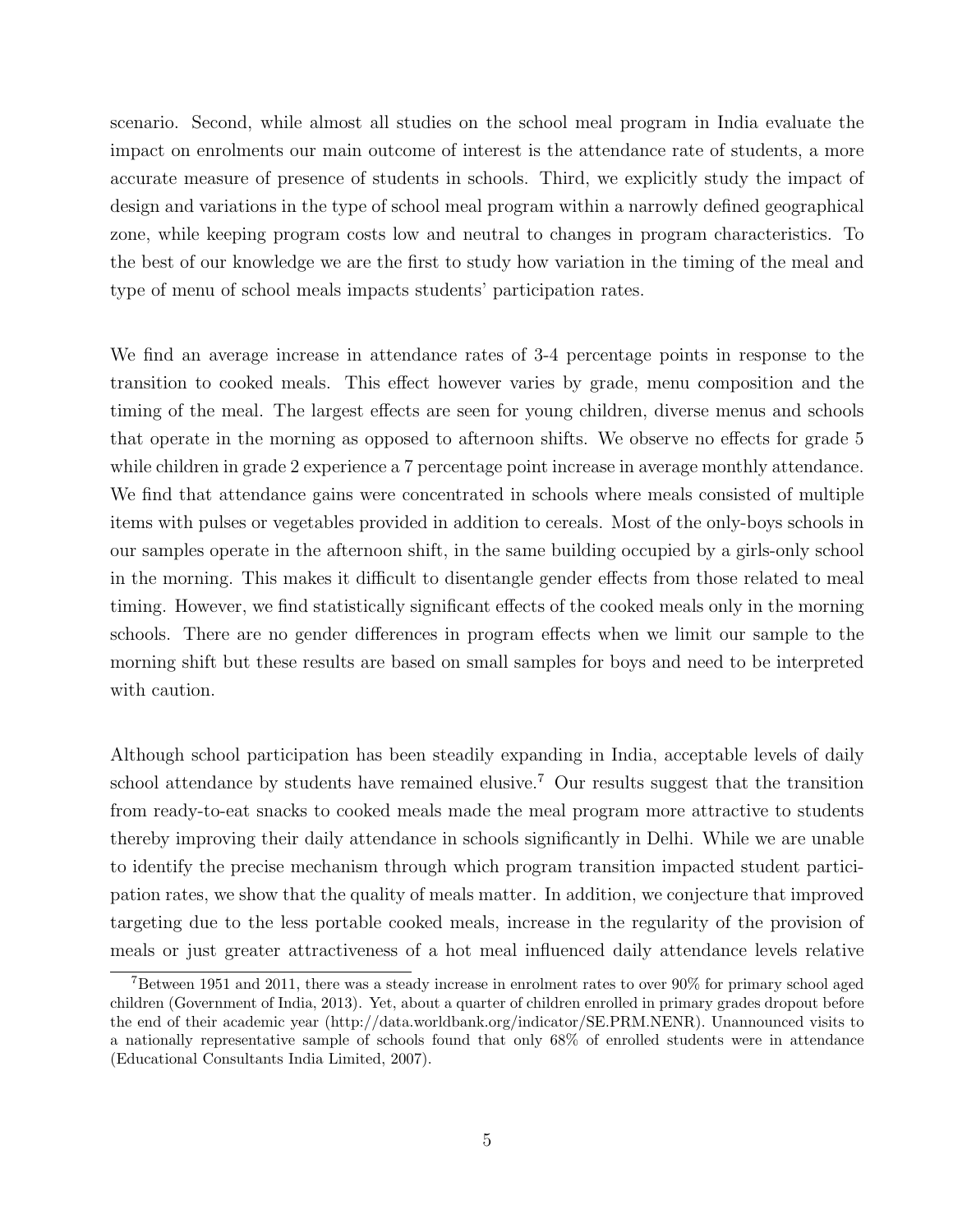to the ready-to-eat regime.<sup>8</sup> Our findings, thus, show that merely modifying the design of an existing program could lead to significantly higher program benefits. This is especially relevant in budget-constrained developing countries.

The remainder of the paper is organized as follows: Section 2 provides a conceptual framework which forms the basis of our empirical approach. Section 3 discusses the data and estimation strategy. The results are presented in section 4 while section 5 concludes.

# 2 Conceptual Framework

A child's daily attendance depends on the benefits relative to the costs of her being in school. The cost of attending school includes the direct costs, such as those related to transportation, and the opportunity cost of time that could have been spent on either working at home or for wages or both. The benefits of school attendance are derived from the present value of future earnings from learning in school as well as transfers received in school which are conditional on regular attendance such as school meals (cooked or ready-to-eat).

The benefits from the meal program could vary between the ready-to-eat and cooked meals regime for various reasons. First, the portability of the transfer could determine a child's daily school attendance. In the more portable ready-to-eat regime, the household may perceive the transfer as additional income for the entire household which can be redistributed amongst members or siblings of the intended beneficiary. On the other hand, the provision of hot, cooked meals on the school premises, which is more likely to be consumed within school hours, may incentivize the child to attend school more regularly while lowering the incentive of the household to send the child to school relative to the ready-to-eat regime. Thus a change in the type of the transfer could affect daily school attendance depending on how the incentives of the child relative to the parent are affected.

<sup>8</sup>An evaluation of the school meal program in Delhi by the Nutrition Foundation of India reports that, before the cooked meal program, packaged snacks were distributed on only 50 days in a school year on average, although the national policy mandated 200 days (Sharma et al., 2006). In contrast, cooked school meals were served for 150-200 days in a school year, based on our data. This may have increased the total monthly value of the meal to the child and therefore, the incentive to attend school.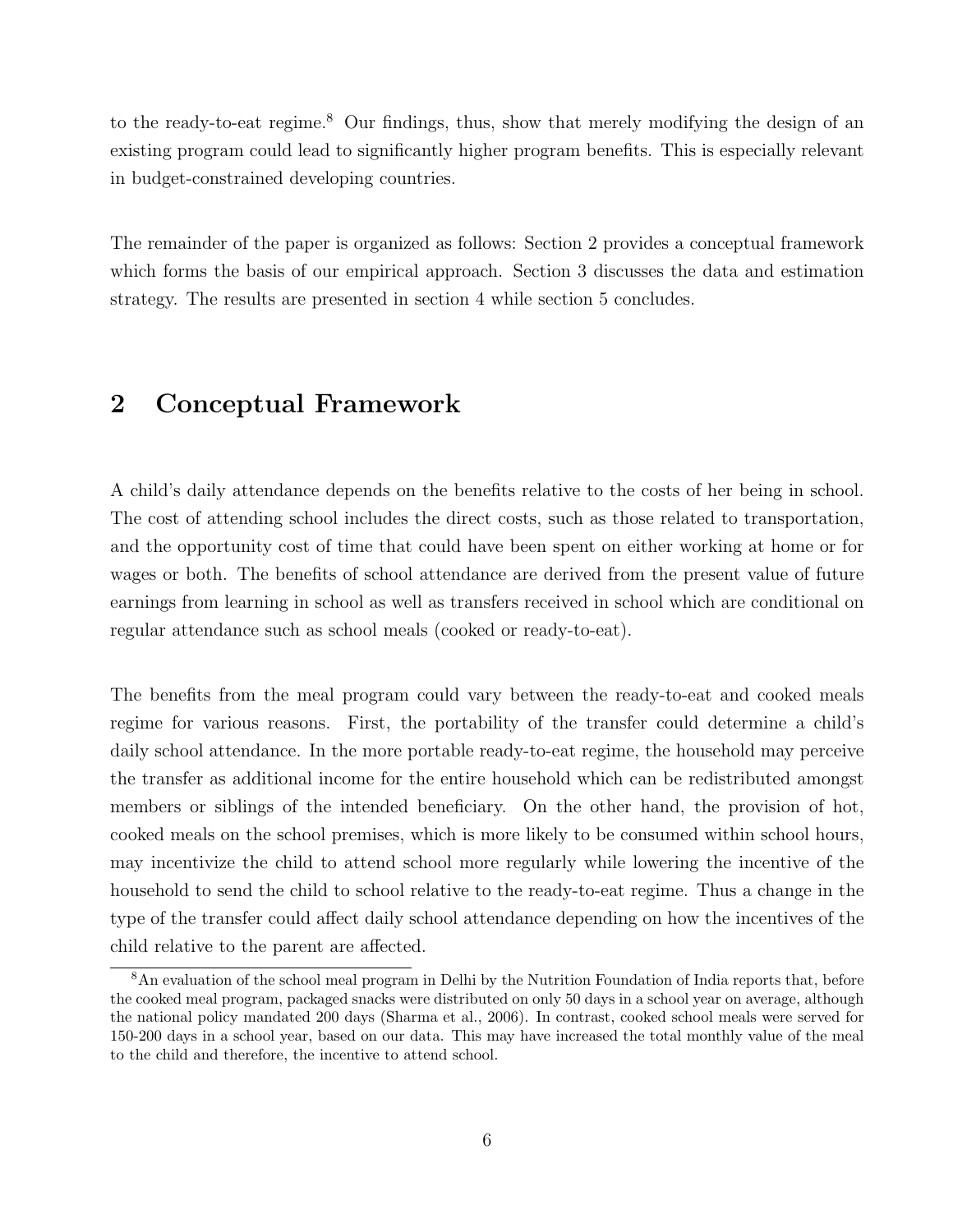Second, the benefits derived from learning in school could vary depending on the type of meal transfer on two counts - by directly affecting the child's cognition and indirectly through its impact on school quality. Both ready-to-eat and cooked meals could improve a child's learning outcome by reducing hunger and thereby improving attention in the classroom if both types of meals are consumed during school hours. This is more likely to be the case with the cooked meals regime since these meals are served hot on the school premises. However, the transfer program also puts a strain on the limited resources of the public schools because the distribution of meals during school hours can reduce instruction time, cause disruption and burden the school management. School resources are more likely to be strained by the cooked meals vis-a-vis readyto-eat meals since distributing hot meals daily requires greater organizational and management skills. Hence the net learning benefits from cooked meals could be potentially lower than from the ready-to-eat regime if the quality of schooling is adversely impacted by the former.

Finally, there exist concerns about substantial leakages of transfers from targeted beneficiaries, particularly in a developing country setting. Even if both types of meal program are mandated on all school days, the ready-to-eat meals are potentially more susceptible to pilferage and diversion if they are typically dry items such as biscuits. In contrast, the distribution of cooked meals can be monitored more easily because it is relatively easy to observe whether children were served hot meals or not. If the regularity of the program is better under the cooked regime then both parental and child incentives to attend school more regularly will be higher than under the ready-to-eat regime.

In addition to the above causes of variation in benefits due to changes in program design, there could be heterogeneity in both the perceived benefits of the two transfer programs and costs of schooling by gender, age and other child, household and school characteristics. Thus, the overall impact of a transition in the school meal program from the ready-to-eat cooked meals regime on school attendance is ambiguous.

More formally, suppose a child  $i$ 's cost of attending school in any given month is normally distributed according to  $F_i(c)$  with density  $f_i(c)$ . Let  $b_i$  denote the child specific benefits from attending school including benefits from school transfers. The monthly attendance for child  $i$  is  $F_i(b_i)$ . Now suppose there is a change in the design of an existing school transfer program which changes the benefits from attending school. In our case, this change would be the switch from ready-to-eat snacks to cooked meals. The benefits of schooling changes from  $b_{i0}$  to  $b_{i1}$  while all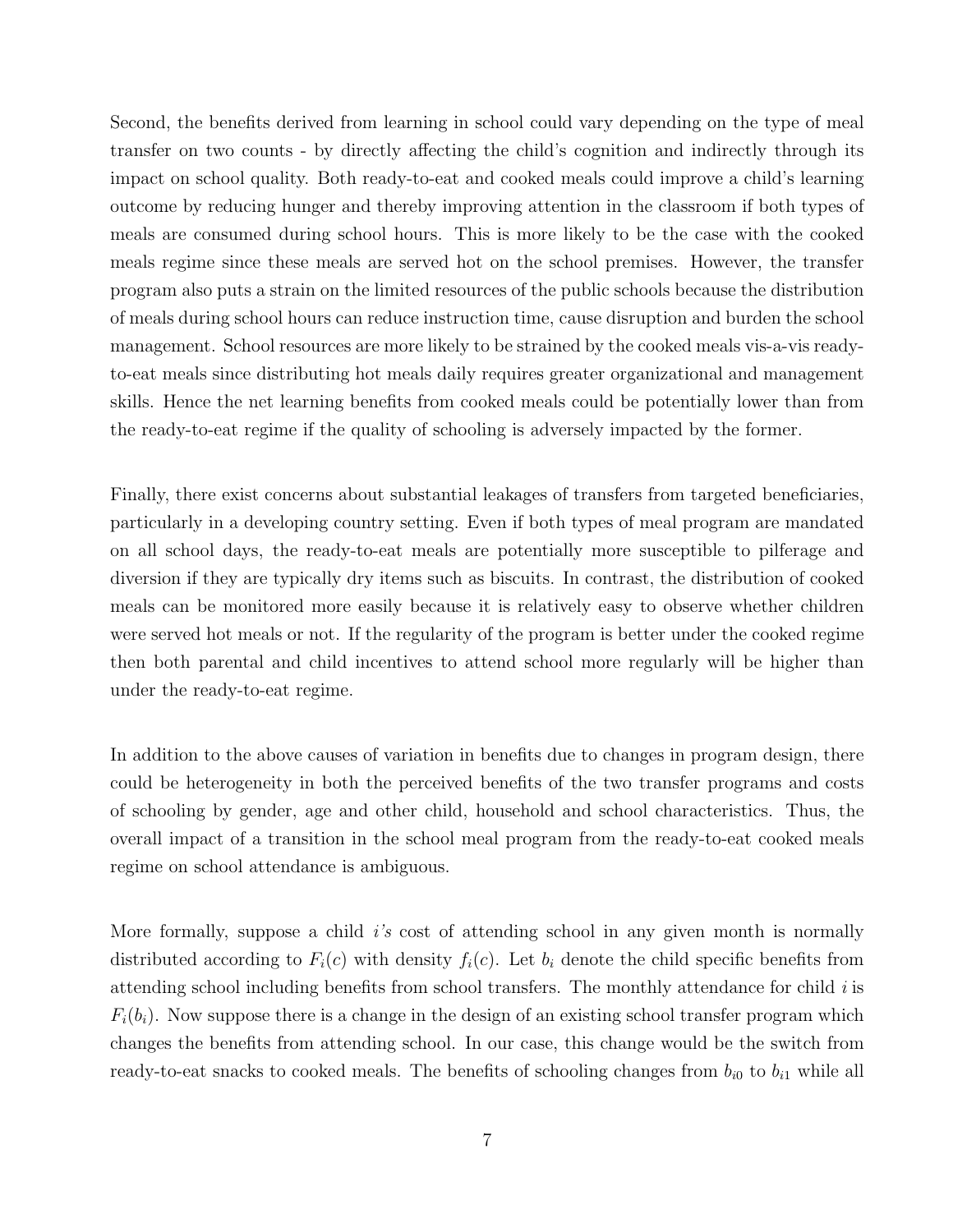children face similar costs of schooling as shown in Figure 1a.Then, the change in attendance is  $F_i(b_{i1})$  -  $F_i(b_{i0})$ .<sup>9</sup> Attendance is positively impacted since  $\Delta b_i > 0$  as shown by the dark shaded area in Figure 1a. This is the treatment effect of program transition that we are interested in. However, if the benefits from schooling, following program transition is  $b'_{i1}$  then  $\Delta b_i < 0$  in Figure 1a. On the other hand, if all children value the change in school benefits similarly such that  $\Delta b_i$  is comparable across all i but the cost of schooling varies between children, the effect of the program transition on school attendance would be higher for children with larger costs of schooling if the initial level of attendance is high or  $f_i' < 0$  as illustrated in Figure 1b.<sup>10</sup> In reality, both the cost of schooling and the change in benefits due to program transition could vary. Hence the treatment effect due to program transition can differ in magnitude as well as direction across children.

We estimate the change in the monthly attendance rate of child empirically as a function of the change in benefits due to the transition in meal program conditional on individual, household and school characteristics. Multiple observations for the same child allow us to account for unobservable individual characteristics which also absorb time invariant household and school characteristics, such as parental preferences and school quality. The treatment effect we estimate then is an average of potentially heterogeneous effects of program transition. We discuss our data and identification strategy in detail next.

# 3 Data and Estimation Strategy

#### 3.1 Data

Public primary schools in Delhi are administered by three agencies: the Municipal Corporation of Delhi (MCD), the New Delhi Municipal Corporation (NDMC) and the Directorate of Education.<sup>11</sup> Over three-quarters (approximately 1800) of all primary schools in the city fall

<sup>&</sup>lt;sup>9</sup>For small benefits, the change in attendance can be approximated by  $\Delta b_i * f_i$  where  $\Delta b_i = b_{i1} - b_{i0}$  and  $f_i$ denotes the value of the density function at  $b_{i0}$ .

<sup>&</sup>lt;sup>10</sup>Note that if  $f_i' > 0$  or the initial level of attendance is low then the effect would be smaller for children with higher costs of schooling.

 $11$ In 2011, much after this study, the MCD was split into three separate bodies - North, South and East Delhi Municipal Corporations. Our data come from municipalities which are currently administered by the South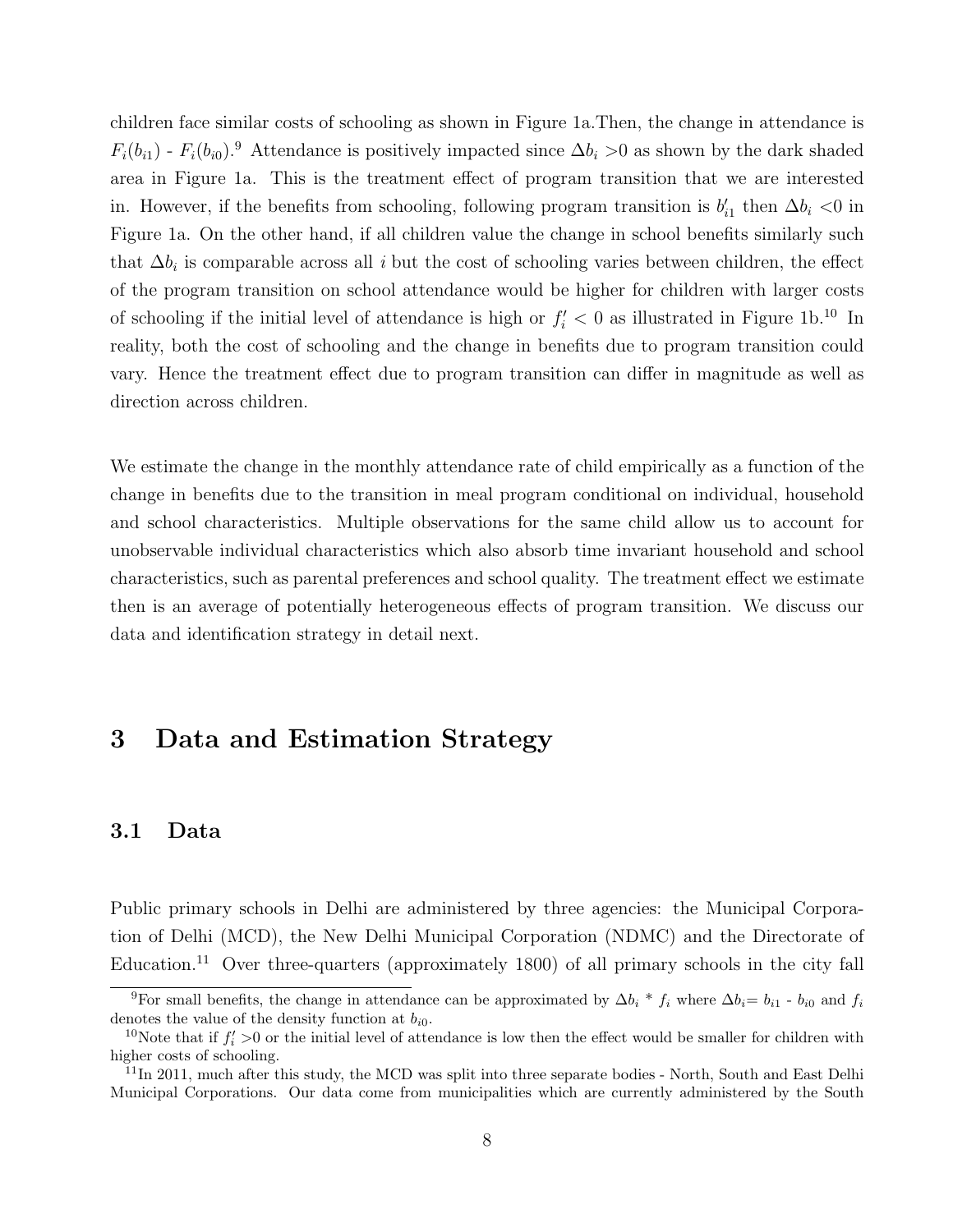within the purview of the MCD, across 12 administrative zones. These schools are perceived to be of lower quality and have the highest proportion of students from slums and disadvantaged communities (De et al., 2005). Our data come from schools in one of the 12 MCD zones of Delhi, the central zone, enabling us to study a constrained geographic area with multiple school meal providers. This allows us some heterogeneity in school meal menus and yet limits the variation in the characteristics of households served by the schools we study.<sup>12</sup>

Students in the MCD schools first started receiving "meals" in 1997, but these were mainly packets of biscuits which were not distributed every school day as mandated under the meal program. In order to comply with a Supreme Court order, the MCD invited private parties to express interest in providing cooked meals in January 2003. Contracts were initially signed with 35 providers to supply meals to 410 MCD schools. The program was extended in September 2003 and all MCD schools were reportedly covered by April 2004.<sup>13</sup>. This resulted in plausibly exogenous staggering of the transition from ready-to-eat to cooked meals across schools - schools which were located relatively closer to a provider transitioned to cooked meals earlier than those located farther away.<sup>14</sup> We are interested in identifying the immediate student participation impacts due to the transition in the meal program from ready-to-eat to cooked meals and from the variation in the design of the program, viz. meal timings and menu type, immediately following this transition. The focus of our analysis, therefore, is on the academic years of 2002 and 2003.<sup>15</sup>

We use three sources of school level data in our analyses: first, student attendance records maintained by the MCD schools for the academic years 2002 to 2003. If a school had multiple sections at a particular grade level, we randomly selected one section for which we requested attendance registers. Our second source of data is the school meal register, which records the menu offered on all school days. This is required by the MCD because cooked meal providers were compensated based on average daily attendance. These records enable us to identify the

Delhi Municipal Corporation.

<sup>&</sup>lt;sup>12</sup>Table A2 in the Appendix indicates that the demographic characteristics of the central zone of the MCD are comparable to the average characteristics of urban Delhi.

<sup>&</sup>lt;sup>13</sup>The ready-to-eat snacks provided under the program primarily consisted of biscuits and occasionally rice/wheat puffs or roasted pulses. The meals in the cooked regime consisted of either two item menus such as rice/wheat bread with pulses/vegetables or single item menus such as salty or sweet porridge.

<sup>&</sup>lt;sup>14</sup>The average distance of schools from their providers in 2003 for our original sample of 22 schools was 4.8 kilometres. Providers were located at a distance of 4.3 kilometres from schools that transitioned early and 5.3 kilometres from schools that transitioned later to cooked meals.

<sup>&</sup>lt;sup>15</sup>A typical academic year runs from April to March and consists of approximately 200 school days.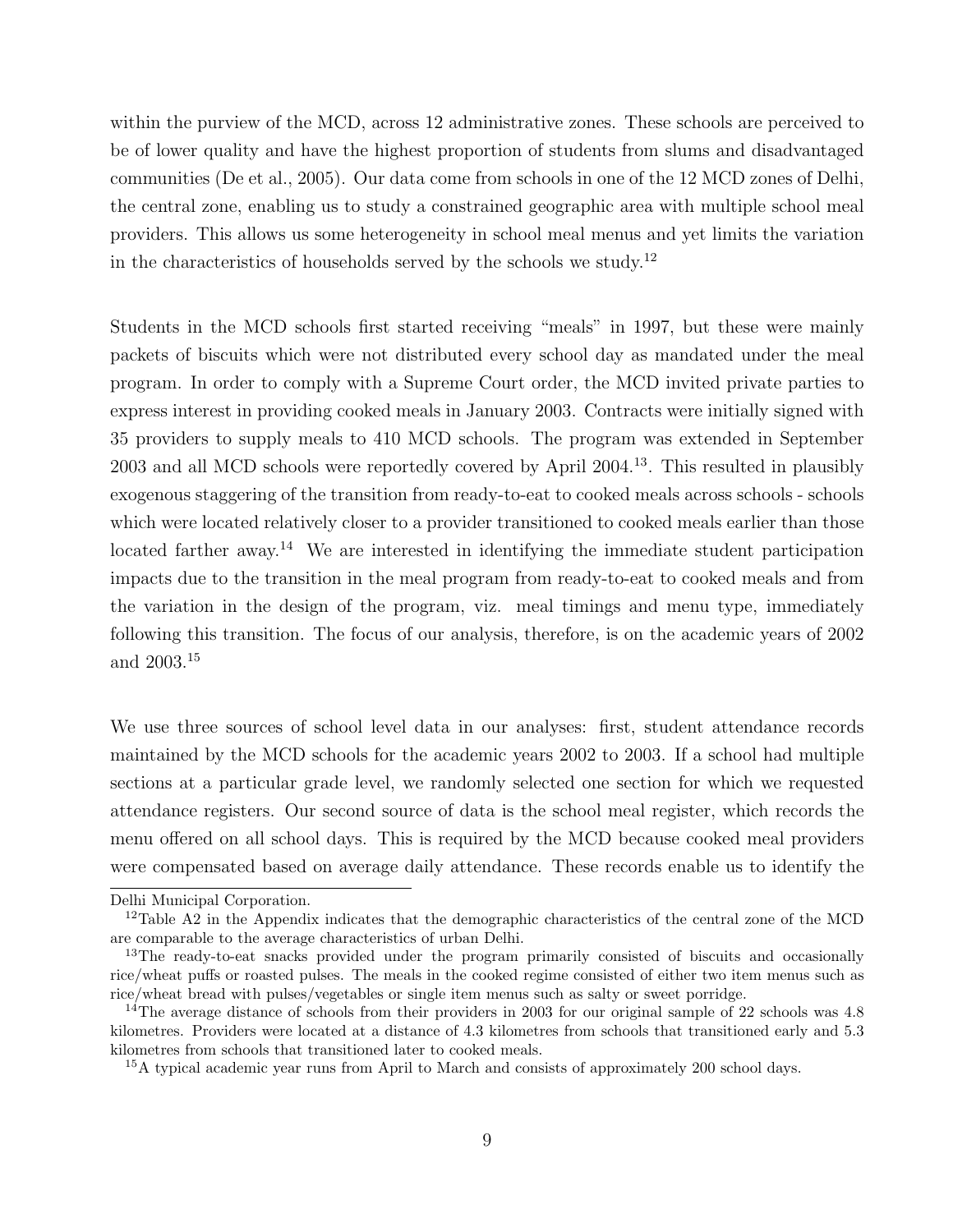exact date each school transitioned to cooked meals. We entered school participation data for one calendar month before and after the introduction of the cooked meal to allow us to relate changes in enrolment to menu offered. Finally, in addition to these administrative records, we collected retrospective survey data on the school's infrastructure in 2003 through interviews with the school headmasters.

At the time we began our data collection in January 2008, there were three different meal providers in the central zone. In addition to the list of providers and the location of their kitchens, the MCD administration provided us with lists of schools served by each of these providers and we selected a random sample of 8 schools from each of the three lists, giving us with a total sample of 24 schools. Obtaining complete student records for all academic years of our research interest proved difficult because schools are required to maintain records for up to 5 years only.<sup>16</sup> We could not obtain attendance records for any of the academic years of research interest for 2 of the 24 schools. Of the remaining 22, we could obtain attendance records for both 2002 and 2003 for 19 schools. Our main sample, therefore, consists of 19 schools.<sup>17</sup>

By September 2003 all children in about half the schools in our sample had access to the cooked meals (Phase 1) while the other half continued to receive packaged snacks (Phase 2).<sup>18</sup> 9 of our 19 schools are in the Phase 1 group by this criterion. Table 1 shows the descriptive statistics of the 19 schools, by phase, computed at the MCD ward (by matching schools to the wards in which they were located and using census data for 2001) and school level.<sup>19</sup> The table suggests that, on average, the wards that the two school groups catered to were comparable on demographic characteristics. Average school level monthly attendance rates in April 2003 in both school groups was similar but high relative to the national average (Educational Consultants India Limited, 2007). Even though the distance to the meal provider was not significantly different, Phase 2 schools were further away from their provider than Phase 1 schools. t tests of the differences in school infrastructure between the two groups of schools indicate that the two

 $16$ For the year 2002, we collated data for each student in a grade for the months April, July, September and February, which coincide with the beginning, middle and end of an academic year in MCD schools, respectively. For the year 2003, we were able to obtain student records for all school months.

<sup>&</sup>lt;sup>17</sup>See the geographical distribution of the 19 sampled schools in Figure A1 in the Appendix. We do not find any systematic differences in school level characteristics of the 19 schools for which we obtained data and the 5 schools for which school records were missing.

<sup>&</sup>lt;sup>18</sup>Uptake of the program was near universal during our survey in 2008. In a random sample of 571 students in our sampled schools, 94.2% had consumed the cooked school meal on the day of our school visit.

 $19$ Each MCD zone is further subdivided into wards for administrative purposes. There are a total of 272 MCD wards.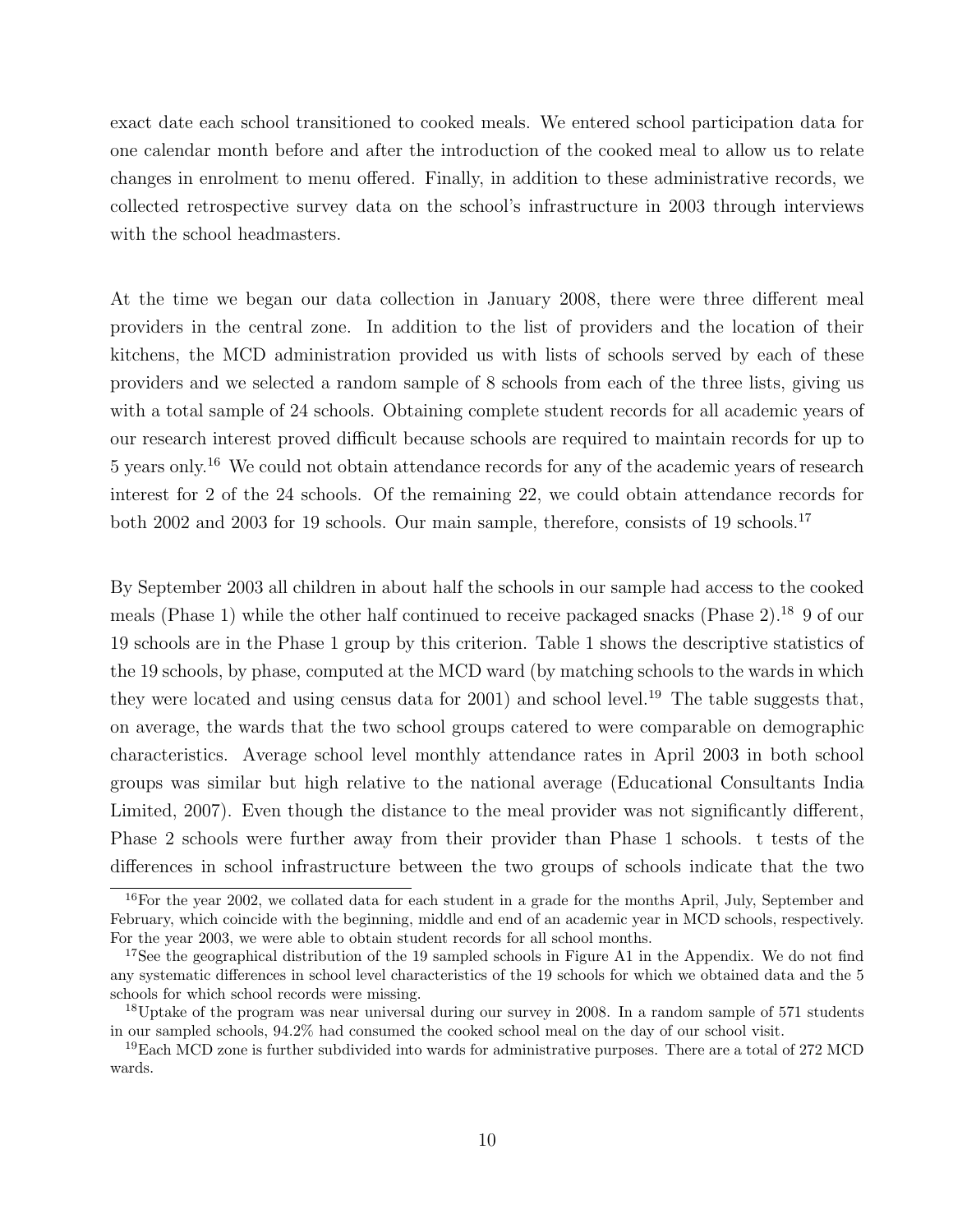groups are comparable to each other, at least on observables.

#### 3.2 Empirical Strategy

To identify the impact of program transition on students' school participation, we utilize the staggered implementation of cooked meals from ready-to-eat snacks. Phase 1 schools in our sample implemented cooked meals in July and August 2003 while Phase 2 schools did so in October and November 2003. Thus, the former form the treatment group while the latter the control - we compare the change in average attendance rates between April and September 2003 of Phase 1 and Phase 2 schools. Our main estimating equation, therefore, is given by

$$
A_{ij} = \alpha_0 + \alpha_1 m + \alpha_2 Treat_j * m + \mu_i + \epsilon_{ij}
$$
\n<sup>(1)</sup>

where  $A_{ij}$  is the attendance of child i in school j. Attendance is defined as the number of days a child attends school in a month over the total number of school days in that month.  $Treat_i$ is an indicator for treatment school  $(=1$  for schools which transitioned to cooked meals before September, 2003) and m is an indicator for month  $(=1$  for September 2003). Our base month is April 2003.

Even though the differences in treatment and control schools are not statistically significant (Table 1), the small sample size necessitates caution. Thus our preferred specification of the effect of the meal program on average monthly attendance is to allow for child, household and school characteristics to influence the rate of attendance. The identifying assumption is that once we account for variation in these characteristics, they do not affect attendance rate changes over the school year. Unobservable, time-invariant child-characteristics, which also absorb time invariant household and school characteristics, are included in the specification and denoted by  $\mu_i$ .  $\epsilon_{ij}$  is the idiosyncratic error term. The main coefficient of interest is  $\alpha_2$  which gives the difference-in-difference (DID) estimate of the impact of the transition in the school meal program.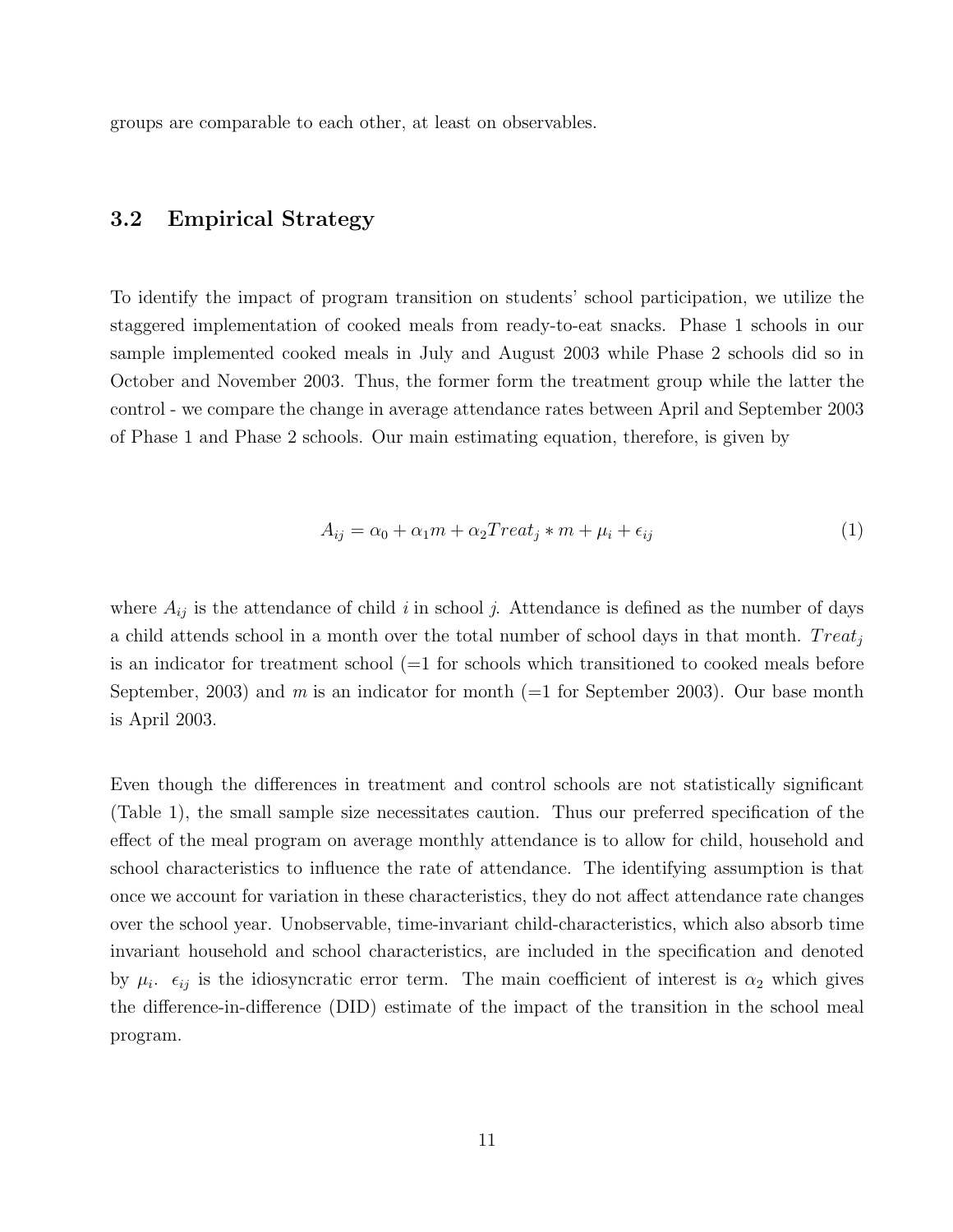Although phased implementation allows us to classify schools into treatment and control groups, we cannot be certain that the selection of schools to either group is random. Unobservable, time varying school-level characteristics may have influenced program transition timing as well as any observed changes in attendance rates of students. We address this concern by looking at the change in attendance rates between April and September 2002 of cohorts in the same grades of the same schools in 2002. To do so we restrict our sample to equivalent grades in 2002 and 2003 in our sample of 19 schools. Thus, we construct a repeated cross-section of school and grade by year. Analyzing data for 2002 allows us a more stringent test of our program effect if we find significantly larger attendance changes in treatment schools over the 2002 academic year relative to the control schools before the program was initiated, it is likely that some of the program effect we estimate in 2003 is driven by different attendance trends for schools in the treated and control sample.

Since the academic year in all government schools runs from April to March, children in our data are observed in the same grade and classroom in the months of April and September. Most new grade 1 students enrol into school in the first month of the academic year -April- while others enrol by August. Attendance rates for April are usually difficult to compute for a grade 1 child because we often do not know the exact date at which the child enrolled in the school while the majority of students of higher grades (or those repeating grade 1) continue to be enrolled from the previous academic year. To avoid measurement errors, therefore, we restrict our analysis to grades 2 through  $5.^{20}$ 

### 4 Results

#### 4.1 Effect of transition to cooked meals on attendance rates

Table 2 shows the average school level change in attendance rates between April and September for the years 2002 and 2003. Prior to the introduction of cooked meals, in April 2002, the average attendance rate in treatment schools was insignificantly lower but both treatment and control schools had an equivalent increase in the attendance rate between April and September

 $^{20}$ Inclusion of grade 1 in our data does not change our results. These results are available on request.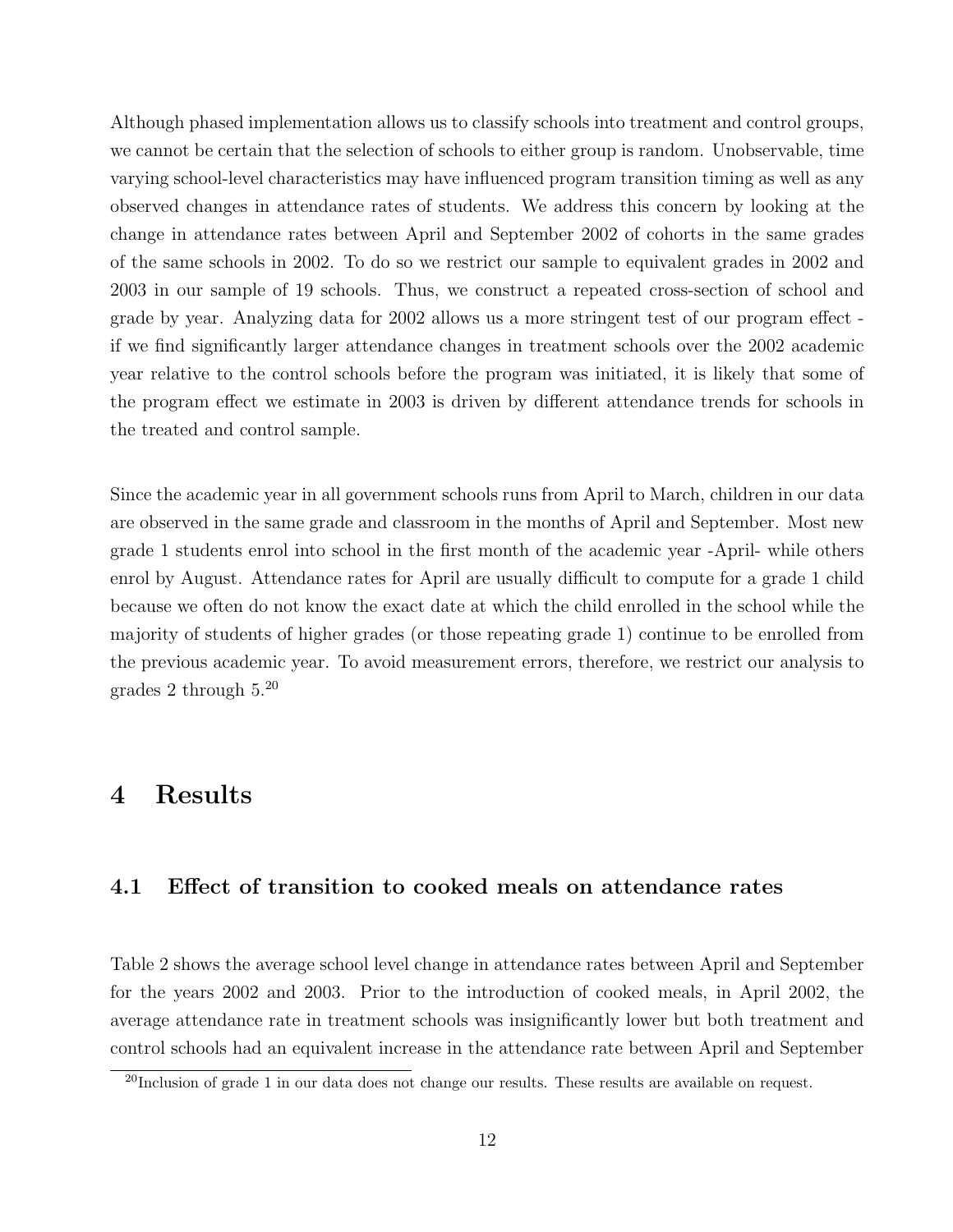2002 (0.06). Between April and September 2003, control schools gained as much as the previous year (0.07) while treatment schools, which had made the transition to cooked meals, had a significantly larger increase in attendance rate  $(0.11)$ . The additional gain of 4 percentage points made by the treatment schools in 2003 provides us with a suggestive estimate of the effect of transition in the design of the school meal program.

We now turn to our regression analysis to establish causal links between the program and attendance rates using alternative specifications and samples to estimate average program effects using equation 1. In columns 1 and 2 of Table 3 we restrict our sample to include only those grades of the main sample of 19 schools for which we have attendance data in both 2002 and 2003 in order to examine whether the observed treatment effect is simply capturing differences in attendance trends across these two sets of schools. This gives us a sample size of 1591 and 1564 students in 2003 and 2002 respectively. From column 1 we find a significant increase of 2.7 percentage points in average student attendance rates due to the transition to cooked meals in 2003. Column 2 provides us with placebo tests by estimating equation 1 using the corresponding samples in columns 1, but with the attendance rates of 2002 as the dependent variable rather than in 2003. As expected, the difference-in difference coefficient is insignificant suggesting that the change in attendance of treatment schools did not differ from control schools before the program came into effect.

One could argue that comparing attendance trends of cohorts in similar grades may lead to biased estimates if students in these cohorts are systematically different. Our results would be robust if we find that the same students had identical attendance trends in 2002 but this changed after they got meals in 2003. To do this, we construct a student-level panel by matching attendance records of the relevant grades in 2002 and 2003. For instance, we matched attendance records of grade 2, section A of a school in 2002 and grade 3, section A of the same school in 2003, conditional on us having obtained attendance records for both grades and years. Each student is identified by a unique enrolment number assigned to her at the time she is admitted into the school. Since students rarely switch sections we were able to track almost all students by following the same grade-section over the sampled years. However, we lose 3 schools in this panel for which we could not obtain the attendance records of the relevant grades in 2002. Thus column 3 shows estimates from equation 1 but restricts the sample to a balanced panel of 827 students who were enrolled through April 2002 to September 2003. The coefficient on the difference-in-difference term (3.1 percentage points) is remarkably similar to the estimated effect in column 1. For the same students, we do not see any difference in attendance trends in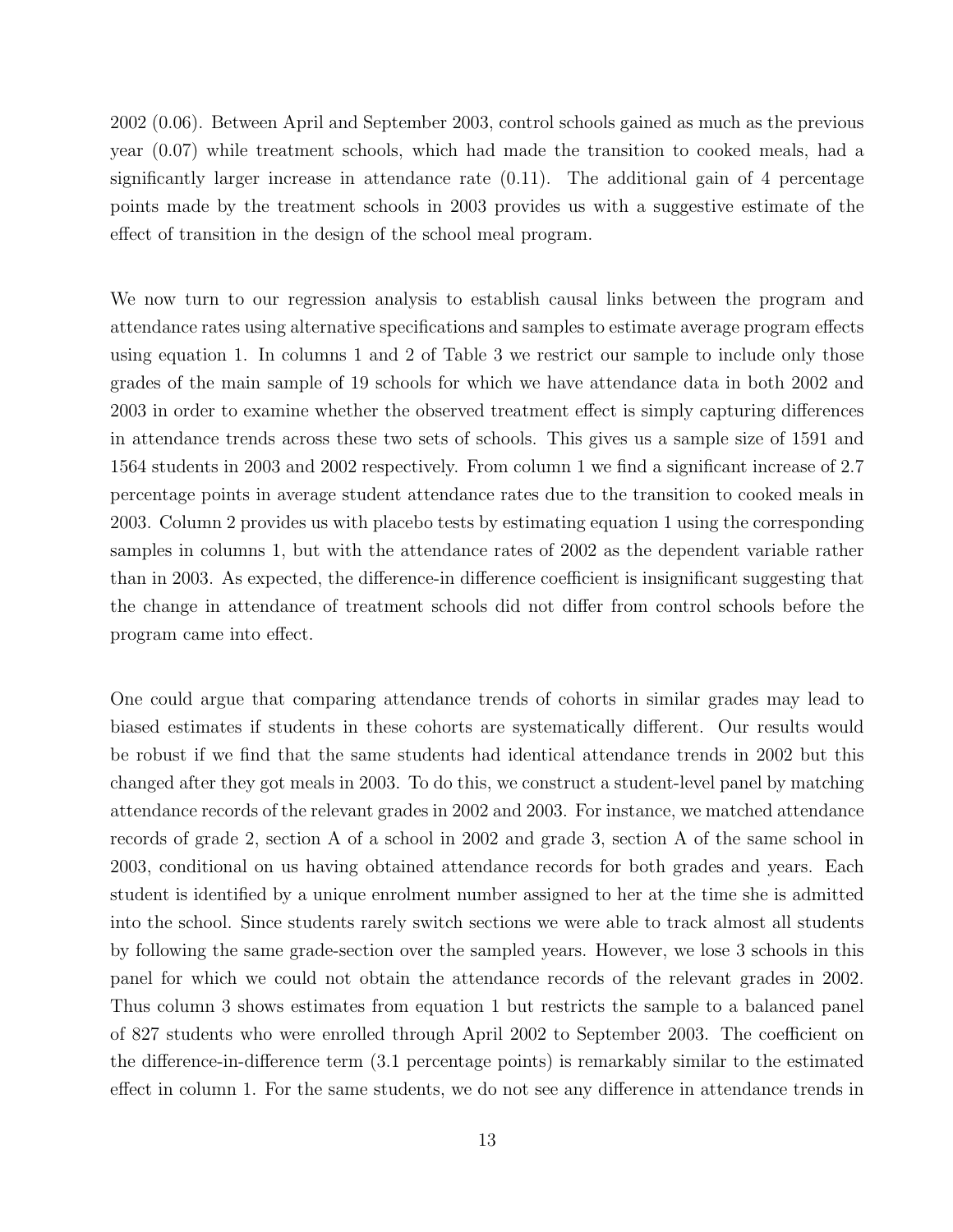2002 (column 4). Hence the impacts we measured in columns 1 and 3 are indeed attributable to the transition in the program to cooked meals.

#### 4.2 Heterogeneity of impact

#### Grade, gender and meal timing

The estimated average program effect may be hiding significant heterogeneity of effects by grade, gender as well as characteristics related to the design of the program.

We first estimate the transition impacts by grade by restricting our sample to those schools for which we have attendance data for grades 2 through 5 in 2003. These data are complete for 13 schools (12 from our original sample of 19 and 1 school which was established in 2003). Since this sample is not conditional on availability of data for 2002, it is larger (number of students being 1791) than that in Table 3, column 1. Grade level estimates based on equation 1 are in Table 4. The average treatment effect is 4.1 percentage points in column 1. This is marginally higher, but close to the effect we see for the 19 schools and for the student panel in Table 3. It suggests that there could be significant grade-wise variations in the treatment effect. Indeed, in subsequent columns in Table 4, when we break up the sample by each grade, we find a steady decline in the treatment effect, with the highest effect of 7.2 percentage points observed for grade 2. By grade 5 this effect disappears. This suggests that younger children were most attracted by the cooked meals being offered in the schools.

Next, we analyze the results by gender in Table 5. We find a positive effect of the meals only for girls when we compare the coefficient on 'Treat x Sep' in columns 1 and 2. This gender effect, however, might be influenced by the timing of the schools. Most MCD schools run in two shifts - morning and afternoon. While almost all 'boys only' schools are held during the afternoon shift of schools all 'girls only' schools run in the morning shifts.<sup>21</sup>

To investigate this further we analyze our outcome by the school timings in columns 3 and

<sup>&</sup>lt;sup>21</sup>The morning shift (girls only and coeducational) schools are held from 8.00 (7.00) a.m. to 1:00 (12:00) pm while the afternoon shift begins at 1.00 p.m and ends at 6 p.m.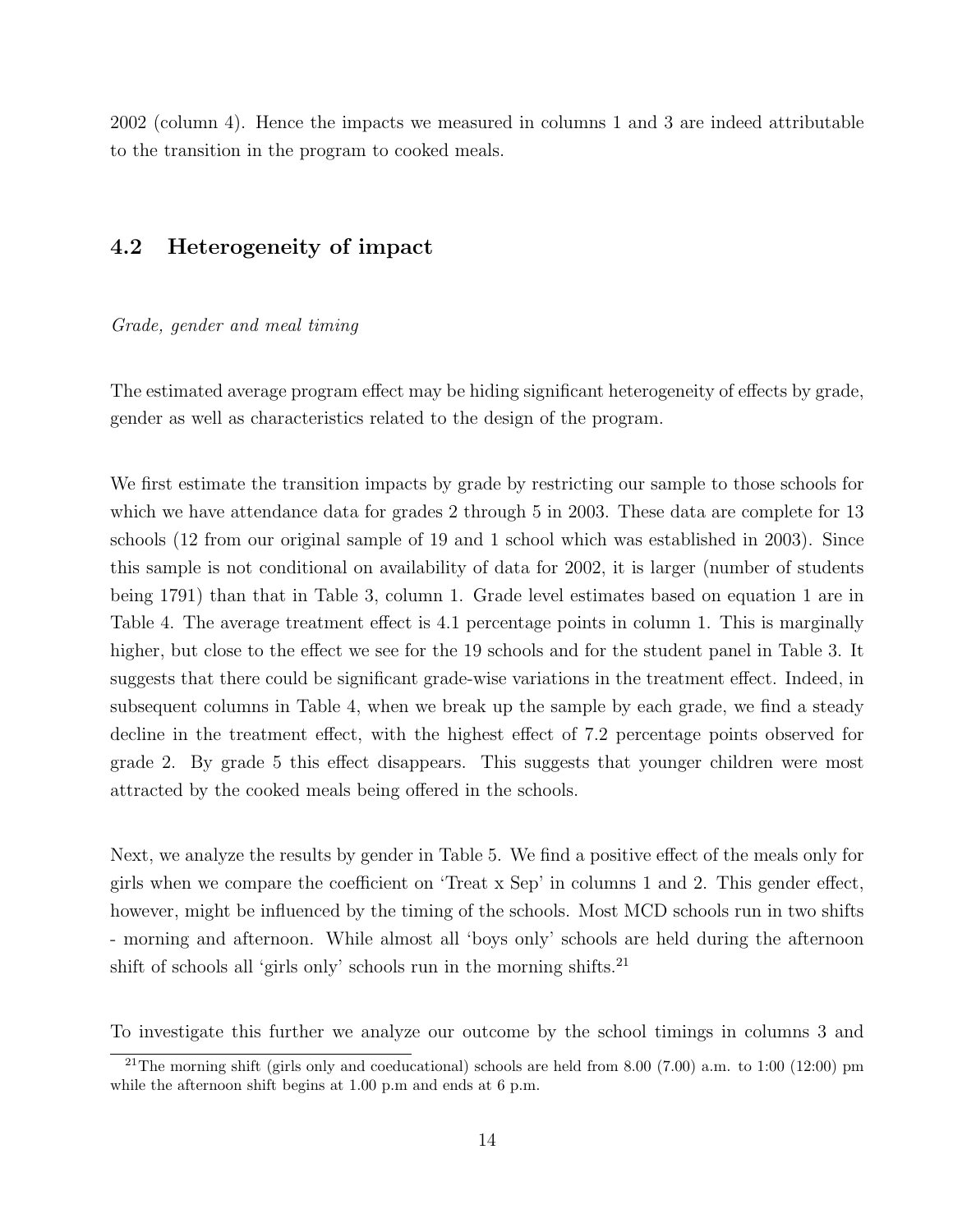4. As expected, the significant effect of program transition occurs only in the morning schools as indicated by the coefficient on the DID term in columns 3 and 4. In the last column we restrict the sample to schools that operate in the morning shift and interact the DID term with gender (Boy x Treat x Sep) for these schools. There appears to be no systematic difference in the impact of the meal on the attendance of boys and girls in the treated schools given the insignificant coefficient on the triple interaction term. These coefficients are however difficult to estimate precisely given our small sample of boys in morning schools. We have a total sample of 303 boys, of which 116 are in the treated schools. We can tentatively say that the observed gender effects seem at least in part, simply related to school shift and meal times. It is possible that a meal served in the late afternoon, around 3.00 PM, is less attractive than one served in the middle of the morning, around 10.30 AM. Since the morning shift classes begin very early in the day, students may not be able to have food at home before coming to school unlike students in the afternoon shifts. This was the initial rationale behind the school breakfast program in the U.S (FRAC, 2003). Our results suggest that the timing of the meals can be an important aspect of program design.<sup>22</sup>

#### Type of school meal menu

Next, we combine attendance data with the information on menus obtained from the school meal records to analyze the effect of the type of school menu on students' attendance rates.

When the cooked meals were first introduced in 2003, the MCD listed 16 permissible menus. These included very simple and relatively cheap menus such as sweet and salty porridge as well as more elaborate ones, which combined rice or wheat bread with vegetables and pulses.

<sup>22</sup>We conducted the following robustness checks of our results. First, we restrict the data to our most parsimonious sample of 12 schools (excluding the one school which was established only in 2003) for which we have complete information. The results of this are shown in Table A3 in the Appendix. We find that our results hold up to some extent and the largest impact is seen in grade 2. The impacts on the other grades are insignificant or weakly significant. Second, for all our estimates we report standard errors clustered at the student level. Although our treatment was at the school level, given the small number of schools in our sample clustering standard errors at that level could bias our results. In Table A4, we report program estimates and standard errors (for Treat x Sep) for our 3 main results using the sample of 19 (Panel 1), the student panel of 16 (Panel 2) and the restricted sample of 13 (Panel 3) schools. Column 1 recaps the results reported in the main text. Columns 2 to 6 show the estimates for different specifications and corrections of standard errors. The magnitudes of the estimates are unchanged whether we use child (column1), school (column 2) or school-grade (column 3) fixed effects. However, clustering at the school level increases the standard errors (column 4). The standard errors after the Moulton correction are shown in columns 5 and 6 (Angrist and Pischke, 2008). Except in column (4) and Panels 1 and 2 in column (6), our estimates remain significant across all specifications.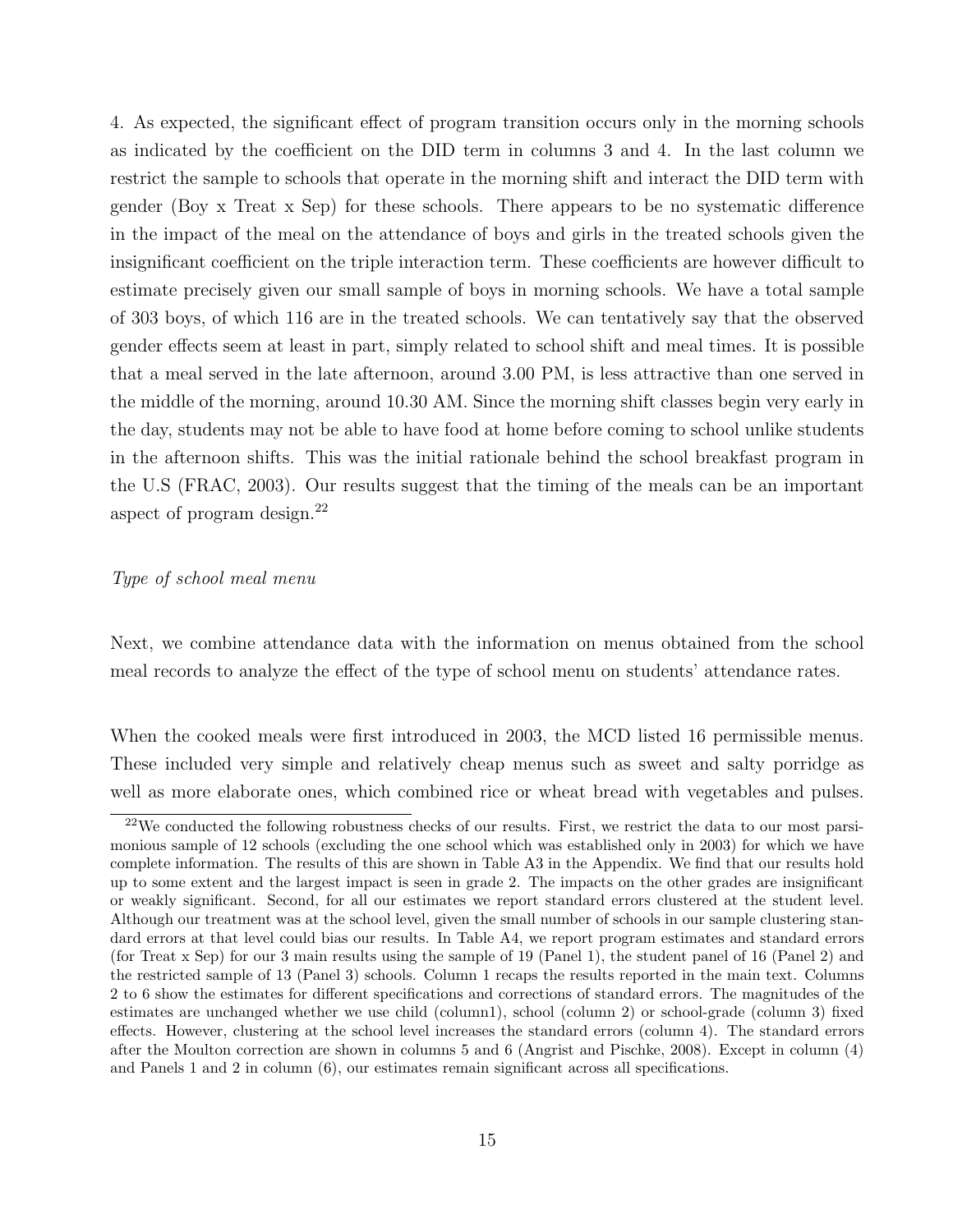Besides greater variety, the two item menus (rice/wheat with vegetables/pulses) may have held greater attraction for students because they were more appetizing. Some schools continued to serve the ready-to-eat snacks on a few days. We find that two-item menus were provided about  $22\%$  of school days in the 30 days after starting cooked meals.<sup>23</sup> Moreover, there are significant differences across schools in the percentage of days two-menu items were served. Unfortunately, we do not have detailed information on the schools' providers during the period of transition in the meal program but we conjecture that variation in providers' capacity, physical infrastructure and financial ability may have been some of the key determinants of the type and frequency of school meal menu served. By December 2003, all of our sampled schools had transitioned to serving cooked meals.

The school records that contain information on the menu served on each school day were available for 14 of our 19 schools. This restricts our sample to these 14 schools for the analysis of the impact of menu type on attendance rates. Table A5 in the Appendix compares the ward and school characteristics of two groups of schools - those that served two item menus more and less often than the median percentage of school days two item menus were served in the sample. We find insignificant differences in the observable characteristics of these two groups of schools by the frequency of the two item menus served.

To identify the impact of menu type we first compare the change in attendance rates of schools that transitioned to serving multiple item menus more frequently between April and December, 2003 to those schools which served them less frequently using equation 1. We define as 'treatment' group (i.e.  $Treat_j=1$ ) those schools where two-item menus were served greater than the median proportion of school days in the full sample and as 'control' group those where less than the proportion of median number of days two item menus were served. In this analysis,  $m=1$  if the month is December 2003. Our comparison month is again April 2003. In Table 6, column 1, the coefficient on  $Treat_i$  x Dec suggests that the attendance rate was higher by 2.3 percentage points when two items are served more frequently.<sup>24</sup>

However, not only is our sample size small, it is quite likely that the two groups of schools

<sup>&</sup>lt;sup>23</sup>On average, schools served a one item meal on 73% and ready-to-eat snacks on 2% of school days in a month. There was no distribution of meals on the remaining 3% of school days.

<sup>&</sup>lt;sup>24</sup>Our results for meal type are qualitatively unchanged if we compare attendance rates between April and September 2003 by interacting 'cooked x two item x september', where 'cooked' is a dummy for Phase 1 school and 'two item' is the dummy for two item menus served more than the median number of school days. This result is available on request.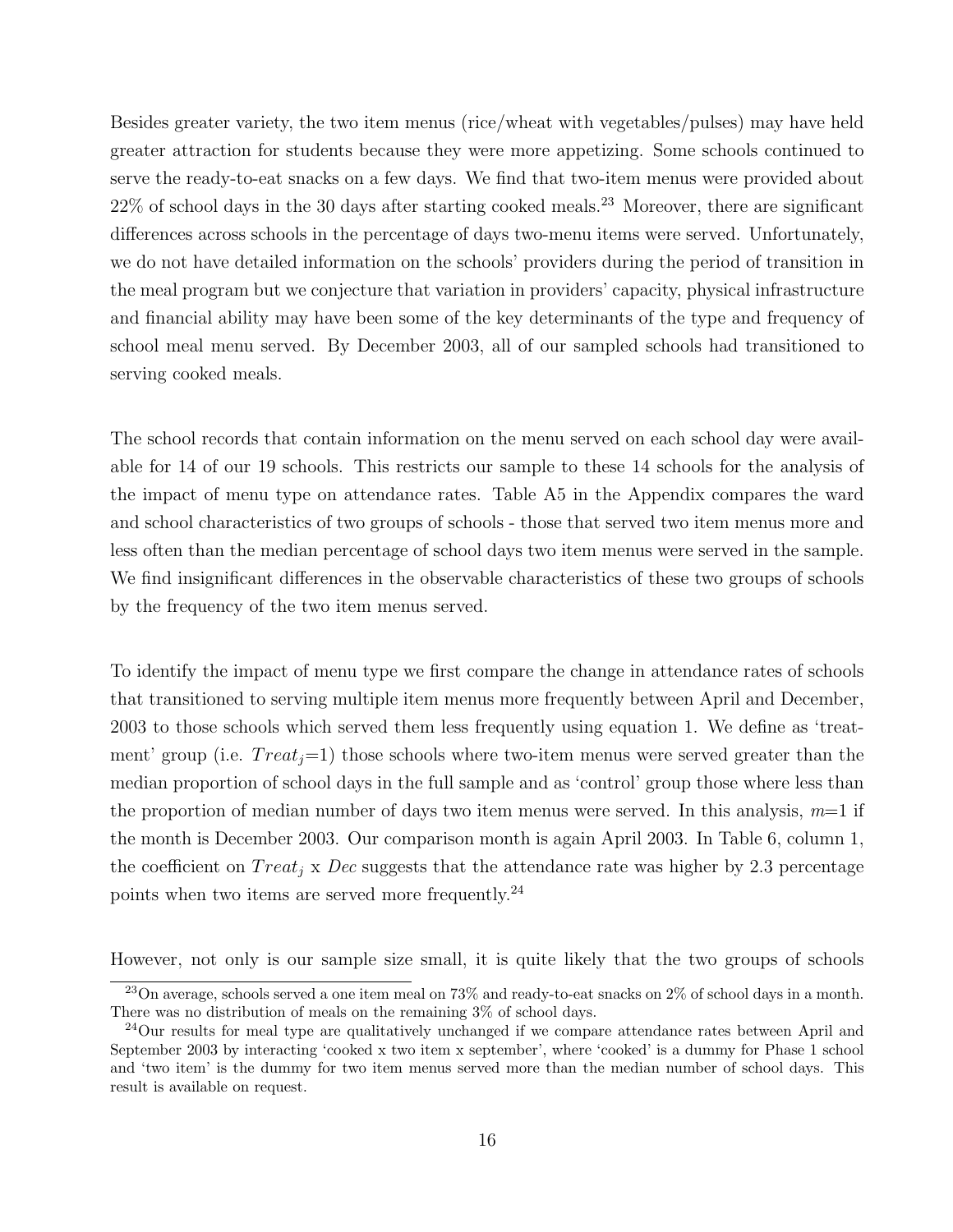had different unobservable characteristics that may have affected the type or frequency of menu adoption as well as student participation rates. Unlike the previous analysis, we cannot compare the change in attendance of pre-treatment years to validate our results as we do not have attendance data for December 2002. Instead we adopt a 2SLS approach to check the robustness of our OLS estimate of the effect of menu variety. Our instrument for a school's frequency in serving two-item menus is the distance of the school from its own provider in 2003. Most MCD schools are located in densely populated colonies and slums (De et al., 2005). Meal providers that were located closer to the schools they were serving were more likely to have smaller kitchens and poorer infrastructure. In contrast, those located on the outskirts of Delhi were likely to have larger kitchens and improved infrastructure, including the possibility of introducing automation, as it happened post  $2005.<sup>25</sup>$  The latter providers may have had better capacity to provide two item menus. As discussed earlier, the MCD invited private parties to express interest in providing cooked meals in January 2003. The schools did not have a say in which provider would serve them school meals. This decision was made by the MCD (Directorate of Education, Delhi , Mid-Day Meal Cell). Therefore, the distance of the school from its provider should be exogenous to the characteristics of the school. In Table A6 in the Appendix, we compare the school level characteristics of schools located more than 5 kms (which was the average distance of a school from its provider in our sample) and those located less than 5 kms. from their meal provider in 2003. We find that they are comparable on all observables. This suggests that our claim on exogeneity of meal provider is valid.

In column 2, bottom panel (First Stage) of Table 6, the coefficient on the instrument in the first stage suggests that if the meal provider was located further away from the school, the school was more likely to get two item menus. The Cragg-Donald weak identification test indicates that our first stage is well identified. The second stage coefficient on  $Treat_i \times Dec$  reported in the top panel of column 2 suggest that the attendance rate was almost 16.7 percentage points higher in schools serving two item menus more frequently in December, 2003. The magnitude of the point estimate, however, is considerably larger than the one obtained from the OLS specification in column 1. This may be due to attenuation bias in the OLS estimate due to measurement error in the frequency of type of menu served. Nevertheless, the significant estimates across all columns gives us confidence in concluding that the type of menu served did have a significant impact of students' attendance rates.

 $^{25}$ Post the stringent quality checks by the MCD, in 2005 providers introduced semi-automation in their kitchens and served, almost on all school days, multiple item menus.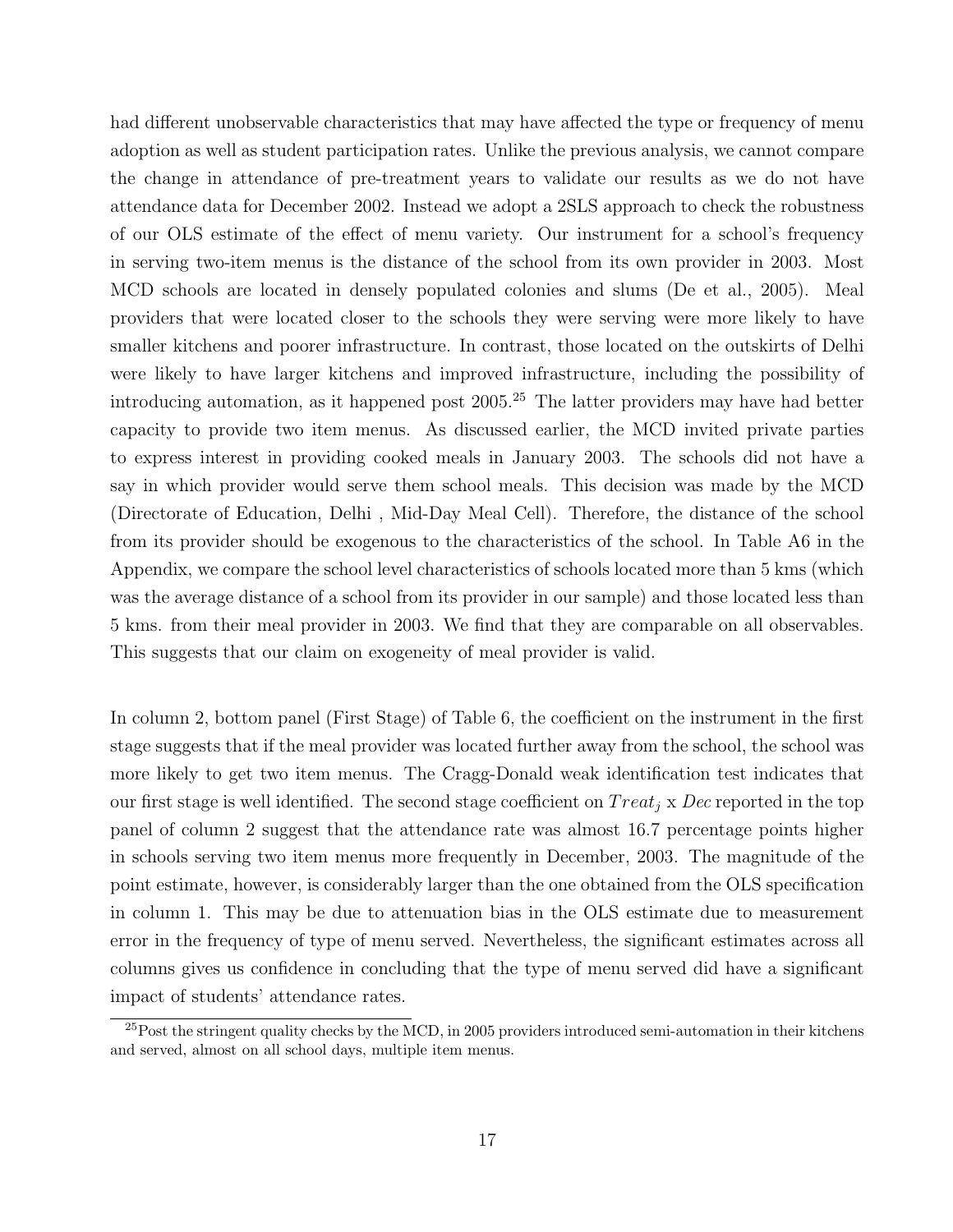Our data are not well suited to studying enrolment changes in response to the program because we do not have aggregate, monthly enrolment figures for our sample of schools. However, the school meal records that we use to assess menu variety also contained the daily, grade level enrolment figures. For 13 of the 14 schools for which we obtained the school meal records, we were able to obtain the daily enrolment in every grade for a calendar month before and after cooked meals were introduced. The actual number of school days (and months) for which we could obtain this information varied for each school depending on the date of introduction of school meals and number of holidays in a month. The minimum number of days for which we have enrolment when ready-to-eat snacks were provided is 12 days while the number of days after cooked meals is 15. Furthermore, since MCD schools enrol students until the end of August of each academic year, we cannot expect to see any increase in enrolment for schools that transitioned to cooked meals in Phase 2 (i.e. schools which introduced cooked meals after September 2003). However, we can compare enrolment in each grade immediately before and after the transition to the cooked meal in Phase 1 schools as these were the schools that continued to enrol students after the transition to cooked meals. Of the 13 schools for which we obtained enrolment data, 5 were Phase 1 schools. Unlike the attendance analysis, we utilize enrolment data for grade 1 as well as grades 2 through 5.

We estimate the following school- fixed effects specification for Phase 1 schools:

$$
E_{cjd} = \delta_0 + \delta_1 Treat_{jd} + \phi_j + v_{cjd} \tag{2}
$$

where  $E_{cjd}$  is the number of students enrolled in grade c in school j on school day d. Treat<sub>jd</sub> takes value 1 for all school days after cooked meals were introduced and 0 before.  $\phi_j$  is the school-fixed effects. The coefficient of interest is  $\delta_1$  which gives the change in enrolment after cooked meals. Since we do not have a control group of schools, i.e. enrolment data for schools which had not introduced cooked meals for the same days, we are able to estimate only a single difference model. We first estimate this equation pooling all grades and, then, separately for each grade.

Table 7 shows the results of equation 2. Column (1) shows the estimate for all grades. Subsequent columns show the estimates for each grade separately. Our results tentatively suggest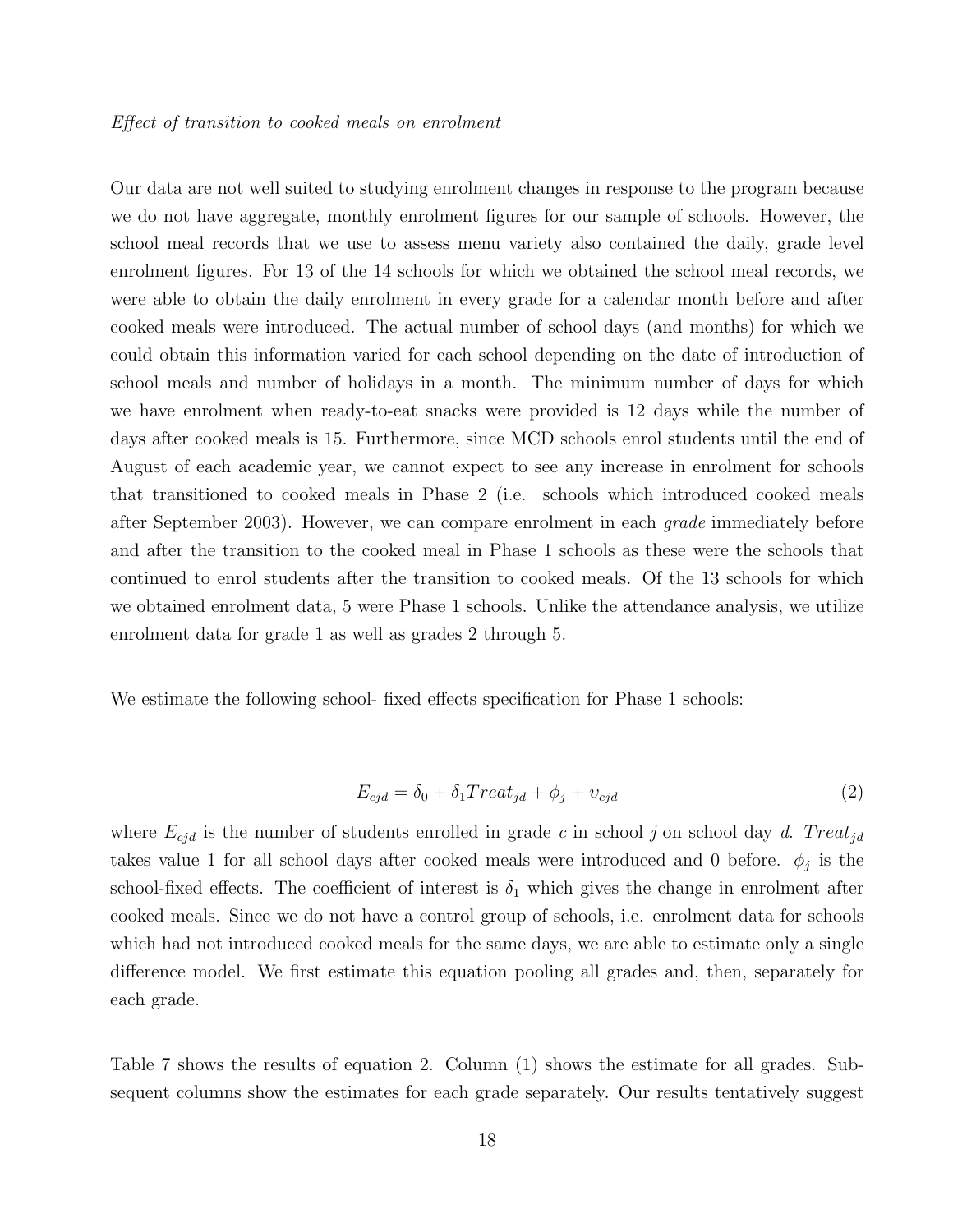that enrolment increased by 6.83 students on average after cooked meals were introduced. The highest effect was seen in grade 1 where enrolment increased by more than 27 students. The effect diminishes monotonically by grade and we see no effect on grades 4 and 5. Our results, though suggestive, indicate that the program transition attracted younger children to schools more than older ones. This result supports are earlier finding for student attendance rates.

# 5 Conclusion

In this study, public primary schools in Delhi transitioned from an on-site program of providing packaged, ready-to-eat snacks such as biscuits to serving cooked meals to all enrolled students in the 2003-04 academic year. This transition was rolled out in two phases over a period of five months in schools managed by the Municipal Corporation of Delhi (MCD). We use this staggered implementation of the program across MCD schools to identify transition impacts, comparing the attendance rates of students of grades 2 to 5 in schools that transitioned to cooked meals first to those that transitioned later in the year from ready-to-eat snacks.<sup>26</sup>

The main objective of this paper was to examine whether cost neutral changes in the design of a school feeding program could have substantial impact on student participation rates. We found that it did, especially for lower grades. Our work also suggests that greater attention to the timing of the meal and the menu served could be a cheap and effective way of raising primary school attendance rates. These results are robust to potential differences in school specific trends as well as endogeneity in the type of meals served. The nature of our data did not allow us to say very much on enrolment and we have no direct measures of child health. We hope to address some of these questions in future work.

Our results align with the previous literature on the effects of school subsidy programs, and in particular schools meals, on participation rates of students. However, unlike these existing studies we explore the effects of a change in program design and the heterogeneity in program transition impact. Serving cooked meals during school hours may have raised incentives for the beneficiaries to attend school more regularly due to one or more factors related to program

<sup>&</sup>lt;sup>26</sup>See Table A7 in the Appendix for a description of the school samples and the estimation methods used to analyze the attendance outcome.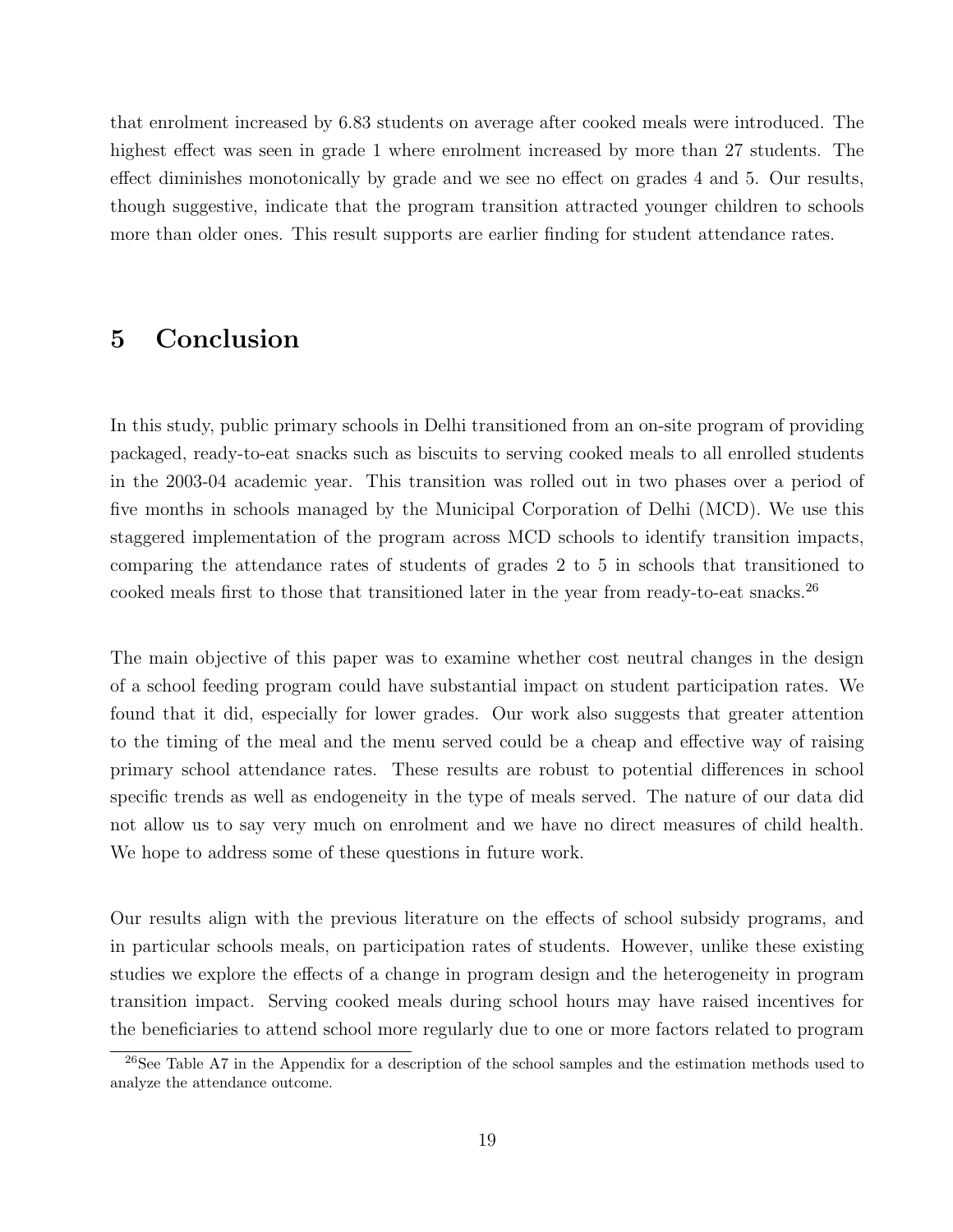design. First, the less portable cooked meals may have improved targeting by limiting redistribution of the transfer from the child at home. This may have increased the attractiveness of school attendance by the child. Second, the increased regularity in the provision of cooked meals relative to the ready-to-eat snacks may have raised the value of the school transfer for the beneficiary households. Finally, a hot meal may have been more attractive than the biscuits that were usually provided under the earlier regime. Our findings are pertinent given that the transition to cooked meals and then to their improved and regulated quality of meals in Delhi, is yet to be completed in most of India. Moreover, our results demonstrate that even in our context, where initial attendance rates were high relative to the national average, changes in the design of school transfer programs had a significant impact on daily participation rates. These findings, therefore, are a lower bound on the potential impact of cost-neutral changes in program design on school participation in developing countries which often exhibit low levels of school attendance and enrolment.

There are two main policy implications of the results in this paper. First, school subsidies can be an important policy instrument for making regular schooling more desirable. Second, our findings illustrate the need for greater attention to the design and quality of transfer programs in order to yield higher returns within constrained budgets.

# References

- Adelman, Sarah, Daniel Gilligan, and Kim Lehrer (2008) 'How effective are food for education programs?: A critical assessment of the evidence from developing countries.' Food Policy Review Vol. 9, International Food Policy Research Institute.
- Afridi, Farzana (2010) 'Child welfare programs and child nutrition: Evidence from a mandated school meal program in India.' Journal of Development Economics 92(2), 152–165.
- $(2011)$  The impact of school meals on school participation: Evidence from rural India. Journal of Development Studies 47(11), 1636–1656.
- Ahmed, Akhter U (2004) 'Impact of feeding children in school: Evidence from Bangladesh.' International Food Policy Research Institute, unpublished report.
- Ahmed, Akhter U, and Carlo Del Ninno (2002) 'Food for education program in Bangladesh: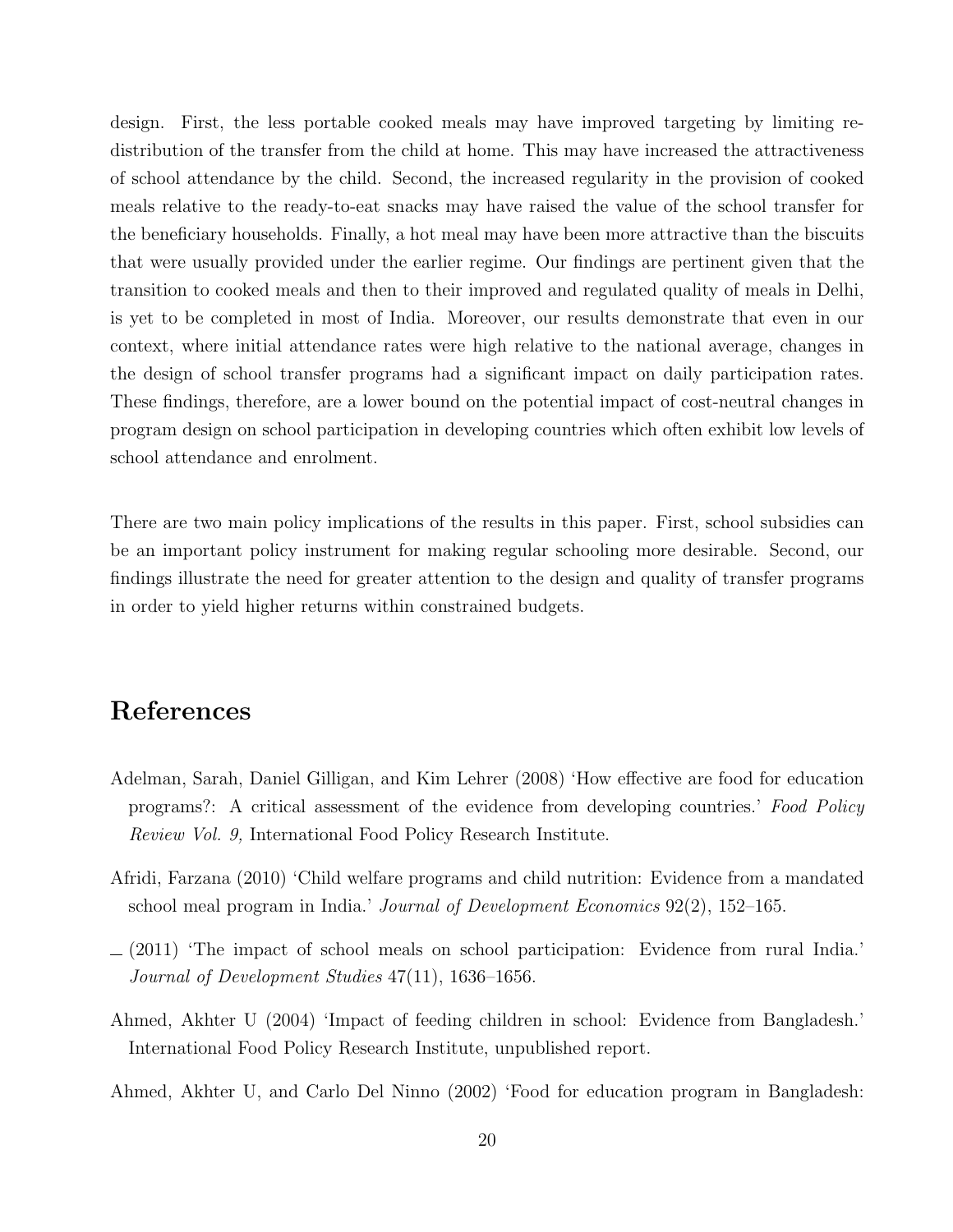An evaluation of its impact on educational attainment and food security.' International Food Policy Research Institute, Food Consumption and Nutrition Division, discussion paper.

- Alderman, Harold, Daniel O Gilligan, and Kim Lehrer (2012) 'The impact of food for education programs on school participation in northern Uganda.' Economic Development and Cultural Change 61(1), 187–218.
- Angrist, Joshua D, and Jörn-Steffen Pischke (2008) Mostly Harmless Econometrics: An Empiricist's Companion (Princeton University Press)
- Behrman, Jere R, Piyali Sengupta, and Petra Todd (2005) 'Progressing through PROGRESA: An impact assessment of a school subsidy experiment in rural Mexico.' Economic Development and Cultural Change 54(1), 237–275.
- De, Anuradha, Claire Noronha, and Meera Samson (2005) 'Towards more benefits from Delhi's midday meal scheme.' Technical Report, Collaborative Research and Dissemination, New Delhi.
- Directorate of Education, Delhi (Mid-Day Meal Cell) (2006) 'Note regarding implementation of mid-day-meal schemes in Delhi.'
- Dreze, Jean, and Aparajita Goyal (2003) 'Future of mid-day meals.' *Economic and Political* Weekly pp. 4673–4683.
- Educational Consultants India Limited (2007) 'Study of student's attendance in primary and upper primary schools.' Technical Report, Research, Evaluation and Studies Unit, Sarva Shiksha Abhiyan.
- Evans, David, Michael Kremer, and Muthoni Ngatia (2008) 'The impact of distributing school uniforms on children's education in Kenya.' World Bank, mimeo.
- FRAC (2003) 'School breakfast score card: 2003.' Food Research and Action Centre, Washington D.C.
- Glewwe, Paul, and Michael Kremer (2006) 'Schools, teachers, and education outcomes in developing countries.' Handbook of Education Economics 2, 945–1017.
- Government of India (2013) 'Education statistics at a glance.' Ministry of Human Resource Development.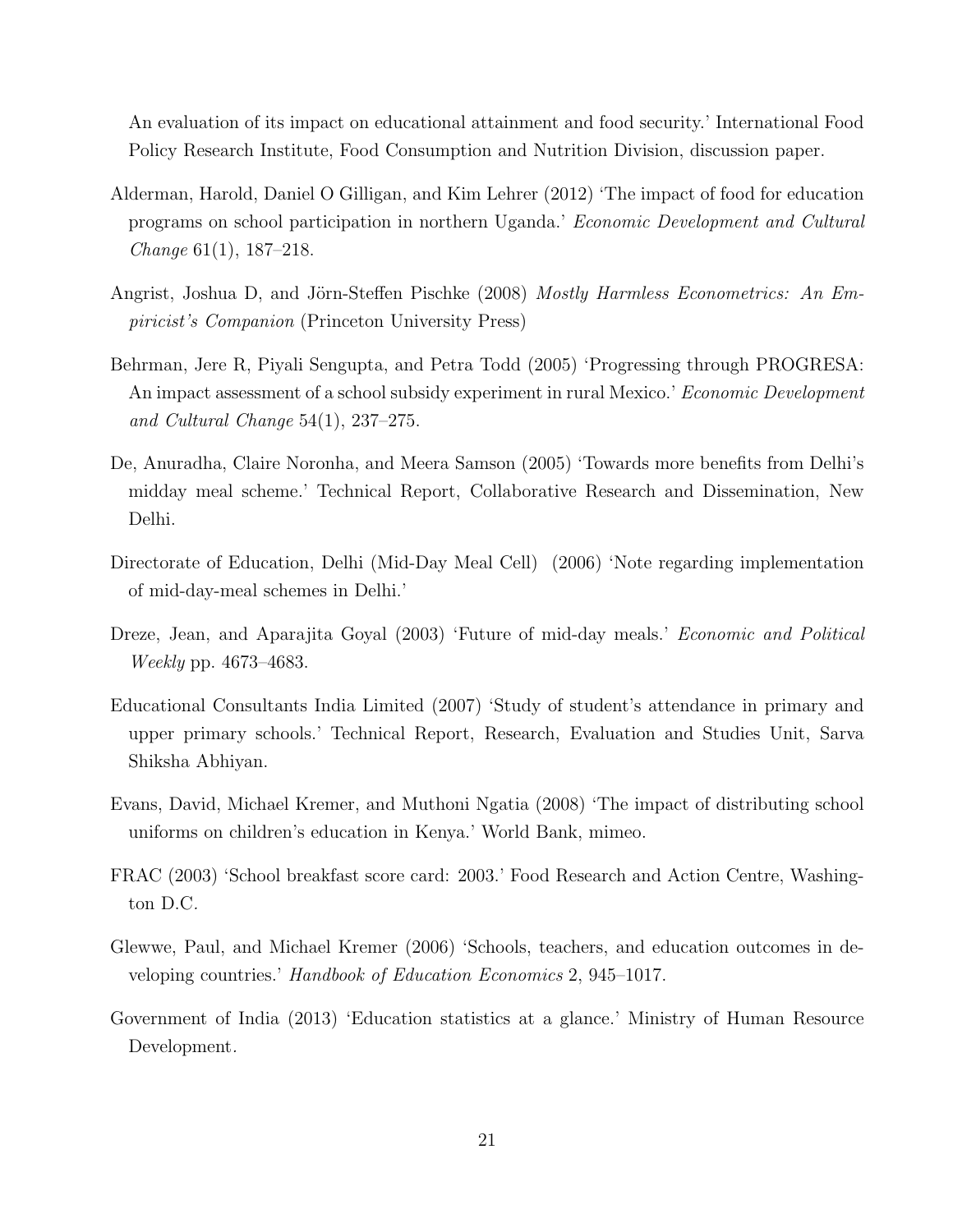- Jayaraman, Rajshri, and Dora Simroth (2015) 'The impact of school lunches on primary school enrollment: Evidence from India's midday meal scheme.' The Scandinavian Journal of Economics. 117(4), 1176–1203.
- Kazianga, Harounan, Damien De Walque, and Harold Alderman (2012) 'Educational and child labour impacts of two food-for-education schemes: Evidence from a randomised trial in rural Burkina Faso.' Journal of African Economies 21(5), 723–760.
- Khera, Reetika (2006) 'Mid-day meals in primary schools: Achievements and challenges.' Economic and Political Weekly pp. 4742–4750.
- $(2013)$  'Mid-day meals: Looking ahead.' *Economic and Political Weekly* 48(32), 13.
- Kremer, Michael, Edward Miguel, and Rebecca Thornton (2009) 'Incentives to learn.' The Review of Economics and Statistics 91(3), 437–456.
- Kremer, Michael, Sylvie Moulin, and Robert Namunyu (2002) 'Unbalanced decentralization.' Harvard University. Cambridge, MA. Available on line at http://econ. bu. edu/dilipm/40 kremounam. pdf. Processed.
- Ravallion, Martin, and Quentin Wodon (2000) 'Does child labour displace schooling? Evidence on behavioural responses to an enrollment subsidy.' The Economic Journal 110(462), 158–175.
- Schultz, T Paul (2004) 'School subsidies for the poor: Evaluating the Mexican Progresa poverty program.' Journal of Development Economics 74(1), 199–250.
- Sharma, Sushma, Santosh Jain Passi, Salila Thomas, and Hema S Gopalan (2006) 'Evaluation of mid day meal programme in MCD schools.' Nutrition Foundation of India, Scientific Report 18.
- Singh, Abhijeet, Albert Park, and Stefan Dercon (2014) 'School meals as a safety net: An evaluation of the midday meal scheme in India.' Economic Development and Cultural Change 62(2), 275–306.
- Vermeersch, Christel, and Michael Kremer (2005) 'School meals, educational achievement, and school competition: Evidence from a randomized evaluation.' World Bank, working paper number 3523
- World Food Programme (2013) 'State of school feeding worldwide 2013.' Rome, Italy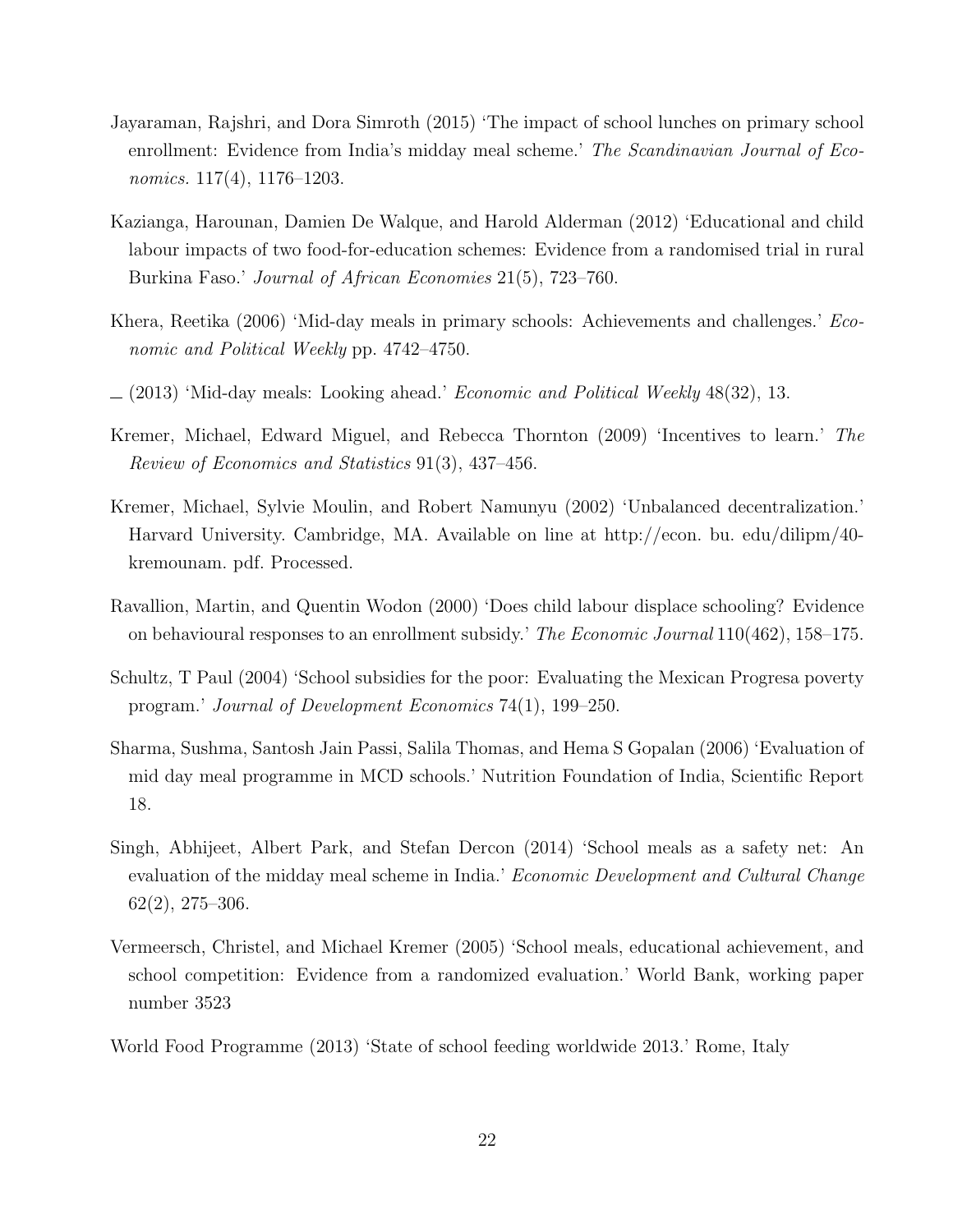|                                  | Control      | Treatment         | <b>Difference</b> |
|----------------------------------|--------------|-------------------|-------------------|
| Characteristics                  | $(N=10)$     | $(N=9)$           |                   |
|                                  | (1)          | $\left( 2\right)$ | $(2)-(1)$         |
| Ward-level                       |              |                   |                   |
| Total literacy                   | 0.81         | 0.77              | $-0.035$          |
|                                  | (0.007)      | (0.026)           | (0.026)           |
| Male literacy                    | 0.87         | 0.85              | $-0.023$          |
|                                  | (0.002)      | (0.016)           | (0.016)           |
| Female literacy                  | 0.72         | 0.66              | $-0.061$          |
|                                  | (0.016)      | (0.048)           | (0.048)           |
| Scheduled caste                  | 0.12         | 0.14              | 0.02              |
|                                  | (0.021)      | (0.030)           | (0.036)           |
| School-level                     |              |                   |                   |
| Monthly attendance rate in April | 0.80         | 0.78              | $-0.02$           |
|                                  | (0.028)      | (0.020)           | (0.035)           |
| Distance from own provider (kms) | 4.44         | 4.71              | 0.27              |
|                                  | (1.22)       | (1.41)            | (1.86)            |
| Drinking water                   | 0.89         | 1                 | 0.11              |
|                                  | (0.111)      | (0)               | (0.111)           |
| Free text books                  | 1            | 1                 |                   |
| Free uniform                     | 1            | 1                 |                   |
| Library                          | 0.89         | 0.89              |                   |
|                                  | (0.111)      | (0.111)           |                   |
| Parent-teacher association       | 1            | 1                 |                   |
| Playground                       | $\mathbf{1}$ | $\mathbf{1}$      |                   |
| <b>Toilets</b>                   | 1            | 1                 |                   |
| Ratio of Temporary               | 0.01         | 0.21              | 0.20              |
| to Permanent teachers            | (0.007)      | (0.14)            | (0.14)            |

Table 1: Summary Statistics by Treatment Status

Notes: Ward level data from Primary Census Abstract of India, 2001; school level data for 2003 from retrospective survey. Average school level attendance was calculated keeping all students of all grades for which attendance records for April 2003 were available, excluding grade 1. Data missing for 1 school in the control group. Standard errors in parentheses. Significance levels \*\*\* 1% \*\* 5% \* 10%.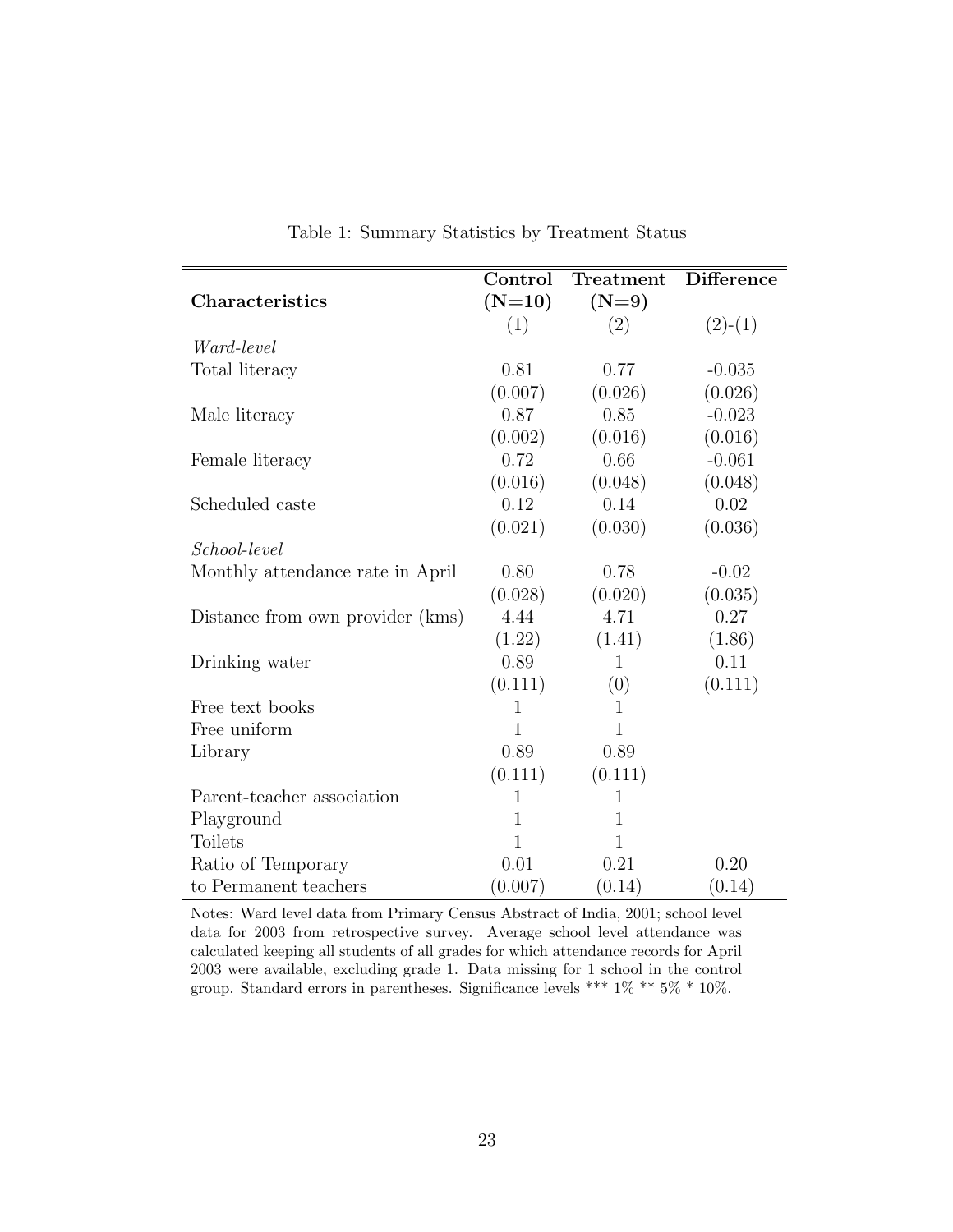|                      | Control          | Treatment Difference |           |
|----------------------|------------------|----------------------|-----------|
| Change               |                  |                      |           |
|                      | $\left(1\right)$ | $\left(2\right)$     | $(2)-(1)$ |
| $(A) \triangle 2002$ | 0.06             | 0.06                 |           |
|                      | (0.008)          | (0.010)              | (0.013)   |
| April 2002           | 0.81             | 0.79                 |           |
|                      | (0.073)          | (0.087)              |           |
| $\Delta 2003$<br>(B) | 0.07             | 0.11                 | $0.04***$ |
|                      | (0.008)          | (0.009)              | (0.012)   |
| April 2003           | 0.80             | 0.78                 |           |
|                      | (0.086)          | (0.063)              |           |
| Difference $(B)-(A)$ | 0.01             | $0.05***$            | $0.04***$ |
|                      | (0.011)          | (0.014)              | (0.018)   |

Table 2: Change in April-September Monthly Attendance Rates, by Treatment Status

Notes: The sample is the repeated cross-section of grades of 19 schools (10 control and 9 treatment) for which attendance data were obtained for years 2002 and 2003. Average attendance rates are calculated by averaging over all enrolled students, excluding grade 1, in the respective months. Standard errors in parentheses. Significance levels \*\*\*  $1\%$  \*\*  $5\%$  \*  $10\%.$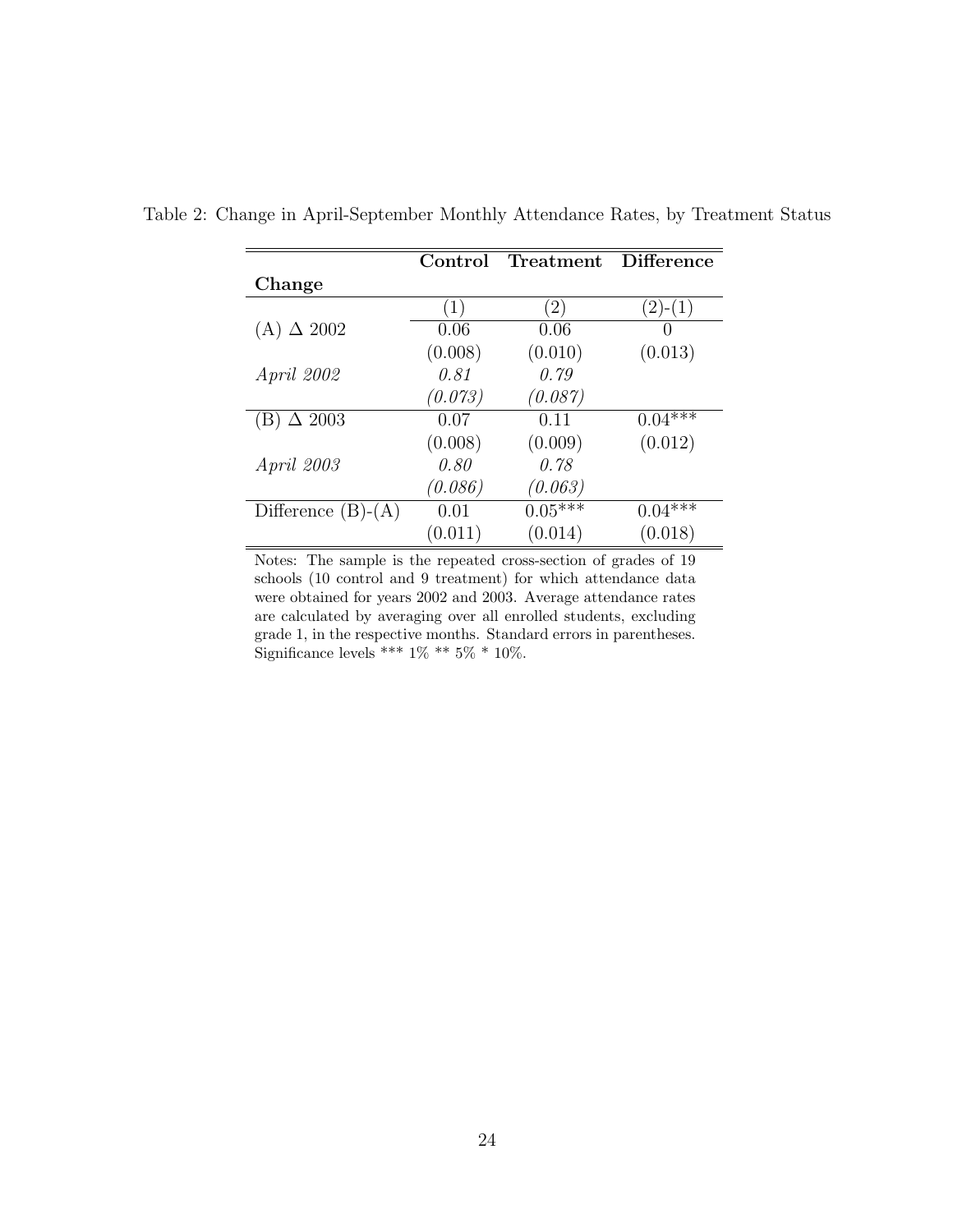|                  | Attendance in year |            |            |                  |  |  |  |
|------------------|--------------------|------------|------------|------------------|--|--|--|
| <b>Variables</b> | 2003               | 2002       | 2003       | 2002             |  |  |  |
|                  | (1)                | (2)        | (3)        | $\left(4\right)$ |  |  |  |
| Treat x Sep      | $0.027**$          | 0.006      | $0.031*$   | 0.007            |  |  |  |
|                  | (0.012)            | (0.011)    | (0.016)    | (0.015)          |  |  |  |
| Sep              | $0.073***$         | $0.047***$ | $0.081***$ | $0.066***$       |  |  |  |
|                  | (0.008)            | (0.007)    | (0.012)    | (0.009)          |  |  |  |
| Constant         | $0.816***$         | $0.844***$ | $0.815***$ | $0.845***$       |  |  |  |
|                  | (0.003)            | (0.003)    | (0.004)    | (0.004)          |  |  |  |
| Obs              | 3182               | 3128       | 1654       | 1654             |  |  |  |
| No. of schools   | 19                 | 19         | 16         | 16               |  |  |  |
| No. of students  | 1591               | 1564       | 827        | 827              |  |  |  |
| $R^2$            | 0.121              | 0.047      | 0.149      | 0.094            |  |  |  |

Table 3: Effect of Cooked Meals on Monthly Attendance Rate (Student Fixed Effects)

Notes: The sample in columns 1 and 2 is restricted to the repeated cross section of grades of the 19 schools for which attendance records were available for 2002 and 2003. Column 1 shows the estimates for the cohort of 2003 while column 2 does the same for cohort of 2002. Columns 3 and 4 show the estimates in 2003 and 2002 respectively for the panel of 827 students who were present from April 2002 to September 2003. These 827 students were from 16 of the 19 schools. Standard errors clustered at student-level in parentheses. Significance levels \*\*\*  $1\%$  \*\*  $5\%$  \*  $10\%.$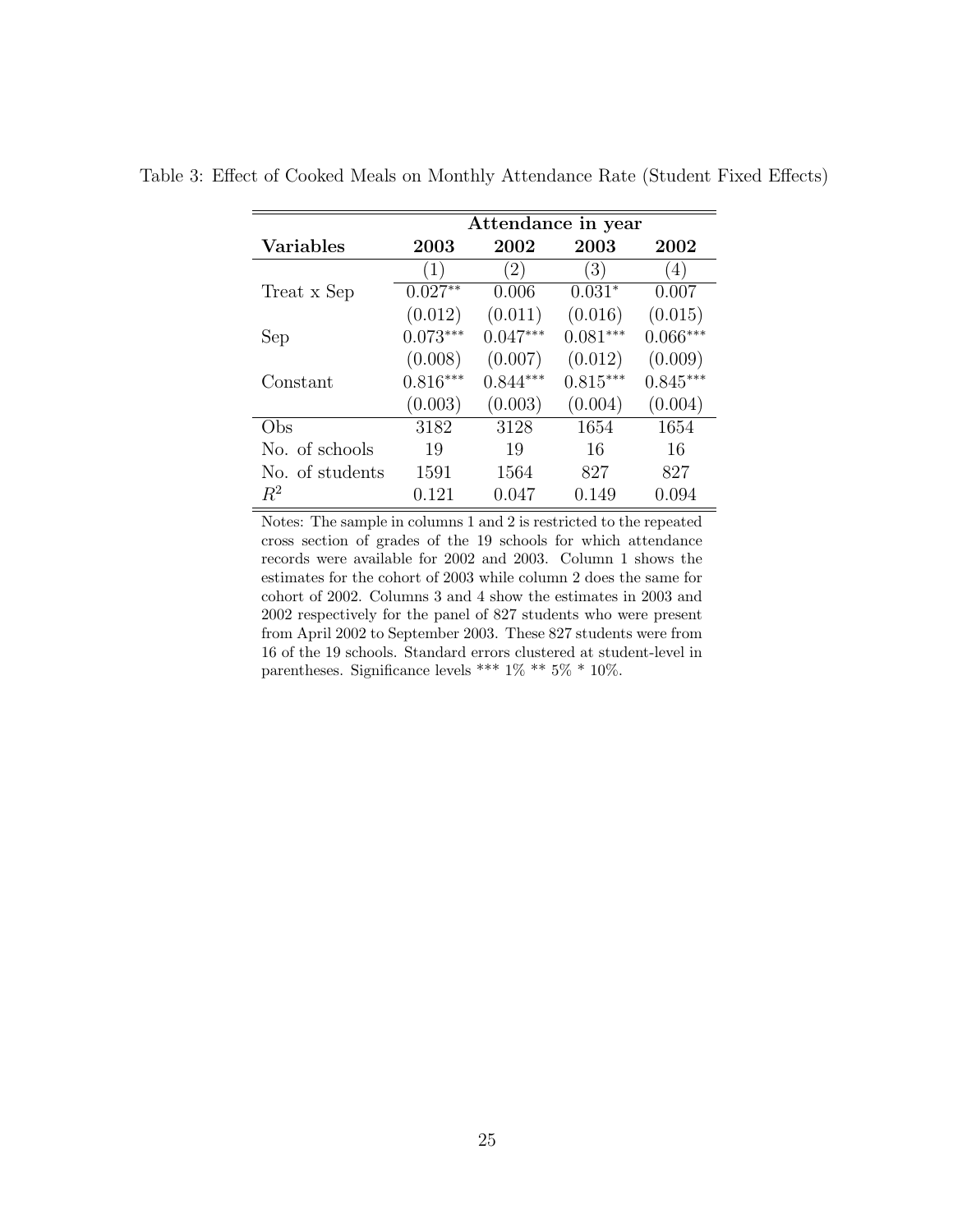|                  | Grades           |               |                  |                  |                  |  |  |
|------------------|------------------|---------------|------------------|------------------|------------------|--|--|
| <b>Variables</b> | $2$ to $5$       | 2             | 3                | 4                | 5                |  |  |
|                  | $\left(1\right)$ | $^{\prime}2)$ | $\left(3\right)$ | $\left(4\right)$ | $\left(5\right)$ |  |  |
| Treat x Sep      | $0.041***$       | $0.072***$    | $0.044**$        | $0.040**$        | 0.013            |  |  |
|                  | (0.011)          | (0.023)       | (0.020)          | (0.020)          | (0.023)          |  |  |
| Sep              | $0.047***$       | 0.009         | $0.032**$        | $0.044***$       | $0.103***$       |  |  |
|                  | (0.007)          | (0.014)       | (0.014)          | (0.015)          | (0.016)          |  |  |
| Constant         | $0.841***$       | $0.841***$    | $0.846***$       | $0.848***$       | $0.830***$       |  |  |
|                  | (0.003)          | (0.006)       | (0.005)          | (0.005)          | (0.006)          |  |  |
| Obs              | 3582             | 878           | 952              | 912              | 842              |  |  |
| No. of schools   | 13               | 13            | 13               | 13               | 13               |  |  |
| No. of students  | 1791             | 438           | 476              | 456              | 421              |  |  |
| $R^2$            | 0.087            | 0.055         | 0.072            | 0.086            | 0.174            |  |  |

Table 4: Effect of School Meals on Monthly Attendance Rate by Grade (Student Fixed Effects)

Notes: The sample uses students enrolled in April and September of 2003 from 13 schools for which we could obtain attendance records of that year for grades 2 to 5. Standard errors clustered at student-level in parentheses. Significance levels \*\*\* 1% \*\* 5% \* 10%.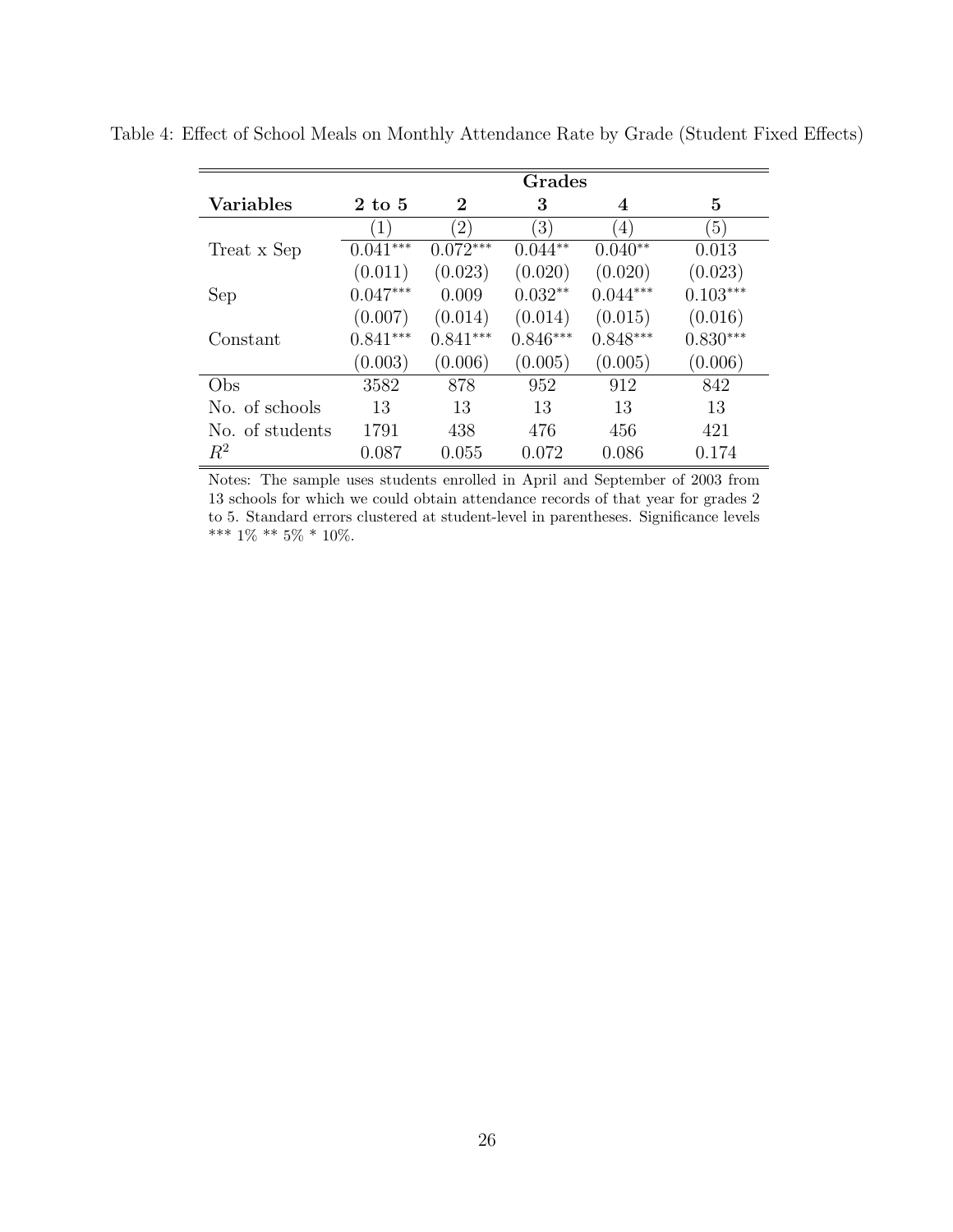|                   |             | Gender      | School shift     |                   |                  |  |
|-------------------|-------------|-------------|------------------|-------------------|------------------|--|
| <b>Variables</b>  | <b>Boys</b> | Girls       | Afternoon        | Morning           | Morning          |  |
|                   |             | $2^{\circ}$ | $\left(3\right)$ | $\left( 4\right)$ | $\left(5\right)$ |  |
| Treat x Sep       | $-0.007$    | $0.020*$    | $-0.008$         | $0.030***$        | $0.020*$         |  |
|                   | (0.019)     | (0.011)     | (0.025)          | (0.011)           | (0.011)          |  |
| Sep               | $0.077***$  | $0.078***$  | $0.111***$       | $0.059***$        | $0.078***$       |  |
|                   | (0.011)     | (0.008)     | (0.012)          | (0.008)           | (0.008)          |  |
| Boy x Treat x Sep |             |             |                  |                   | 0.033            |  |
|                   |             |             |                  |                   | (0.031)          |  |
| Boy x Sep         |             |             |                  |                   | $-0.092***$      |  |
|                   |             |             |                  |                   | (0.020)          |  |
| Constant          | $0.823***$  | $0.816***$  | $0.785***$       | $0.830***$        | $0.830***$       |  |
|                   | (0.004)     | (0.003)     | (0.005)          | (0.003)           | (0.003)          |  |
| Obs               | 1696        | 2810        | 1090             | 3416              | 3416             |  |
| No. of schools    | 8           | 14          | 5                | 14                | 14               |  |
| No. of students   | 848         | 1405        | 545              | 1708              | 1708             |  |
| $R^2$             | 0.078       | 0.145       | 0.159            | 0.104             | 0.119            |  |

Table 5: Effect of School Meals on Monthly Attendance Rate by Gender and School Shift (Student Fixed Effects)

Notes: The sample consists of 19 schools including 3 schools that enrol both boys and girls. All grades of the 19 schools for which attendance records of 2003 were available are included. Standard errors clustered at student-level in parentheses. Significance levels \*\*\* 1% \*\* 5%  $^*$  10%.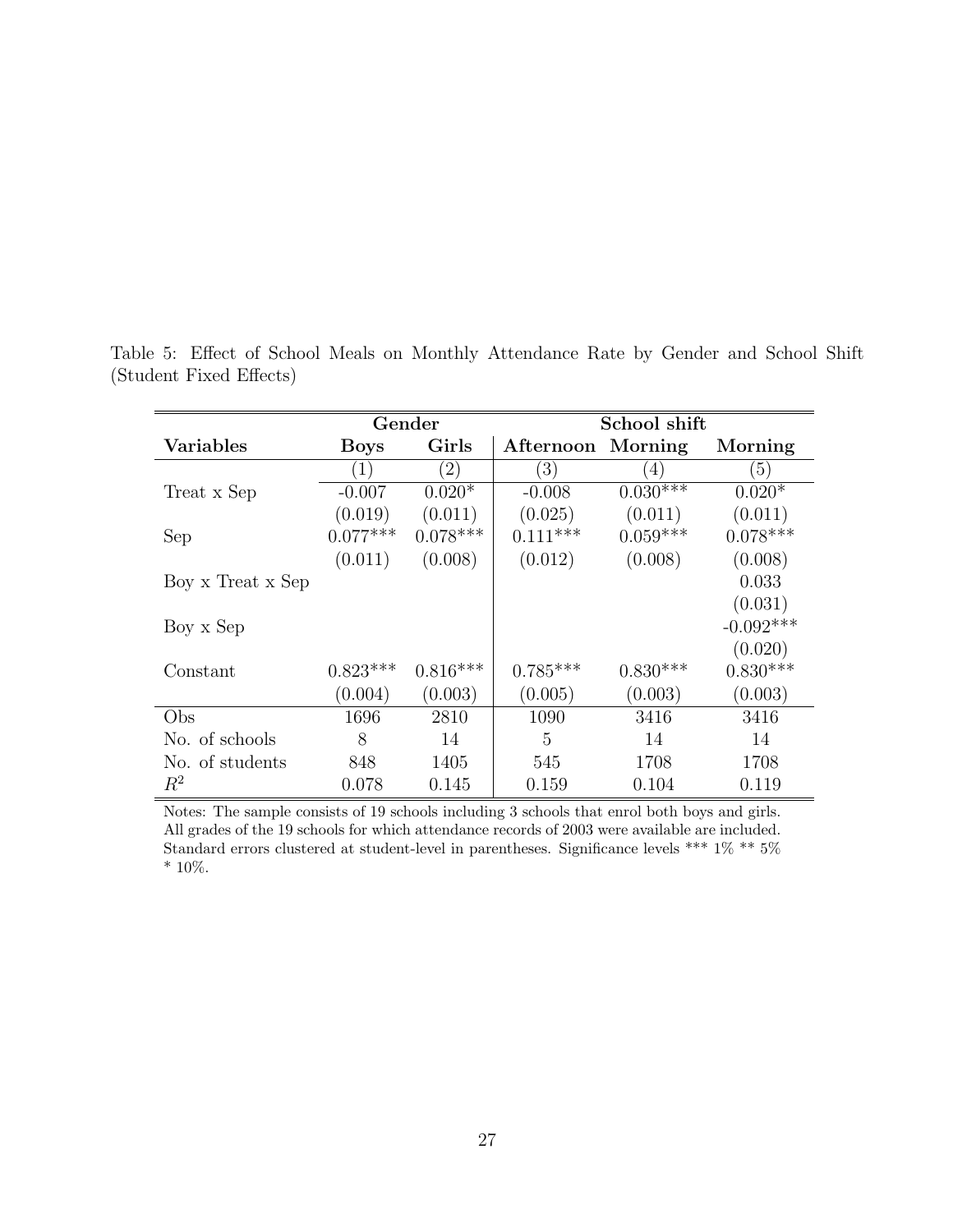| Variables                             | <b>OLS</b>       | 2SLS              |
|---------------------------------------|------------------|-------------------|
|                                       | $\left(1\right)$ | $\left( 2\right)$ |
| Treat x Dec                           | $0.023*$         | $0.167*$          |
|                                       | (0.01)           | (0.09)            |
| Dec                                   | $0.081***$       | 0.006             |
|                                       | (0.01)           | (0.05)            |
| Constant                              | $0.827***$       | $0.90***$         |
|                                       | (0.003)          | (0.026)           |
| <i>First Stage</i>                    |                  |                   |
| $(IV = Distance from Provider x Dec)$ |                  | $0.019***$        |
|                                       |                  | (0.003)           |
| Dec                                   |                  | $0.436***$        |
|                                       |                  | (0.019)           |
| Weak identification test              |                  |                   |
| (Cragg-Donald Wald F statistic)       |                  | 34.49             |
| Obs                                   | 2962             | 2962              |
| No. of schools                        | 14               | 14                |
| No. of students                       | 1481             | 1481              |

Table 6: Effect of School Meals on Monthly Attendance Rate by Menu Type (Student Fixed Effects)

Notes: The variable of interest is Treat which indicates if a school received two-item meals more than the sample median percentage of days of two-item meals. In column 2, the distance of the school from its provider in 2003 is the instrument for 'Treat'. Standard errors clustered at student-level in parentheses. Significance levels \*\*\*  $1\%$  $**$  5%  $*$  10%.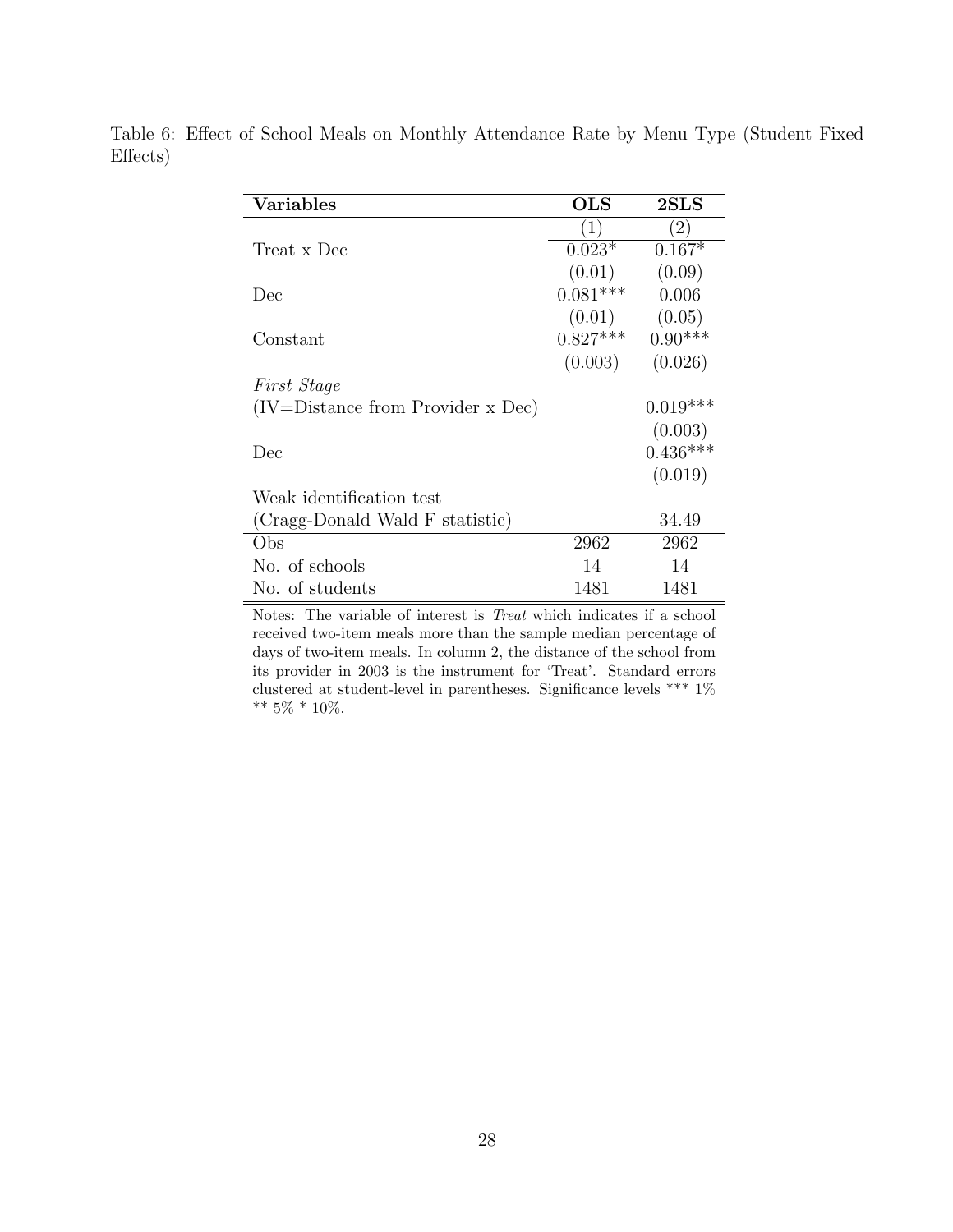|                     | Grades           |               |                  |                |                  |           |
|---------------------|------------------|---------------|------------------|----------------|------------------|-----------|
| Variables           | $1\;{\rm to}\;5$ |               | $\bf{2}$         | 3              | 4                | $\bf{5}$  |
|                     |                  | $^{\prime}2)$ | $\left(3\right)$ | $\overline{4}$ | $\left(5\right)$ | (6)       |
| Treat               | $6.83***$        | $27.25***$    | $3.18***$        | $2.73***$      | 0.583            | 0.433     |
|                     | (1.484)          | (3.096)       | (0.642)          | (0.351)        | (0.383)          | (0.272)   |
| Constant            | $60.81***$       | $32.08***$    | 72.000***        | 72.300***      | 76.950***        | 64.367*** |
|                     | (1.843)          | (2.308)       | (0.479)          | (0.262)        | (0.286)          | (0.203)   |
| No. of schools      | 5                | 5             | $\mathbf{5}$     | 5              | 5                | 5         |
| No. of grade - days | 675              | 135           | 135              | 135            | 135              | 135       |
| $R^2$               | 0.766            | 0.938         | 0.996            | 0.999          | 0.984            | 0.998     |

Table 7: Effect of School Meals on Enrolment Levels (School Fixed Effects)

Notes: The sample is restricted to 5 of the 9 Phase 1 schools for whom enrolment records were obtained. The variable of interest is Treat which takes value 1 for school days when cooked meals were provided and 0 when ready-to-eat snacks were distributed. The dependant variable is the number of students enrolled in a grade. Standard errors clustered at student-level in parentheses. Significance levels \*\*\* 1% \*\* 5% \* 10%.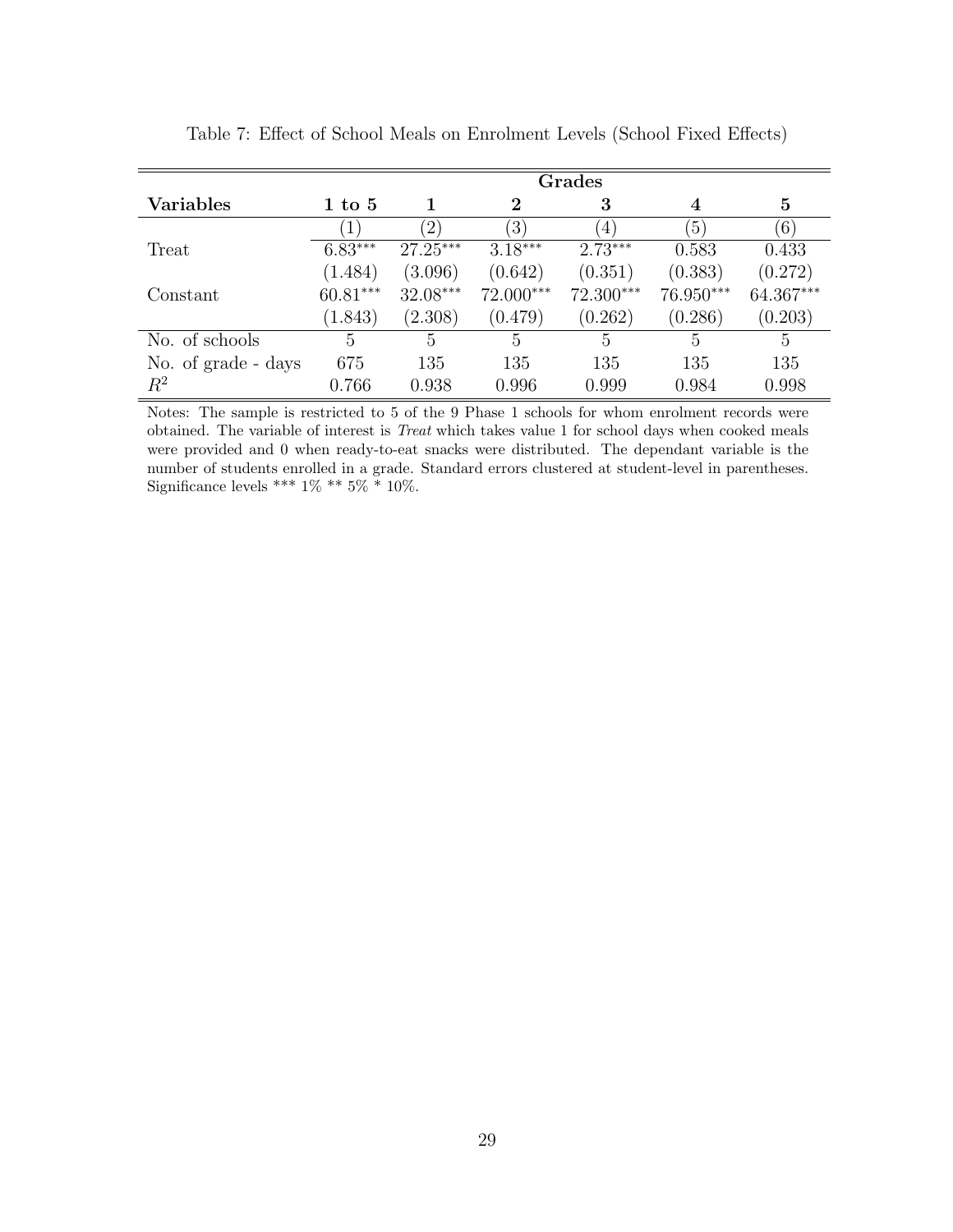

Figure 1: Treatment Effects Figure 1: Treatment Effects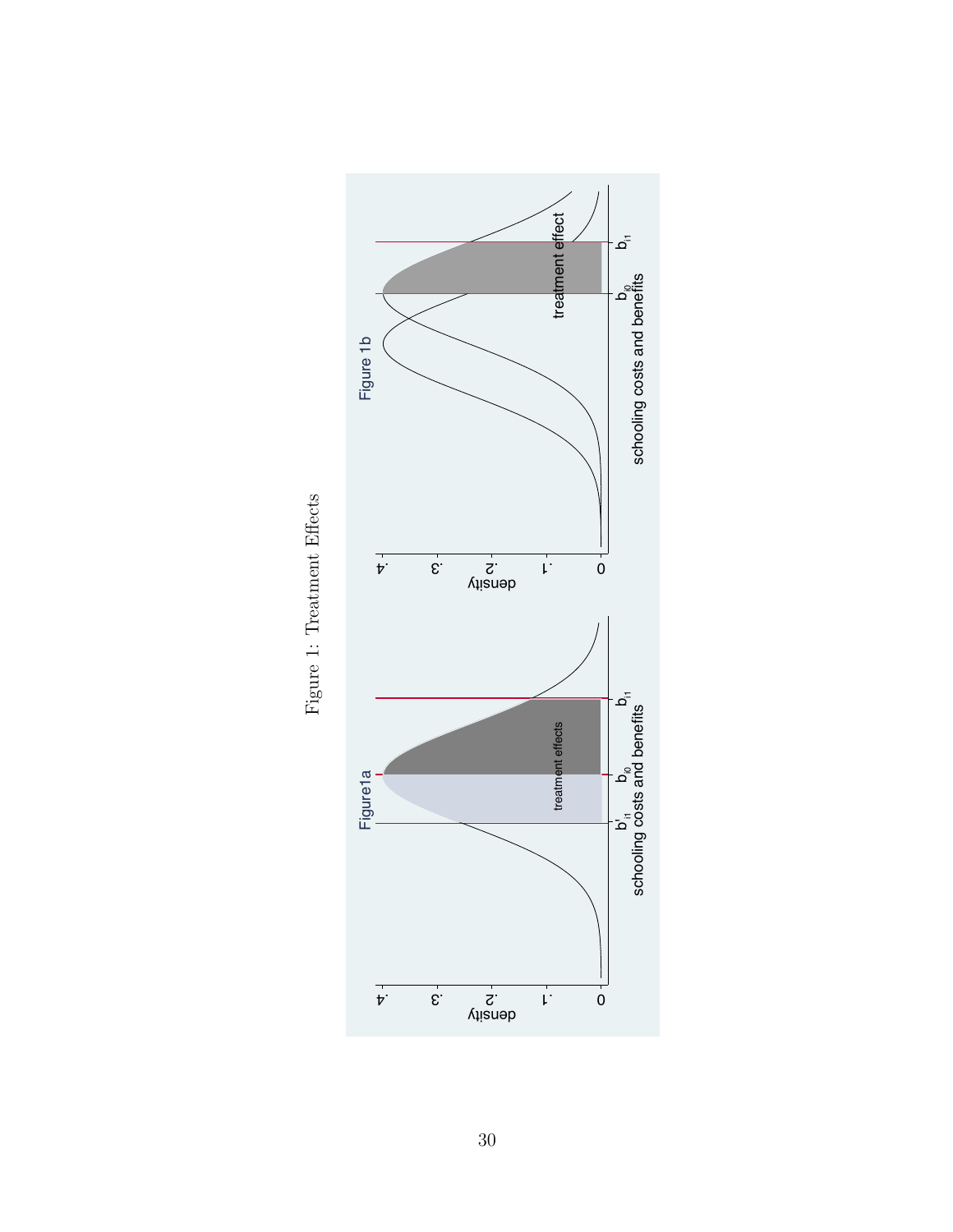# Appendix

|  |  | Table A1: Per Child Per Day Cost of the School Meal Program (in Rs.) |  |  |
|--|--|----------------------------------------------------------------------|--|--|
|  |  |                                                                      |  |  |

|   | Costs                           | ready-to-                   | Cooked  |
|---|---------------------------------|-----------------------------|---------|
|   |                                 | eat Snacks                  | Meals   |
|   |                                 | 2002-03                     | 2003-04 |
|   | Federal Costs                   |                             |         |
|   | Payment to FCI for food grains  | 0.31                        | 0.41    |
| 2 | Transportation<br>subsidy<br>to | 0.0378                      | 0.05    |
|   | provider                        |                             |         |
|   | Delhi Government Costs          |                             |         |
| 3 | Cost of cooking (paid to ser-   | $\mathcal{D}_{\mathcal{L}}$ | 2       |
|   | vice providers)                 |                             |         |
|   | Total nominal cost $(1+2+3)$    | 2.3478                      | 2.46    |
|   | Total real cost (WPI)           | 2.3478                      | 2.3327  |
|   | Total real cost (CPI)           | 2.3478                      | 2.3736  |

Source: Data obtained via official communications from the Ministry of Human Resource Development (via Letter No- D-186 DDE/MDM(HQ)/11); wholesale and consumer price index for Delhi obtained from the Annual Report of the Planning Commission of Delhi.

Notes: FCI - Food Corporation of India. Transportation subsidy to provider per child per day= Transport subsidy per gram\*food grain allocation per child per day.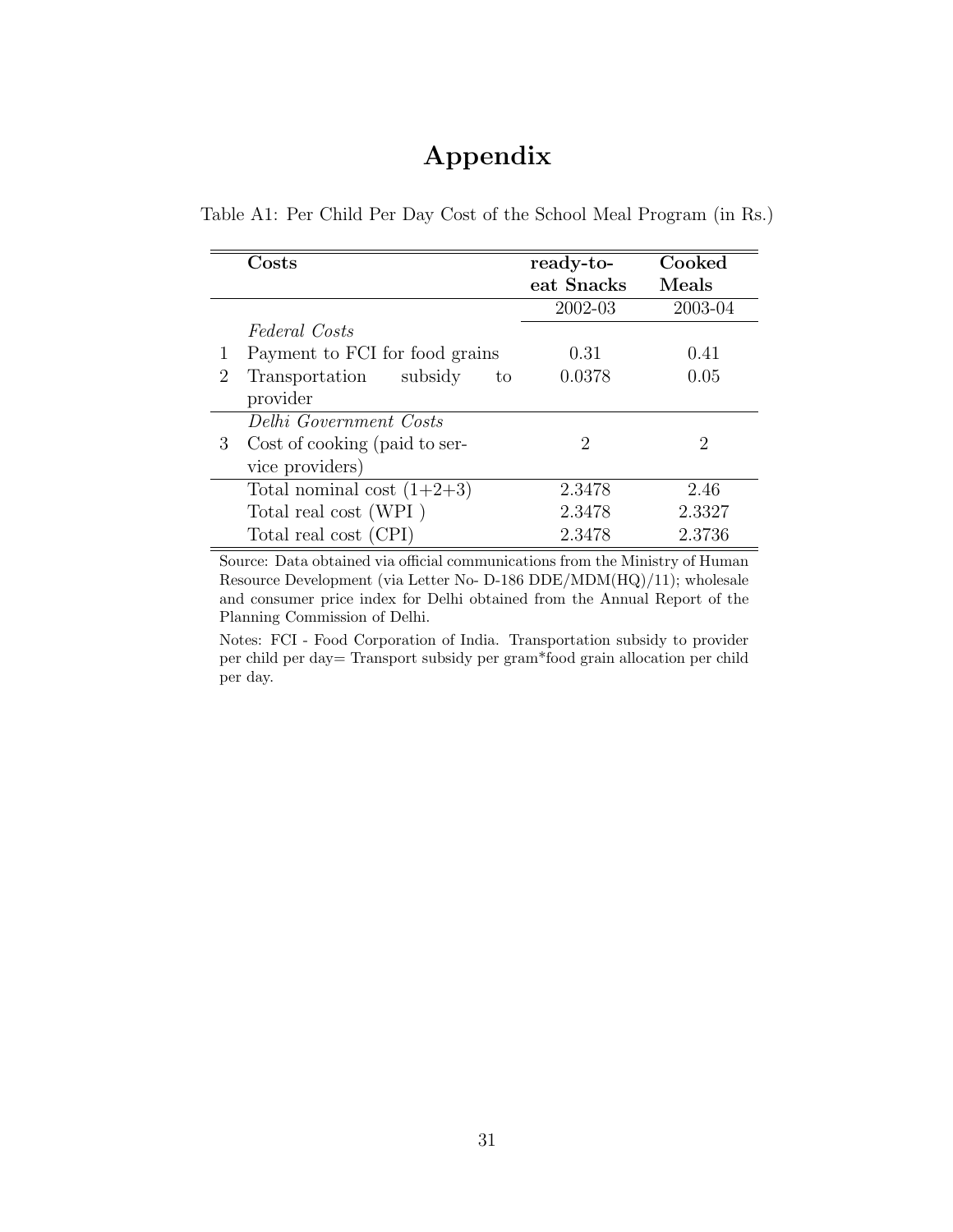|                           | Delhi (Urban) | <b>MCD</b> Central Zone |
|---------------------------|---------------|-------------------------|
| Total Literacy            | 0.82          | 0.82                    |
| Male Literacy             | 0.87          | 0.88                    |
| Female Literacy           | 0.75          | 0.74                    |
| Scheduled Caste           | 0.17          | 0.16                    |
| Occupation of main worker |               |                         |
| Cultivators               | 0.002         | 0.002                   |
| Agricultural Labor        | 0.001         | 0.002                   |
| Household Industry        | 0.03          | 0.02                    |
| Others                    | 0.97          | 0.98                    |

Table A2: Average Demographic Characteristics of Sampled Zone and Delhi

Notes: Data aggregated from ward level statistics from Census, 2001. Main workers are defined as those who spend the most time in the household working for income. Household industry is defined by the census as a small scale business run by members of the household within its precincts.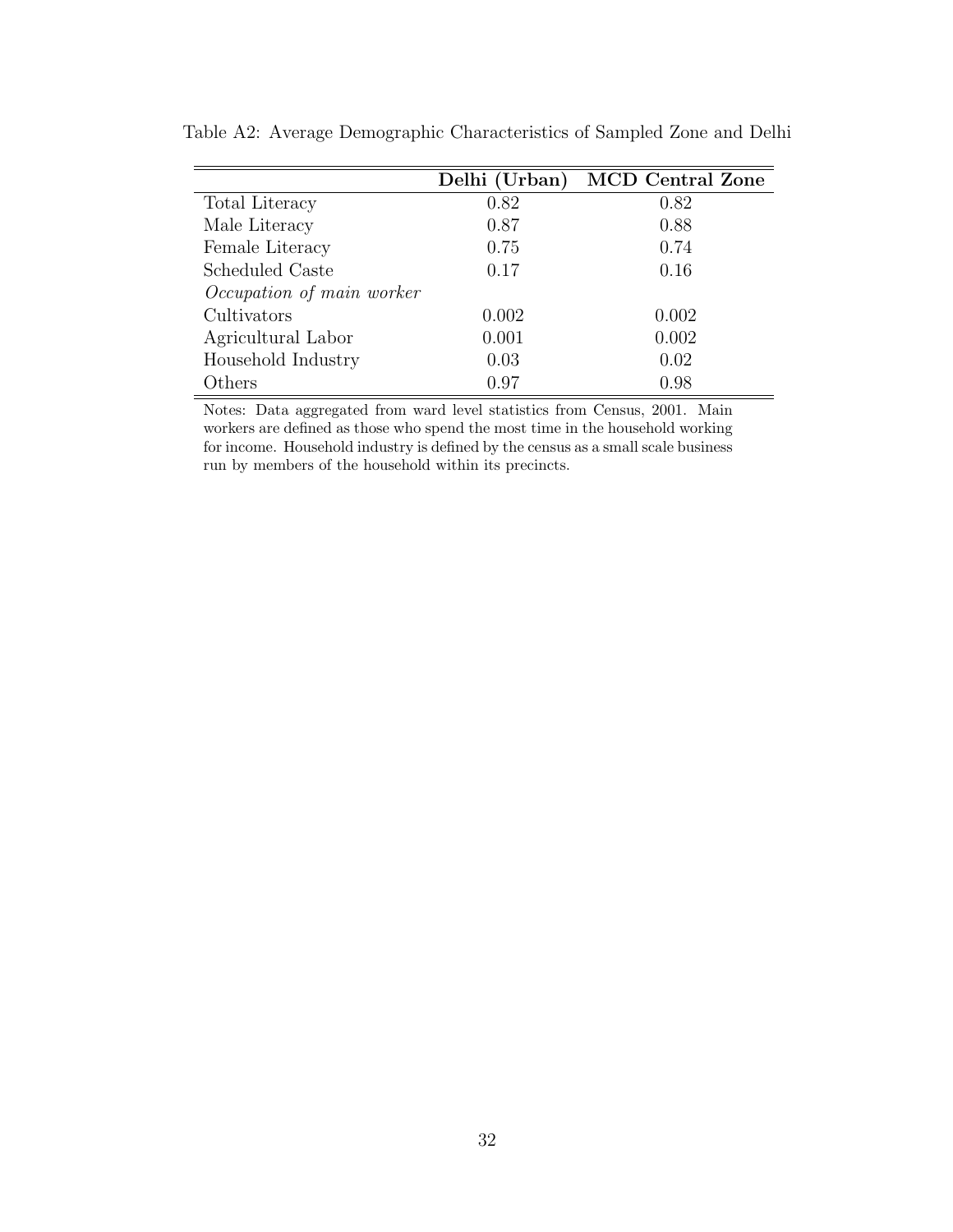|                  |                  |                  | Grades           |                  |            |
|------------------|------------------|------------------|------------------|------------------|------------|
| <b>Variables</b> | $2\;{\rm to}\;5$ | $\boldsymbol{2}$ | 3                | 4                | 5          |
|                  | $\left(1\right)$ | $^{(2)}$         | $\left(3\right)$ | $\left(4\right)$ | (5)        |
| Treat x Sep      | $0.030***$       | $0.058**$        | 0.023            | $0.041*$         | 0.003      |
|                  | (0.011)          | (0.023)          | (0.020)          | (0.022)          | (0.024)    |
| Sep              | $0.059***$       | 0.023            | $0.053***$       | $0.043**$        | $0.112***$ |
|                  | (0.008)          | (0.015)          | (0.014)          | (0.017)          | (0.018)    |
| Constant         | $0.835***$       | $0.832***$       | $0.838***$       | $0.844***$       | $0.822***$ |
|                  | (0.003)          | (0.006)          | (0.005)          | (0.005)          | (0.006)    |
| Obs              | 3360             | 808              | 896              | 854              | 802        |
| No. of schools   | 12               | 12               | 12               | 12               | 12         |
| No. of students  | 1680             | 404              | 448              | 427              | 401        |
| $R^2$            | 0.097            | 0.062            | 0.090            | 0.085            | 0.181      |

Table A3: Effect of School Meals on Monthly Attendance Rate by Grade (Student Fixed Effects)

Notes: This table shows the result of estimating equation (1) for the subsample of 12 of 19 schools for which we obtained attendance records of 2003 for all grades. This excludes 1 school that was established in 2003. Standard errors clustered at student-level in parentheses. Significance levels \*\*\* 1% \*\*  $5\%$  \* 10%.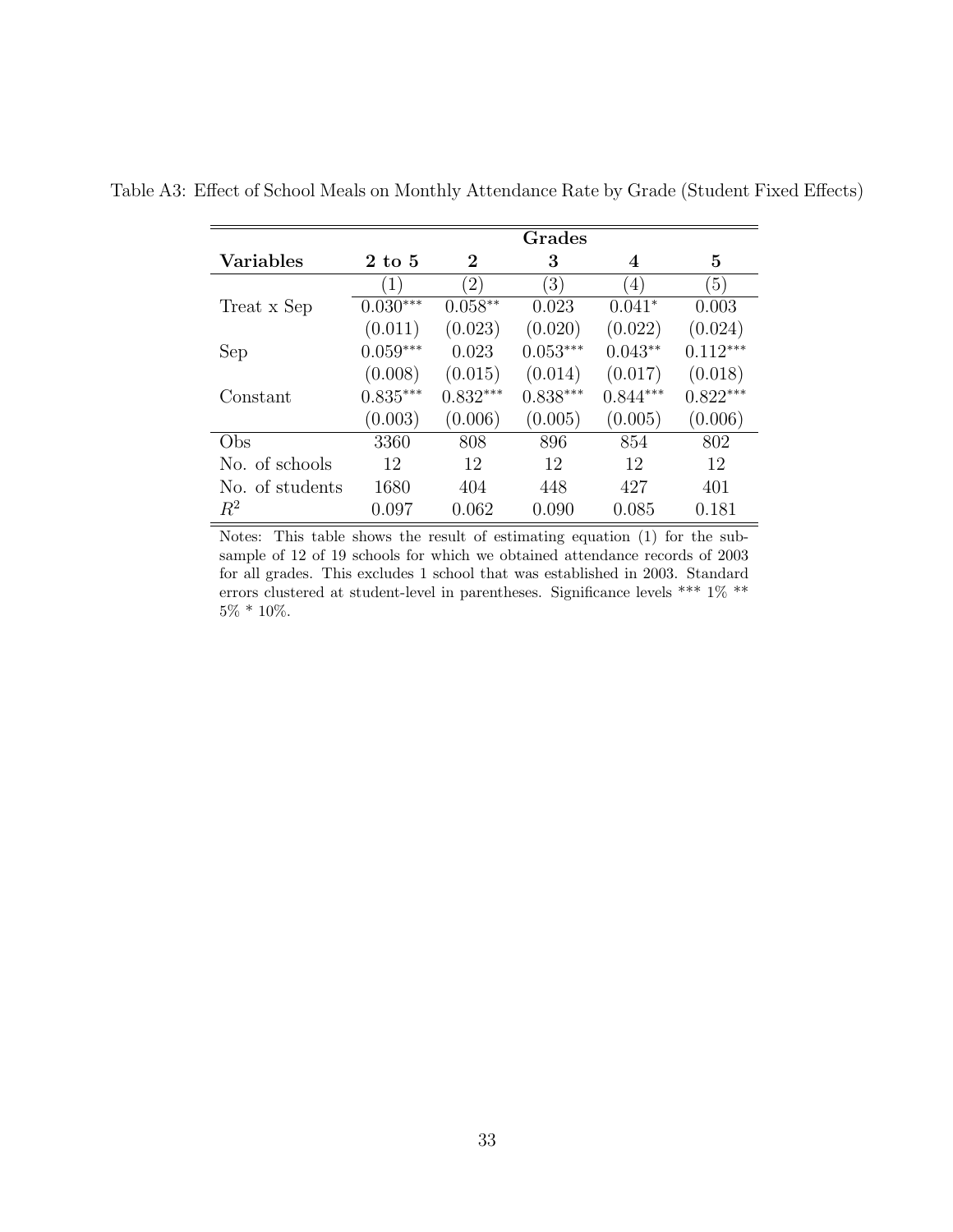|                                                  | $\mathbf{1}$ | $\left( 2\right)$ | $\left( 3\right)$ | $\left(4\right)$ | (5)               |
|--------------------------------------------------|--------------|-------------------|-------------------|------------------|-------------------|
| Panel 1: Repeated cross-section school and grade |              |                   |                   |                  |                   |
| Treat x Sep                                      | $0.027**$    | $0.027**$         | $0.027**$         | 0.027            | $0.027**$         |
|                                                  | (0.0117)     | (0.0126)          | (0.0124)          | (0.0319)         | (0.0125)          |
| No. of students                                  | 1591         | 1591              | 1591              | 1591             | 1591              |
| No. of schools                                   | 19           | 19                | 19                | 19               | 19                |
| Panel 2: Student panel                           |              |                   |                   |                  |                   |
| Treat x Sep                                      | $0.031*$     | $0.031*$          | $0.031*$          | 0.031            | $0.031*$          |
|                                                  | (0.0163)     | (0.0168)          | (0.0166)          | (0.0372)         | (0.0168)          |
| No. of students                                  | 827          | 827               | 827               | 827              | 827               |
| No. of schools                                   | 16           | 16                | 16                | 16               | 16                |
| Panel 3: Grade sample                            |              |                   |                   |                  |                   |
| Treat x Sep                                      | $0.041***$   | $0.041***$        | $0.041***$        | 0.041            | $0.041***$        |
|                                                  | (0.0109)     | (0.0114)          | (0.0113)          | (0.0362)         | (0.0115)          |
| No. of students                                  | 1791         | 1791              | 1791              | 1791             | 1791              |
| No. of schools                                   | 13           | 13                | 13                | 13               | 13                |
| FE                                               | Student      | School            | School-Grade      | Student          | School            |
| Standard error correction                        | Het. Robust  | Het. Robust       | Het. Robust       |                  | Clustered Moulton |
|                                                  |              |                   |                   | School           | Adjusted          |

Table A4: Program Estimates Across Samples and Specifications

Notes: Panel 1- repeated cross-section of school-grade in 2003 and 2002; Panel 2 - panel of students who were enrolled from April 2002 to September 2003; Panel 3 - sample of schools with complete grade attendance records in 2003. Significance levels \*\*\* 1% \*\* 5% \* 10%.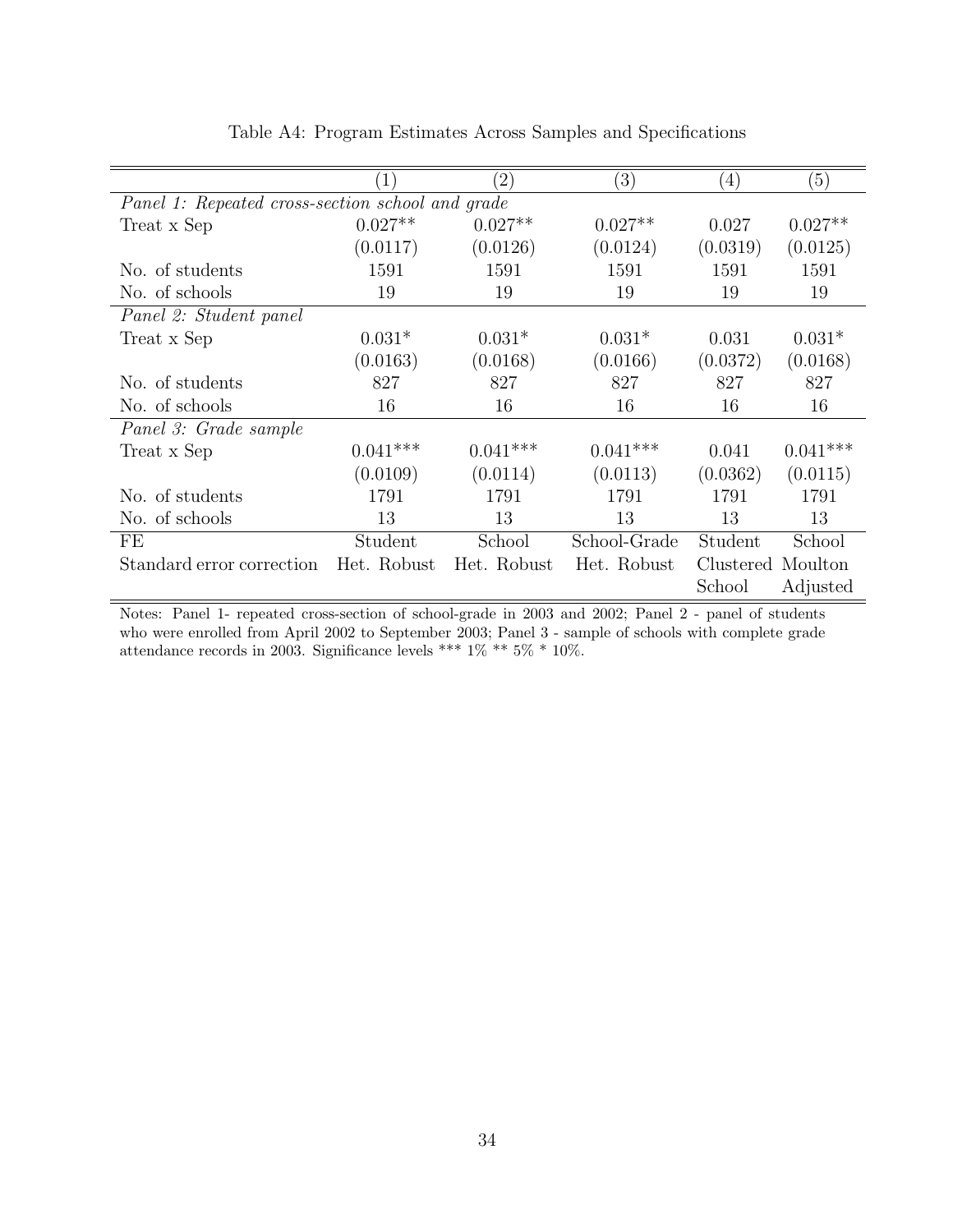|                                  |                  | % of days two item menus served |                   |
|----------------------------------|------------------|---------------------------------|-------------------|
| Characteristics                  | Less than median | Greater than median             | <b>Difference</b> |
|                                  | $(N=6)$          | $(N=8)$                         |                   |
|                                  | (1)              | (2)                             | $(2)-(1)$         |
| Ward level                       |                  |                                 |                   |
| <b>Total Literacy</b>            | 0.81             | 0.79                            | $-0.02$           |
|                                  | (0.008)          | (0.027)                         | (0.032)           |
| Male Literacy                    | 0.88             | 0.86                            | $-0.02$           |
|                                  | (0.004)          | (0.016)                         | (0.019)           |
| Female Literacy                  | 0.73             | 0.70                            | $-0.03$           |
|                                  | (0.019)          | (0.049)                         | (0.059)           |
| Scheduled Caste                  | 0.11             | 0.13                            | 0.03              |
|                                  | (0.028)          | (0.032)                         | (0.045)           |
| School level                     |                  |                                 |                   |
| Monthly Attendance Rate in April | 0.81             | 0.79                            | $-0.02$           |
|                                  | (0.029)          | (0.029)                         | (0.042)           |
| Distance from own provider       | 4.43             | 4.86                            | 0.79              |
|                                  | (1.83)           | (1.50)                          | (2.34)            |
| Drinking Water                   | 0.8              | 1                               | 0.2               |
|                                  | (0.2)            | (0)                             | (0.15)            |
| Free Text Books                  | 1                | 1                               |                   |
| Free Uniform                     | $\mathbf{1}$     | $\mathbf{1}$                    |                   |
| Library                          | 0.60             | 1                               | 0.40              |
|                                  | (0.24)           | (0)                             | (0.18)            |
| Parent-Teacher Association       | 1                | 1                               |                   |
| Playground                       | 1                | $\mathbf{1}$                    |                   |
| <b>Toilets</b>                   | $\mathbf{1}$     | $\mathbf{1}$                    |                   |
| Ratio of Temporary               | 0.01             | 0.07                            | 0.06              |
| to Permanent Teachers            | (0.012)          | (0.05)                          | (0.07)            |

Table A5: School Summary Statistics by Frequency of Two-item Menu in Dec 2003

Notes: Ward level data from Primary Census Abstract of India, 2001. School level attendance calculated for all students of all grades for which attendance records for April 2003 were available, excluding grade 1. School data missing for 1 school in column 2. Standard errors in parentheses. Significance levels \*\*\*  $1\%$  \*\*  $5\%$  \*  $10\%$ .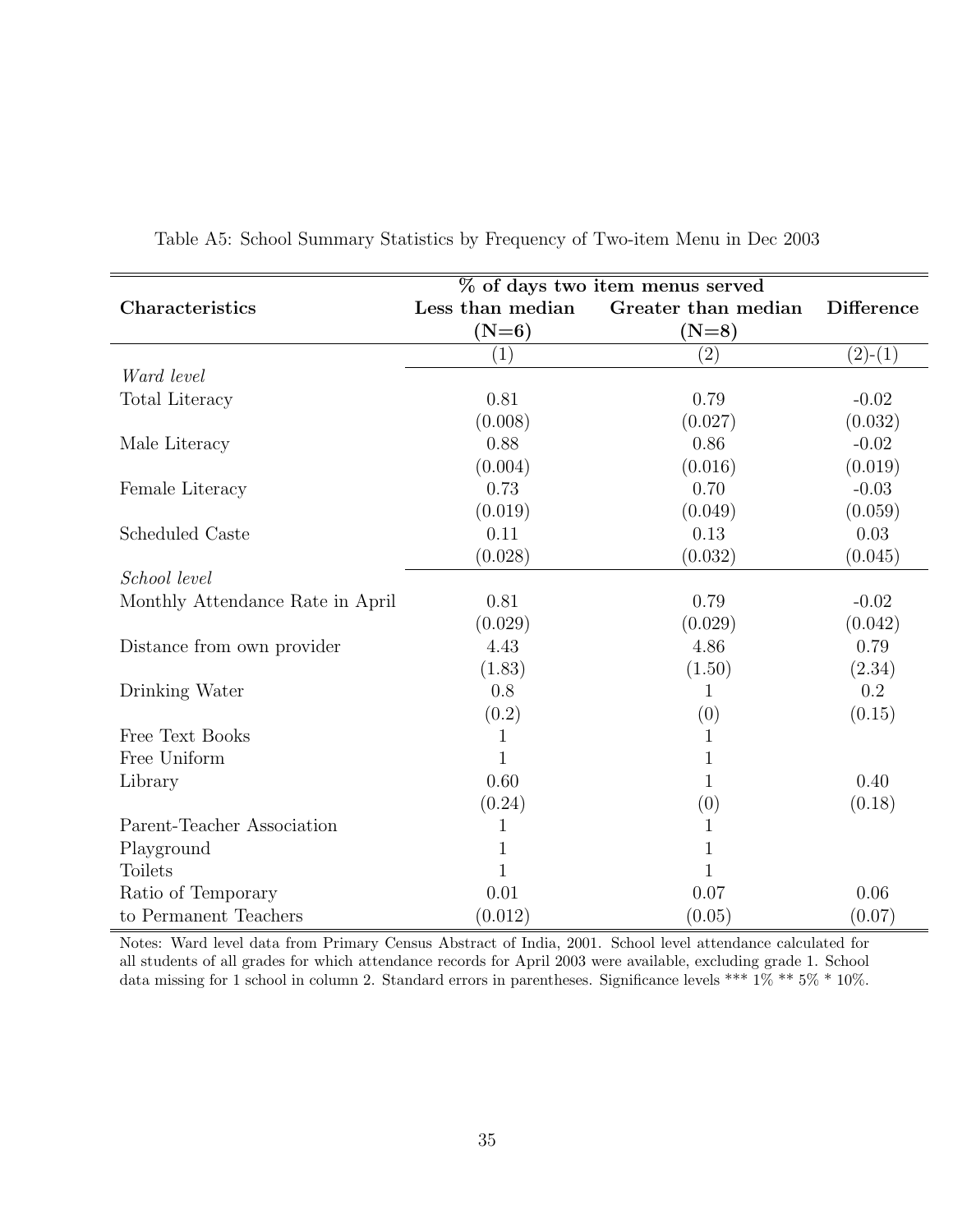|                                  |      |                  | <b>Distance from Provider</b> |                   |
|----------------------------------|------|------------------|-------------------------------|-------------------|
| Characteristics                  | Less | than             | 5 Greater than 5 km           | <b>Difference</b> |
|                                  | km   |                  |                               |                   |
|                                  |      | $(N=9)$          | $(N=5)$                       |                   |
|                                  |      | $\left(1\right)$ | $\left( 2\right)$             | $(2)-(1)$         |
| Monthly Attendance Rate in April |      | 0.82             | 0.79                          | $-0.02$           |
|                                  |      | (0.024)          | (0.04)                        | (0.04)            |
| Drinking Water                   |      | 0.87             |                               | 0.13              |
|                                  |      | (0.125)          | (0)                           | (0.16)            |
| Free Text Books                  |      | 1                | T                             |                   |
| Free Uniform                     |      |                  |                               |                   |
| Library                          |      | 0.75             |                               | 0.25              |
|                                  |      | (0.16)           | (0)                           | (0.21)            |
| Parent-Teacher Association       |      |                  |                               |                   |
| Playground                       |      | 1                | 1                             |                   |
| <b>Toilets</b>                   |      |                  |                               |                   |
| Ratio of Temporary               |      | 0.06             | 0.04                          | $-0.02$           |
| to Permanent Teachers            |      | (0.05)           | (0.04)                        | (0.08)            |

Table A6: Summary Statistics by Distance from Provider in 2003

Notes: School level attendance calculated for all students of all grades for which attendance records for April 2003 were available, excluding grade 1. School data missing for 1 school in column 1. Standard errors in parentheses. Significance levels \*\*\* 1% \*\* 5% \* 10%.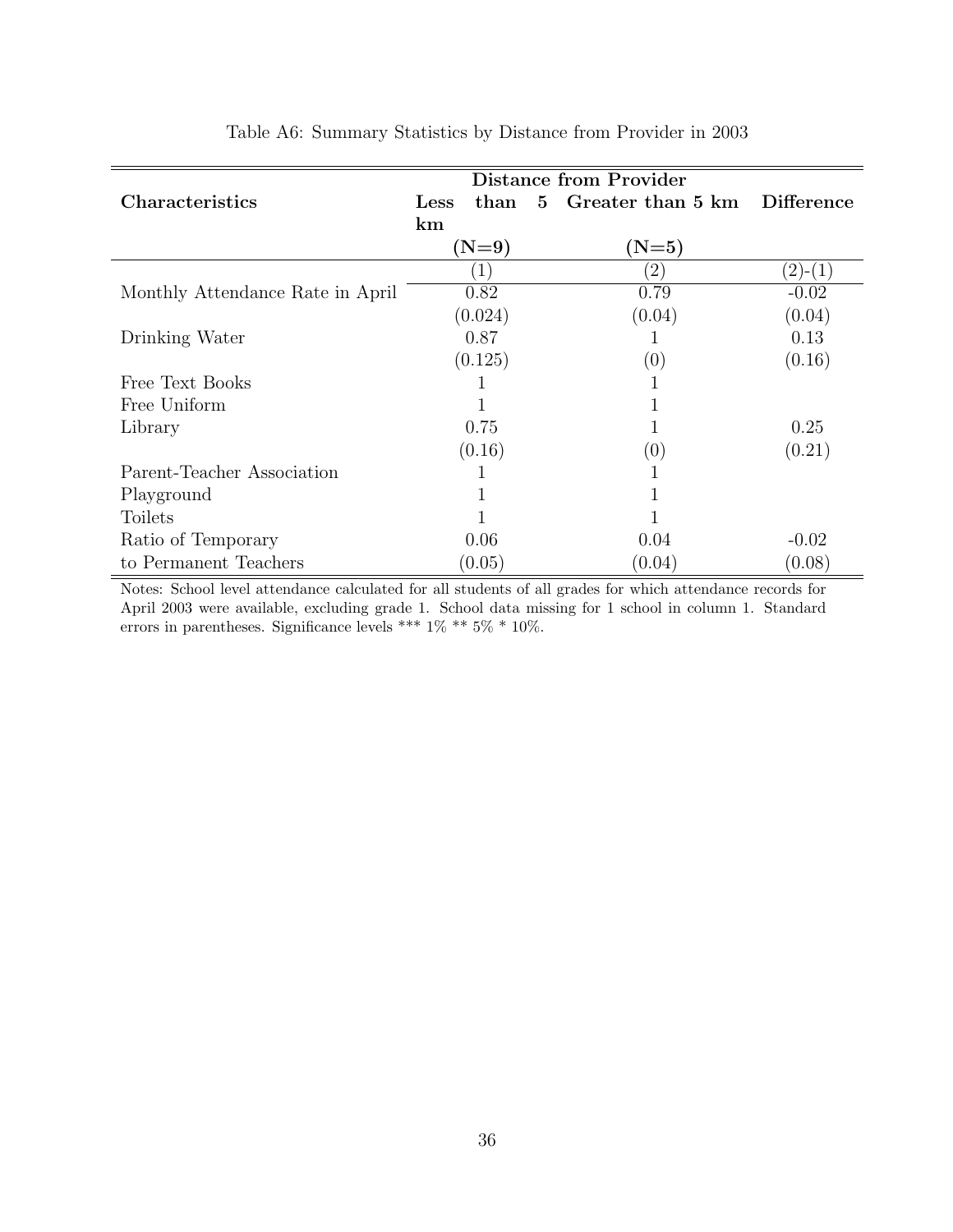| classification<br>of Two-Item<br>Frequency<br>$\bigcirc$ verall<br>$\operatorname{Gend}$<br>$\bigcirc$ verall<br>Grade<br>Menu<br>sam-<br>$N_0^*$<br>Yes<br>Yes<br>$Y$ es<br>main<br>ple<br>Schools with attendance<br>for grades $2$ to $5$ in $2003$<br>Schools with daily<br>menu of ready-to-eat<br>school-<br>grade in 2002 and<br>snacks and cooked<br>At least one grade<br>in both 2002 and<br>$\Xi$<br>Same student<br>$2002$ and $2003\,$<br>Equivalent<br>2003<br>meals<br>2003<br>schools students<br>2253<br>1591<br>1481<br>1791<br>827<br>$\frac{0}{1}$<br>$\frac{1}{1}$<br>$\mathbb{C}$<br>$\overline{1}$<br>$\frac{3}{1}$<br>Repeated cross sec-<br>tion of school-grade<br>Student panel<br>Grade analy-<br>1 Main sample<br>Menu data<br>sis sample<br>$\mathcal{C}$<br>LΩ<br>$\infty$<br>4 |  | No. of No. of | Description | Subsample<br>$\sigma$ | Sample |
|----------------------------------------------------------------------------------------------------------------------------------------------------------------------------------------------------------------------------------------------------------------------------------------------------------------------------------------------------------------------------------------------------------------------------------------------------------------------------------------------------------------------------------------------------------------------------------------------------------------------------------------------------------------------------------------------------------------------------------------------------------------------------------------------------------------|--|---------------|-------------|-----------------------|--------|
|                                                                                                                                                                                                                                                                                                                                                                                                                                                                                                                                                                                                                                                                                                                                                                                                                |  |               |             |                       |        |
|                                                                                                                                                                                                                                                                                                                                                                                                                                                                                                                                                                                                                                                                                                                                                                                                                |  |               |             |                       |        |
|                                                                                                                                                                                                                                                                                                                                                                                                                                                                                                                                                                                                                                                                                                                                                                                                                |  |               |             |                       |        |
|                                                                                                                                                                                                                                                                                                                                                                                                                                                                                                                                                                                                                                                                                                                                                                                                                |  |               |             |                       |        |
|                                                                                                                                                                                                                                                                                                                                                                                                                                                                                                                                                                                                                                                                                                                                                                                                                |  |               |             |                       |        |
|                                                                                                                                                                                                                                                                                                                                                                                                                                                                                                                                                                                                                                                                                                                                                                                                                |  |               |             |                       |        |
|                                                                                                                                                                                                                                                                                                                                                                                                                                                                                                                                                                                                                                                                                                                                                                                                                |  |               |             |                       |        |
|                                                                                                                                                                                                                                                                                                                                                                                                                                                                                                                                                                                                                                                                                                                                                                                                                |  |               |             |                       |        |
|                                                                                                                                                                                                                                                                                                                                                                                                                                                                                                                                                                                                                                                                                                                                                                                                                |  |               |             |                       |        |
|                                                                                                                                                                                                                                                                                                                                                                                                                                                                                                                                                                                                                                                                                                                                                                                                                |  |               |             |                       |        |
|                                                                                                                                                                                                                                                                                                                                                                                                                                                                                                                                                                                                                                                                                                                                                                                                                |  |               |             |                       |        |
|                                                                                                                                                                                                                                                                                                                                                                                                                                                                                                                                                                                                                                                                                                                                                                                                                |  |               |             |                       |        |
|                                                                                                                                                                                                                                                                                                                                                                                                                                                                                                                                                                                                                                                                                                                                                                                                                |  |               |             |                       |        |
|                                                                                                                                                                                                                                                                                                                                                                                                                                                                                                                                                                                                                                                                                                                                                                                                                |  |               |             |                       |        |
|                                                                                                                                                                                                                                                                                                                                                                                                                                                                                                                                                                                                                                                                                                                                                                                                                |  |               |             |                       |        |
|                                                                                                                                                                                                                                                                                                                                                                                                                                                                                                                                                                                                                                                                                                                                                                                                                |  |               |             |                       |        |

Table A7: Sample of Schools and Students Table A7: Sample of Schools and Students